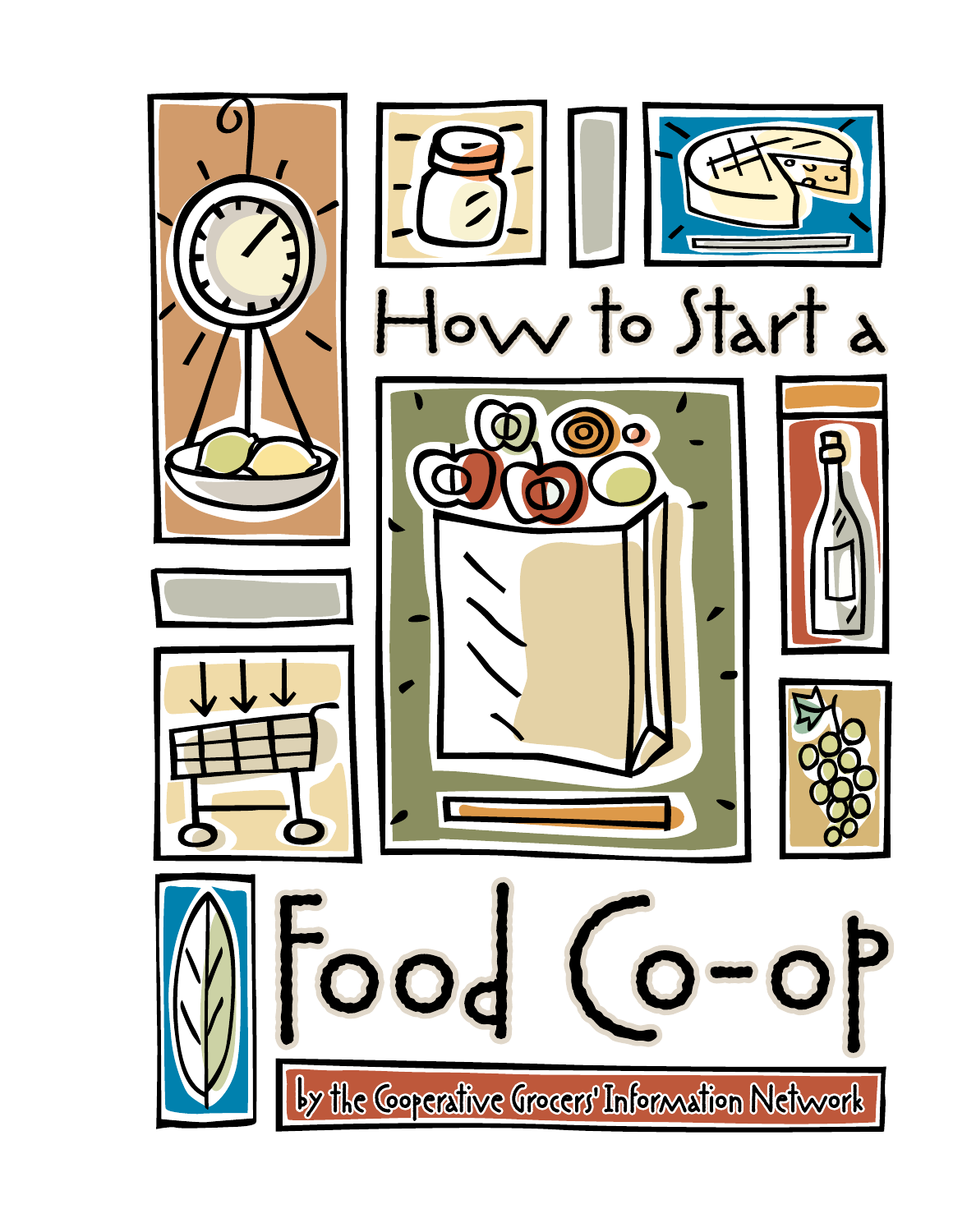Funding for this project was generously provided by:

#### **Howard Bowers Fund for Consumer Cooperatives** http://www.cooperativedevelopment.org

**Twin Pines Cooperative Foundation** http://www.community.coop

*Cooperative Grocer* **magazine** http://www.cooperativegrocer.com

**The Cooperative Foundation**

#### **NOTE**

This guide is designed to give groups interested in starting a retail food co-op a basic overview of the steps and procedures they will need to follow. It is not an exhaustive or comprehensive reference document. It is intended to highlight the general factors critical to starting a successful co-op and to provide an understanding of the overall process. Readers are strongly encouraged to check additional references besides this guide. Resources are listed throughout the material; direct links to online resources are provided in the online version of this guide and will be updated there on a regular basis.

> © March 2002 Cooperative Grocers' Information Network P.O. Box 399 · Arcata, CA 95518 707/445-4849 · www.cgin.org



Reprint rights for this manual are held solely by *Cooperative Grocer* magazine. To review this manual online, see *http://www.cgin.org/howto.html*. For additional printed copies, contact *Cooperative Grocer* at P.O. Box 597; Athens, OH 45701 or 800/878-7333.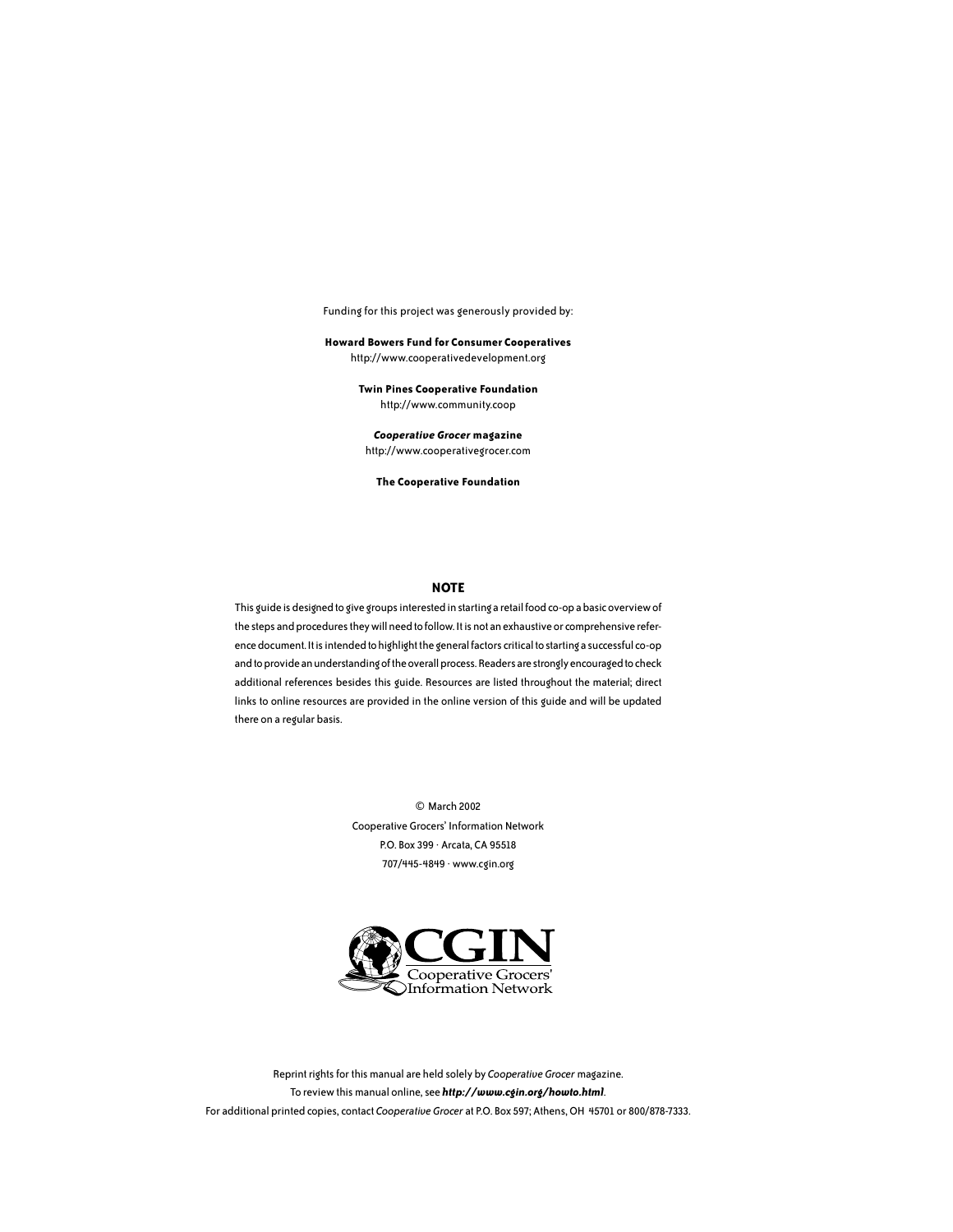



## A guide from the Goperative Grocers' Information Network

© March 2002

**written by Karen Zimbelman**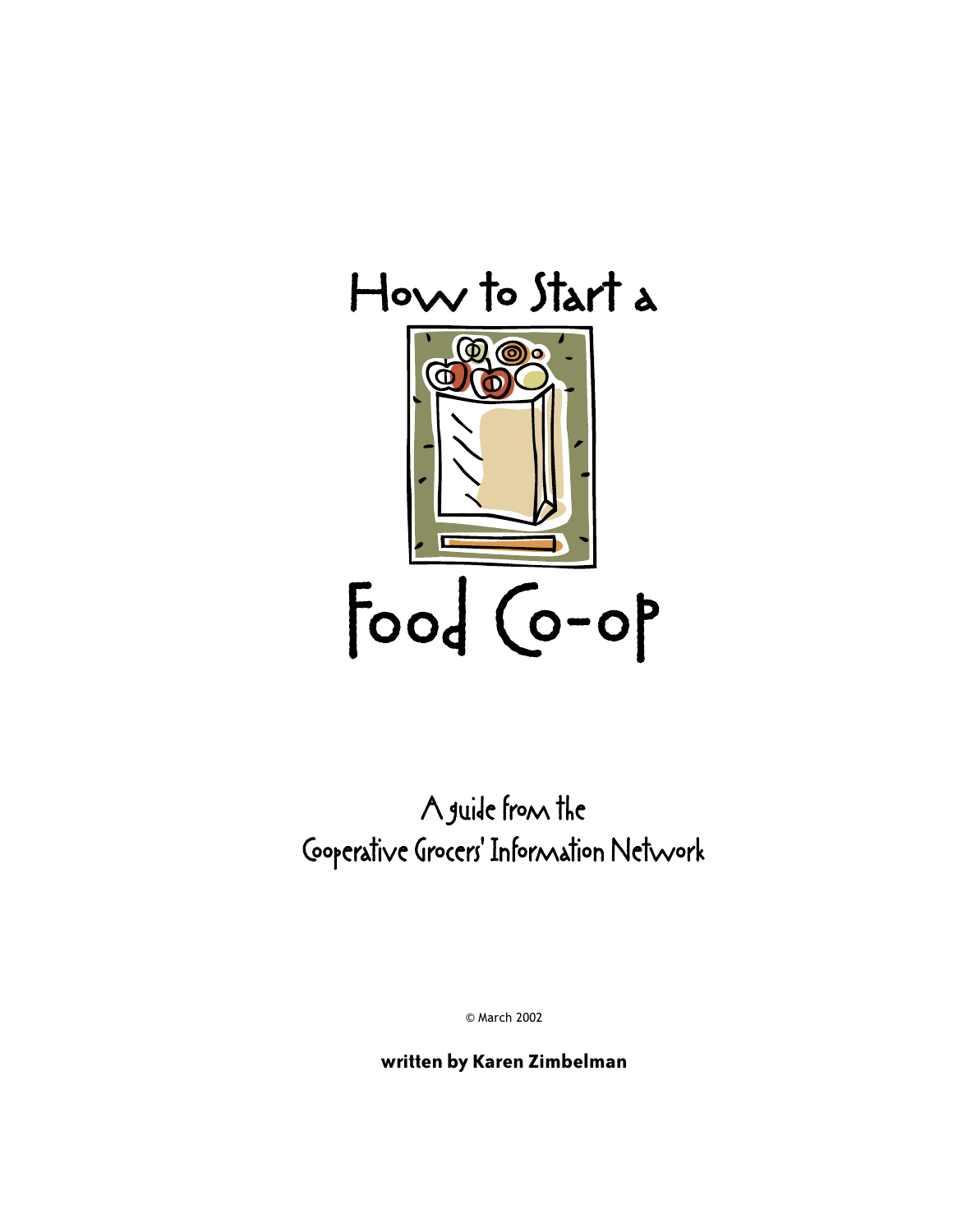## table of contents

#### **I. Introduction**

#### **II. From Talk to Food**

| 1. Gather background: Get information, identify needs, |  |
|--------------------------------------------------------|--|
|                                                        |  |
|                                                        |  |
|                                                        |  |
|                                                        |  |

#### **2. Organize:** Hold a meeting of potential members to discuss needs and options. Select a steering committee to coordinate the group. ........ 16

| and options. Select a steering committee to coordinate the group.  16 |  |
|-----------------------------------------------------------------------|--|

#### **3. Research feasibility:** Survey potential members and conduct market research. Prepare a feasibility study. .................................................. 19 **FYI:** *Key elements of a feasibility study .....................................................* 21

| 4. Review findings and vote to incorporate: Prepare and approve |  |
|-----------------------------------------------------------------|--|
| articles of incorporation and bylaws. Report on the results     |  |
|                                                                 |  |
|                                                                 |  |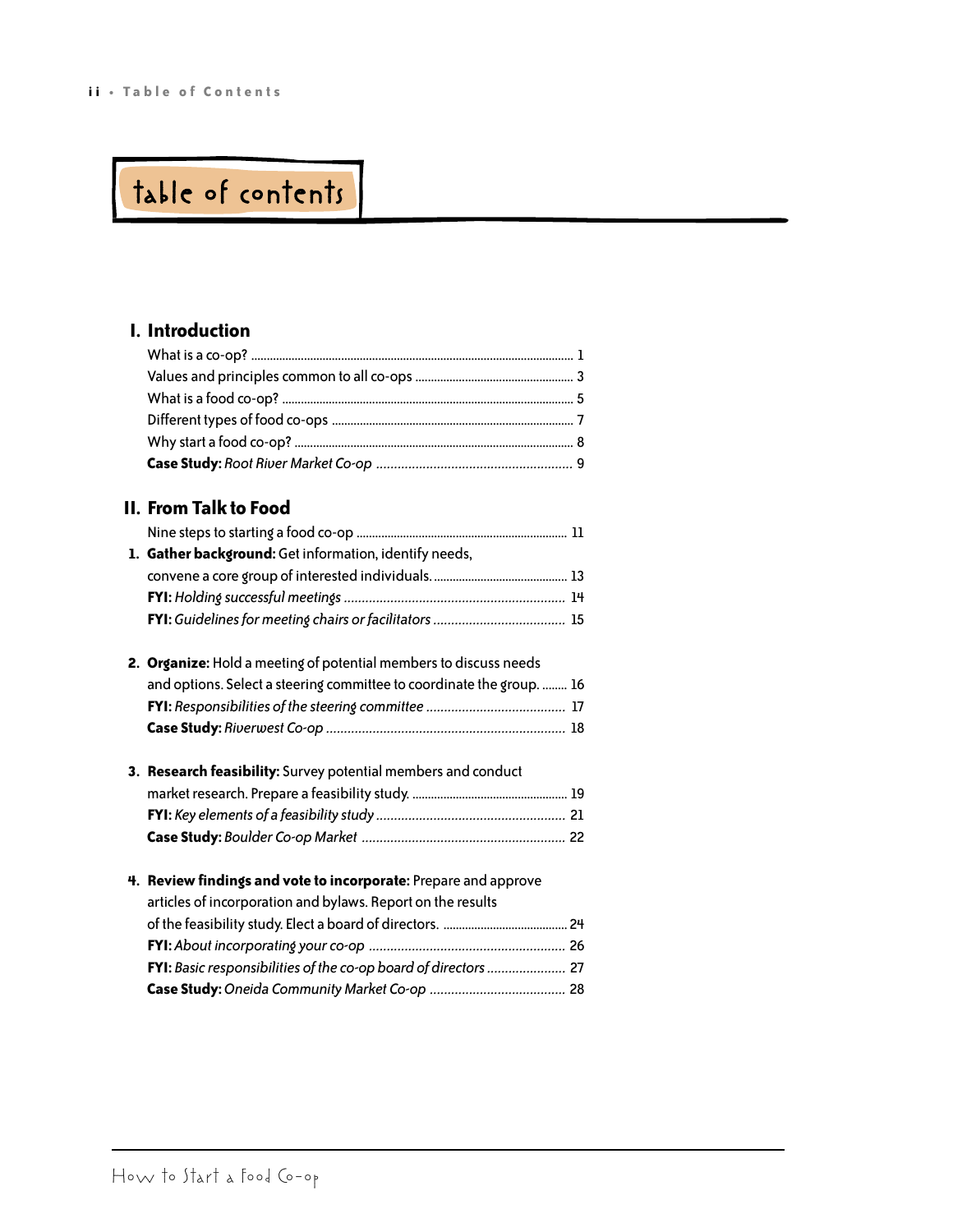## table of contents

| 5. Recruit members: Hold meetings and prepare materials                   |  |
|---------------------------------------------------------------------------|--|
| describing the co-op. Establish member investment options                 |  |
|                                                                           |  |
|                                                                           |  |
|                                                                           |  |
|                                                                           |  |
| 6. Planning and financing: Prepare a detailed business plan and           |  |
| begin researching financing options. Identify possible locations          |  |
|                                                                           |  |
|                                                                           |  |
|                                                                           |  |
| 7. Secure financing: Finalize outside financing sources and terms.  42    |  |
|                                                                           |  |
| 8. Begin operations: Hire a manager, locate fixtures and equipment,       |  |
| finalize layout, establish accounts with suppliers, set up the store.  46 |  |
|                                                                           |  |
|                                                                           |  |
|                                                                           |  |
|                                                                           |  |
| III. Ensure Your Co-op's Success                                          |  |
|                                                                           |  |
|                                                                           |  |
|                                                                           |  |
| <b>IV. Conclusion and Resources</b>                                       |  |
|                                                                           |  |
|                                                                           |  |
|                                                                           |  |
|                                                                           |  |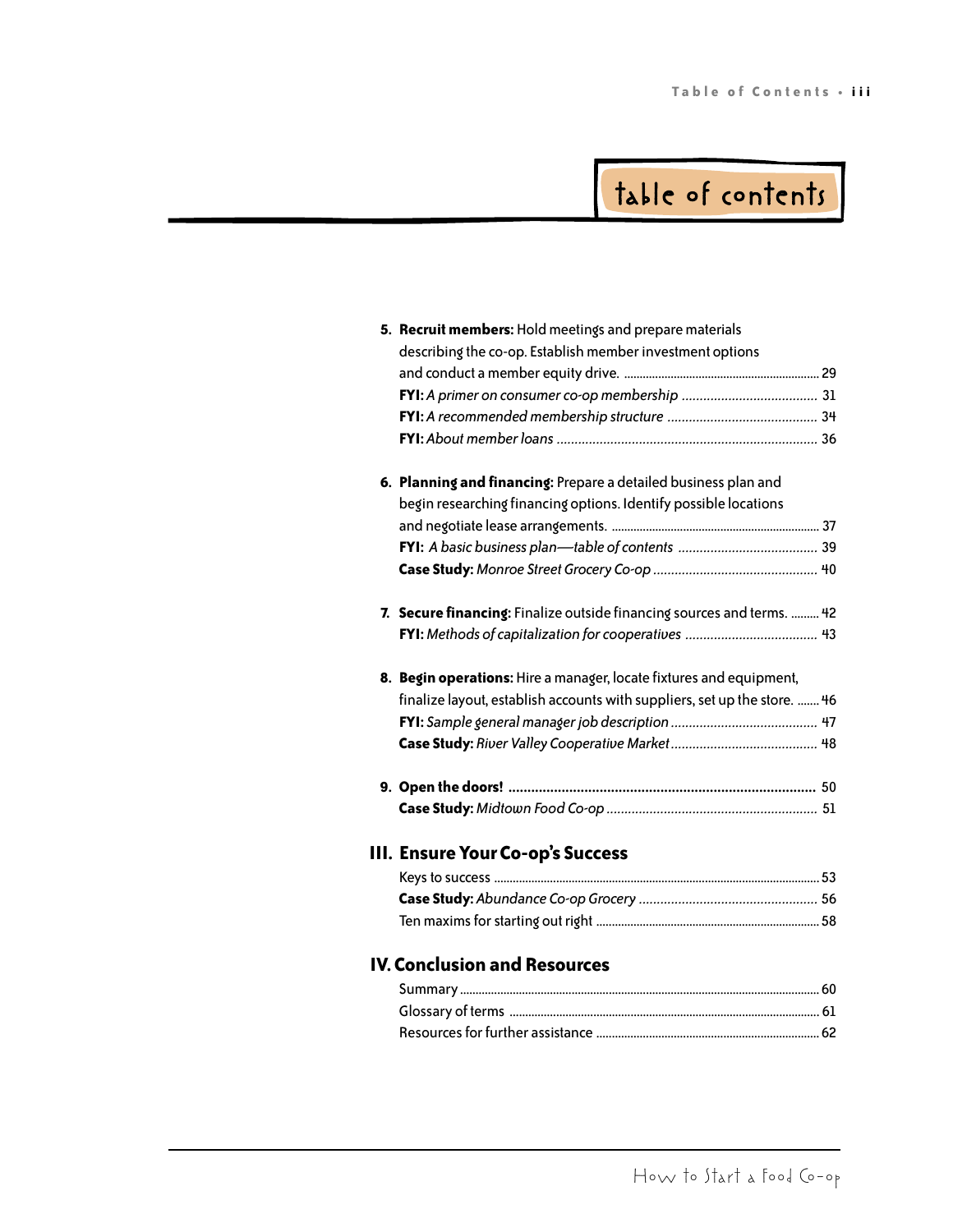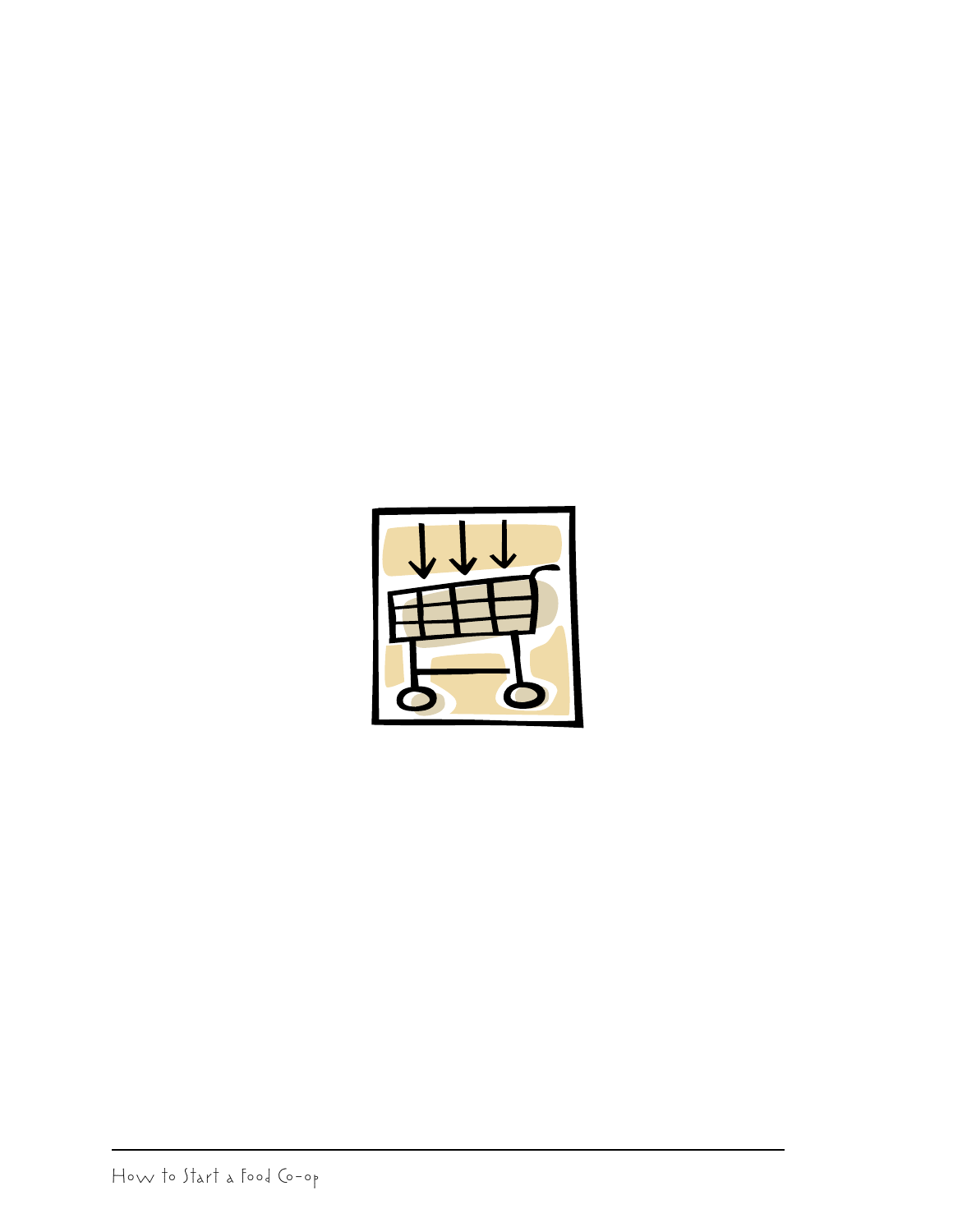## **I. Introduction**

Cooperation is a simple idea—two or more people join forces to accomplish something they probably couldn't do alone. People work together in thousands of ways each day. For example, parents take turns watching each others' children so they can do errands, work, or have some time alone. Farmers help one another with barn raisings and at harvest time. By combining their efforts, by sharing responsibilities, by joining forces, people are able to accomplish many things.

A cooperative is an organization of people who work together for economic benefit. Cooperatives bring the idea of cooperation—working together—to the business world. The cooperative idea is one with many applications. For instance, to provide their children with high-quality preschool education, a group of parents may work together to hire a teacher and rent a facility. To borrow money at favorable rates, individuals and families may put their savings accounts together to create a credit union. Whether cooperation happens independently or through a business, the principle is the same. People working together can accomplish more than those working alone.

#### **What is a co-op?**

A co-op is an organization that takes the idea of working together and puts it into a business structure. A cooperative is a business voluntarily owned and controlled by the people who use it—its members. It is operated solely for the benefit of its members, to meet their *mutual needs.* When groups of people have similar needs—such as the need for lower prices, more affordable housing, or access to telecommunications services—cooperatives offer great potential to meet those needs.

At its core, a co-op is a business. It is subject to the same needs and demands of any business: co-ops require sufficient financing, careful market analysis, strategic and comprehensive planning, well-trained and competent personnel. Co-ops are not immune to the market and economic forces that cause small businesses to struggle and fail.

But in several important ways, co-ops are also unique and different. Most distinctly, a cooperative business is owned by the people who use its services—the members. Co-ops may resemble other businesses outwardly, but the fact that they are owned by members makes them unique.

Although definitions of co-ops vary, they all contain the following elements:

- Co-ops are owned and controlled by those who use their services (the members).
- Co-ops are democratically governed.
- Co-ops are businesses, not clubs or associations.
- Co-ops adhere to internationally recognized principles.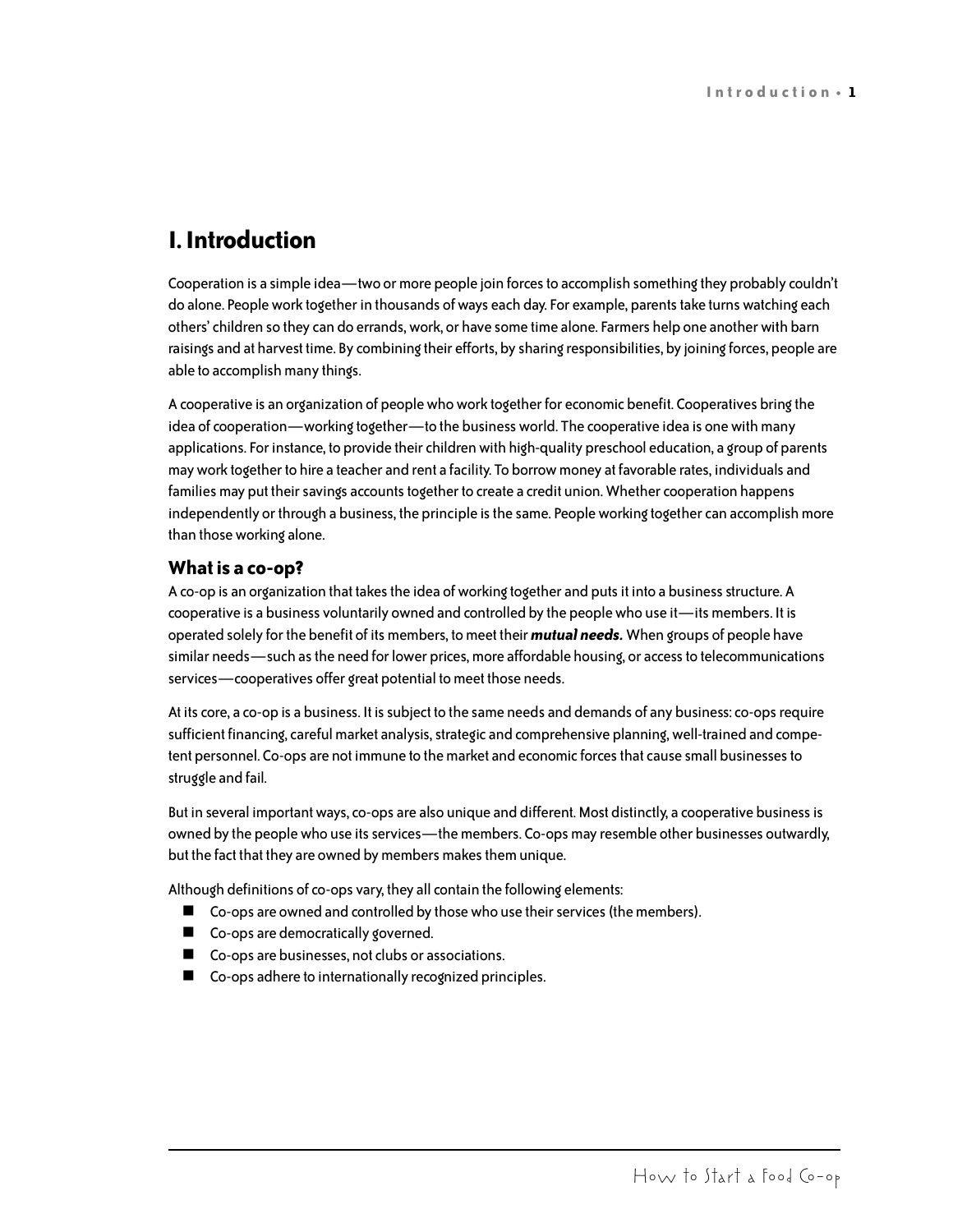#### A simple definition of a co-op:

*A co-op is a member-owned, member-controlled business that operates for the mutual benefit of all members and according to common principles established for cooperatives.*

There are three basic types of co-ops:

- **Producer co-ops** provide goods or services to members who are involved in producing products, such as farmers or artists.
- **Worker co-ops** are owned and controlled on a democratic basis by their employees.
- **Consumer co-ops** provide goods or services used primarily for personal consumption. Food co-ops are typically organized as consumer co-ops.

## for more information

*A Primer about Cooperatives ................................................................ http://www.ncba.org/primer.cfm* Basic information about cooperatives, including descriptions and examples of the three major types of cooperatives, an overview of co-op history, some statistics about cooperatives, and a general overview of how co-ops operate.

*Cooperatives 101: An Introduction ..................... http://www.rurdev.usda.gov/pub/cir55/cir55rpt.htm* A more detailed overview about the cooperative form of business.

*Basic Co-op Orientation .................................................................................... http://www.coop.org/kids* A website oriented toward kids that explains co-ops in a down-to-earth way that everyone can understand.

*International Cooperative Alliance............................................................................ http://www.coop.org* The International Cooperative Alliance brings together cooperatives from over 100 countries. The ICA's web pages provide general information about cooperatives around the world.

*National Cooperative Business Association ............................................................. http://www.ncba.org* The National Cooperative Business Association's website provides a wealth of basic information about cooperatives in the United States.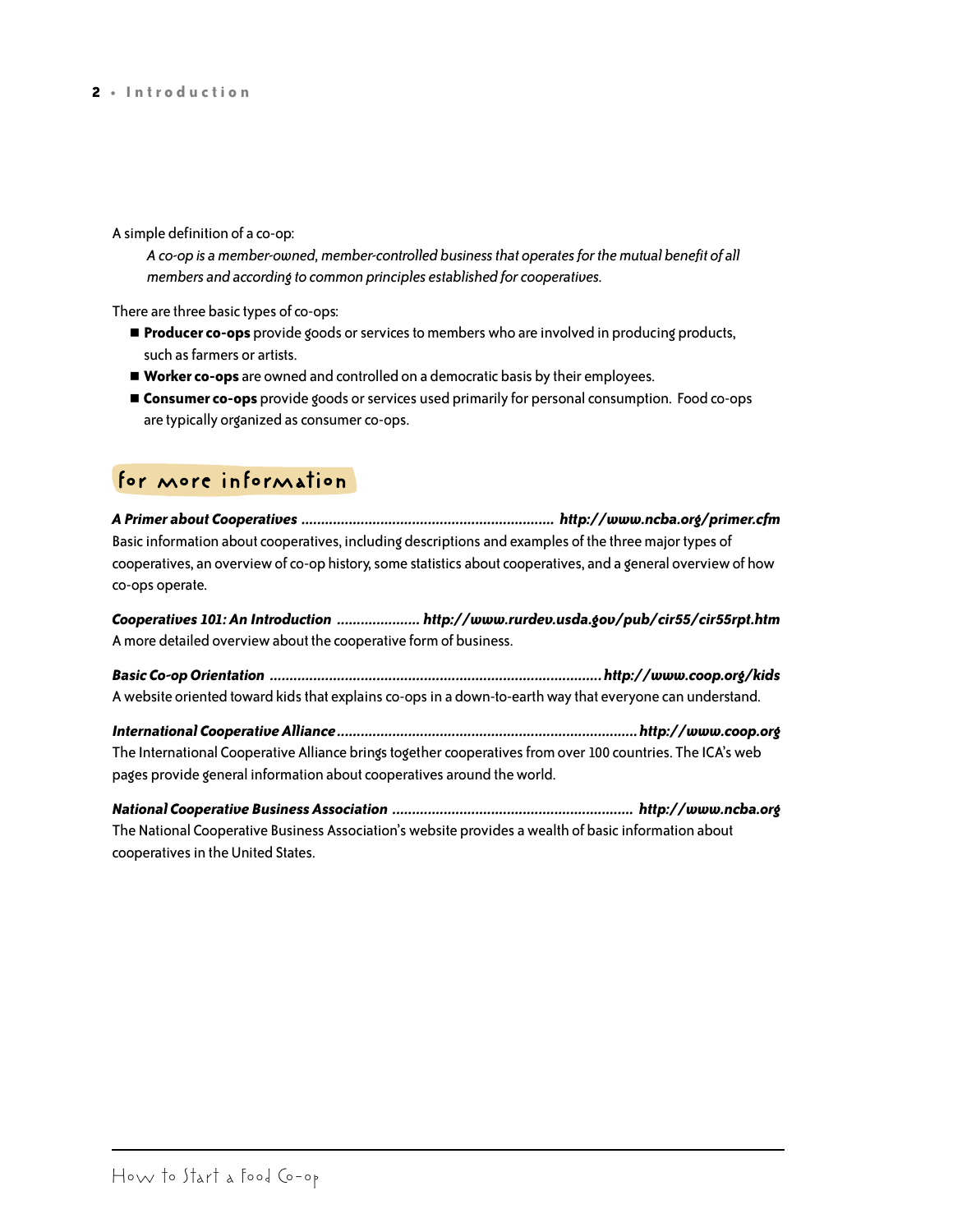## **Values and principles common to all co-ops**

Co-ops worldwide share a common creed. All co-ops share a fundamental respect for all human beings and believe that people can improve themselves economically and socially through mutual help. This basic philosophy has been developed into a list of seven principles that serve as guidelines for how cooperatives do business.

The principles were originally developed in the mid-1800s by groups struggling to provide unadulterated, quality food at fair prices when the market offered them very few options. As times have changed, the principles have been modified slightly, but the basic concepts have remained the same for over 150 years.

Recently, the International Cooperative Alliance (ICA) reviewed the cooperative principles and reformulated them. The "Statement on the Cooperative Identity," approved by ICA members in September 1995, defines the standards by which all co-ops should operate.

The "Statement on the Cooperative Identity" begins with a values statement that describes the beliefs common to all cooperatives:

*Cooperatives are based on the values of self-help, self-responsibility, democracy, equality, equity, and solidarity. In the tradition of their founders, cooperative members believe in the ethical values of honesty, openness, social responsibility, and caring for others.*

In addition to their common values, all co-ops share seven basic principles. These principles outline a democratic structure that can be adapted to businesses providing many different kinds of services and products. Two of the seven principles describe who owns a co-op, two describe how decisions are made, and three list specific ways that co-ops put their beliefs into action.

The seven co-op principles are:

#### **Ownership**

#### **1. Open and voluntary membership**

Co-ops do not limit, for any social, political, or religious reasons, who may join and become a co-owner of the co-op. Co-ops are open to anyone who can make use of their services and is willing to accept the responsibilities involved.

#### **2. Member economic participation**

This principle combines many concepts, all based on the idea that co-ops—and their money—are owned and controlled by their members. Concepts covered:

- Members provide the basic capital (money) to start and operate the co-op.
- $\blacksquare$  If co-ops pay dividends to their member-owners, the rate must be limited.
- Surplus, or profit, resulting from the operations of the co-op belongs to the members, and they control how it will be distributed.
- If a co-op's surplus is returned to members, it will be distributed in proportion to the amount of business each member has conducted with the cooperative.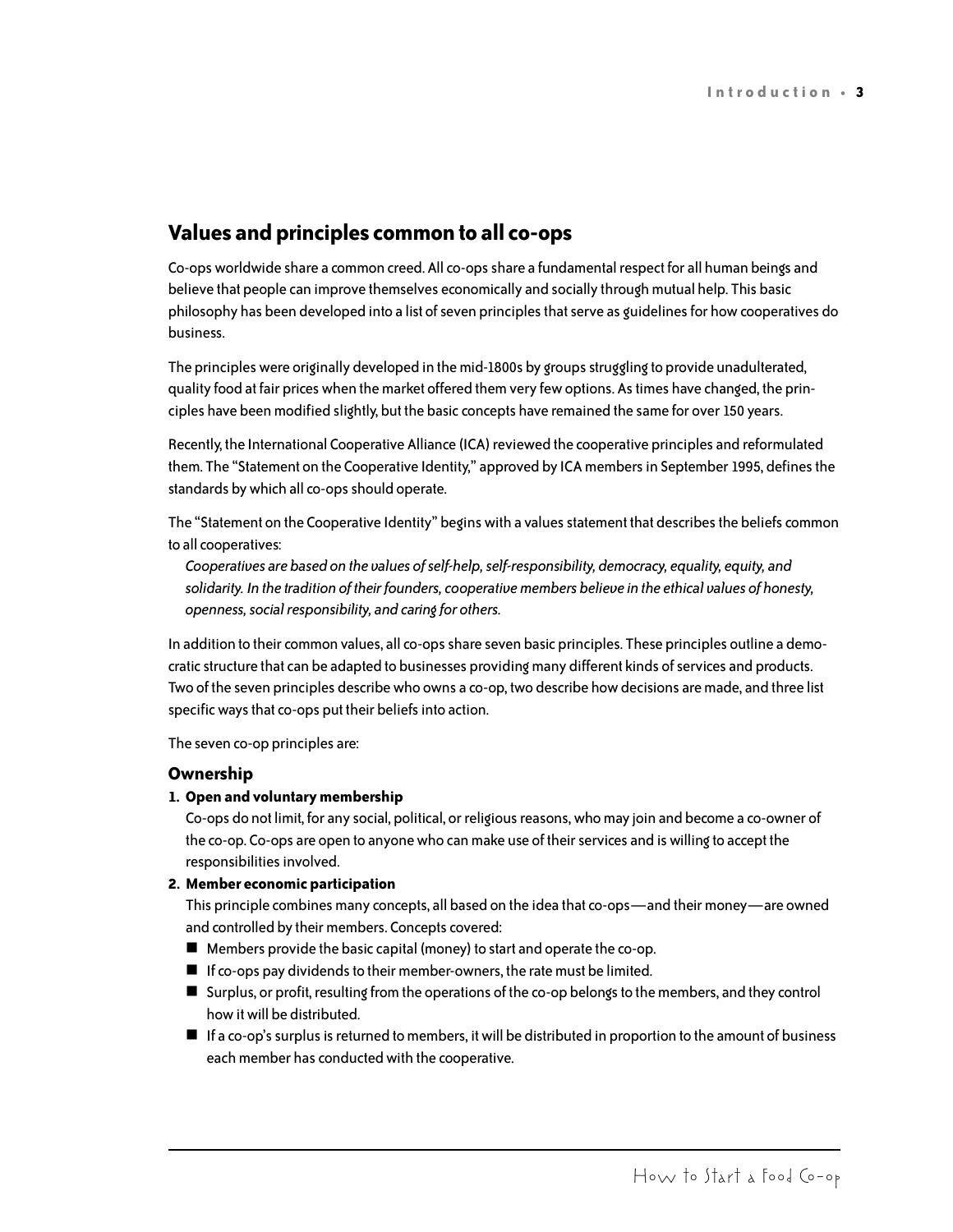#### **Decision making**

#### **3. Democratic member control**

All co-op members have equal voting and decision-making power in the governance of the business, on the basis of one vote per membership.

#### **4. Autonomy and independence**

Cooperatives are independent self-help organizations controlled by their members. They limit the influence of outside agencies or business partners to ensure their independence.

#### **Special practices**

#### **5. Education, training, and information**

Co-ops have an obligation and need to educate members about co-ops. This mandate also encompasses educating the general public, young people, and community leaders about the nature and benefits of cooperation.

#### **6. Concern for community**

While member needs are their primary concern, cooperatives also work for the sustainable development of their communities.

#### **7. Cooperation among cooperatives**

To bring the theory of working together full circle, co-ops recognize the vital importance of working with other co-ops—locally, regionally, nationally, and internationally. Through these efforts, co-ops try to help each other—to strengthen their economic positions and to contribute to the co-op movement. This principle of "cooperation among co-ops" extends the idea of working together to the organizational level.

## for more information

*About the Co-op Principles .................................................................. http://www.ncba.org/values.cfm* The actual text of the principles, as approved by the International Cooperative Alliance in 1995.

*Co-op Principles ......................................................... http://www.coop.org/ica/info/enprinciples.html* A complete presentation of the "Statement on the Cooperative Identity," as approved by the International Cooperative Alliance in 1995.

#### *Tutorial about Cooperatives*

*................................. http://www.mbrservices.com/coopknowledge/co-opprinciples.index.htm* An online tutorial about cooperatives and the co-op principles.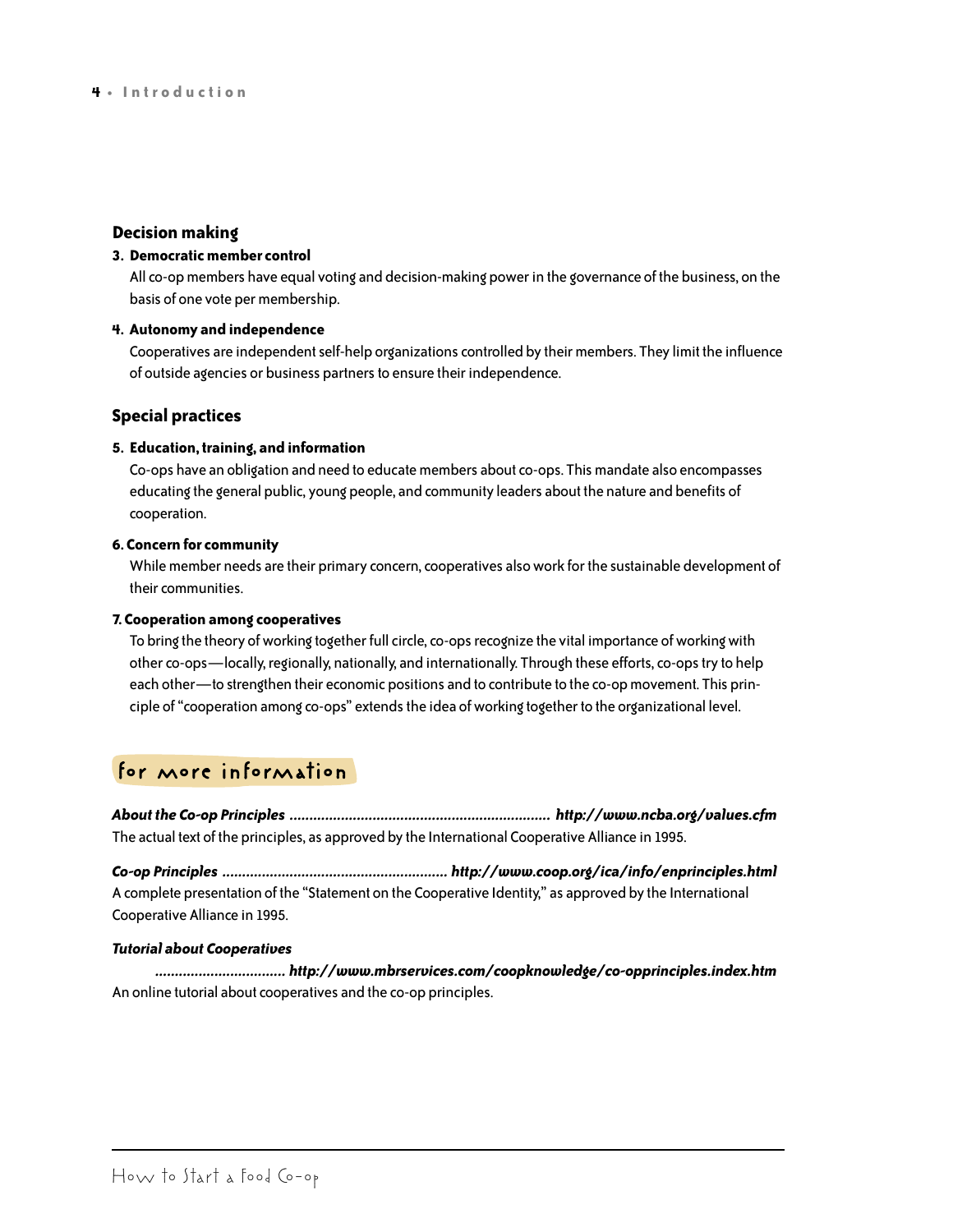## **What is a food co-op?**

In simplest terms, a food co-op is a co-op that buys food and household items for its members. The co-op helps members obtain access to products of desired quality at the best possible price. Food co-ops offer consumers a retail environment free of coercive sales influences and with full disclosure of product qualities and value.

Food co-ops typically operate out of retail facilities. Most are open to anyone who wishes to shop there, though they may provide special services, prices, or benefits to members only. Food co-ops may also offer a wide range of products and services aside from groceries, including pharmacies, dry cleaning, travel services, cooking and nutrition classes, housewares, food service and catering, gas stations, etc.

#### **Hanover, New Hampshire**

In the mid-1930s in Hanover, New Hampshire—as in all communities across the United States—times were hard. Families struggled to make ends meet. Spending \$8 or \$9 per week on groceries was considered excessive and beyond the means of most families. Fresh fruit and vegetables were of poor quality or expensive luxuries. In 1935, 17 residents of this small, remote community gathered in the high school to discuss the idea of starting a consumer co-op. The co-op could help them reduce their grocery costs and would purchase products that were otherwise unavailable. In January 1936, the group formally established the Hanover Consumers' Club. The club started by buying fresh citrus direct from Florida. Any savings were shared among all group members. Before long, the group also negotiated discounts for members on bread, table wine, canned vegetables, gasoline, and fuel oil. Members shared information on where to get good values for services such as haircuts, tailoring, and skate sharpening. The club was successful and quickly outgrew its space in a basement garage. One year after it started, the co-op moved into a retail location; its first-year sales were \$11,400. Today the Hanover Co-op operates two supermarkets, a full-service gas station, and a convenience store. It employs over 300 people and serves 20,000 member households (31,000 members). In 2001, total sales reached more than \$42 million.

#### **St. Peter, Minnesota**

Typical of many "new wave" co-ops, St. Peter Food Co-op was influenced in its early years by the social and cultural forces of the 1960s and 1970s. Interest in natural foods was growing, but there were few sources in St. Peter for these products. A group of residents decided to set up a co-op to meet the need for natural foods. For months, volunteers collected financial contributions from members, built shelves, located used equipment, and got things ready for a new store. When the co-op opened its doors in July 1979, its membership had grown to 60. The co-op's early inventory consisted mostly of bulk foods, including beans, grains, flours, dried fruits and nuts, whole-grain baked goods, and occasionally local produce. For the first two years, member volunteers took care of ordering, receiving, stocking, bagging, cashiering, record keeping, and everything else. Today St. Peter Food Co-op operates a thriving store and deli in the heart of the city. Its 800 members enjoy a wide range of products, and the co-op employs a staff of 40. In 2001, sales totaled around \$1,200,000.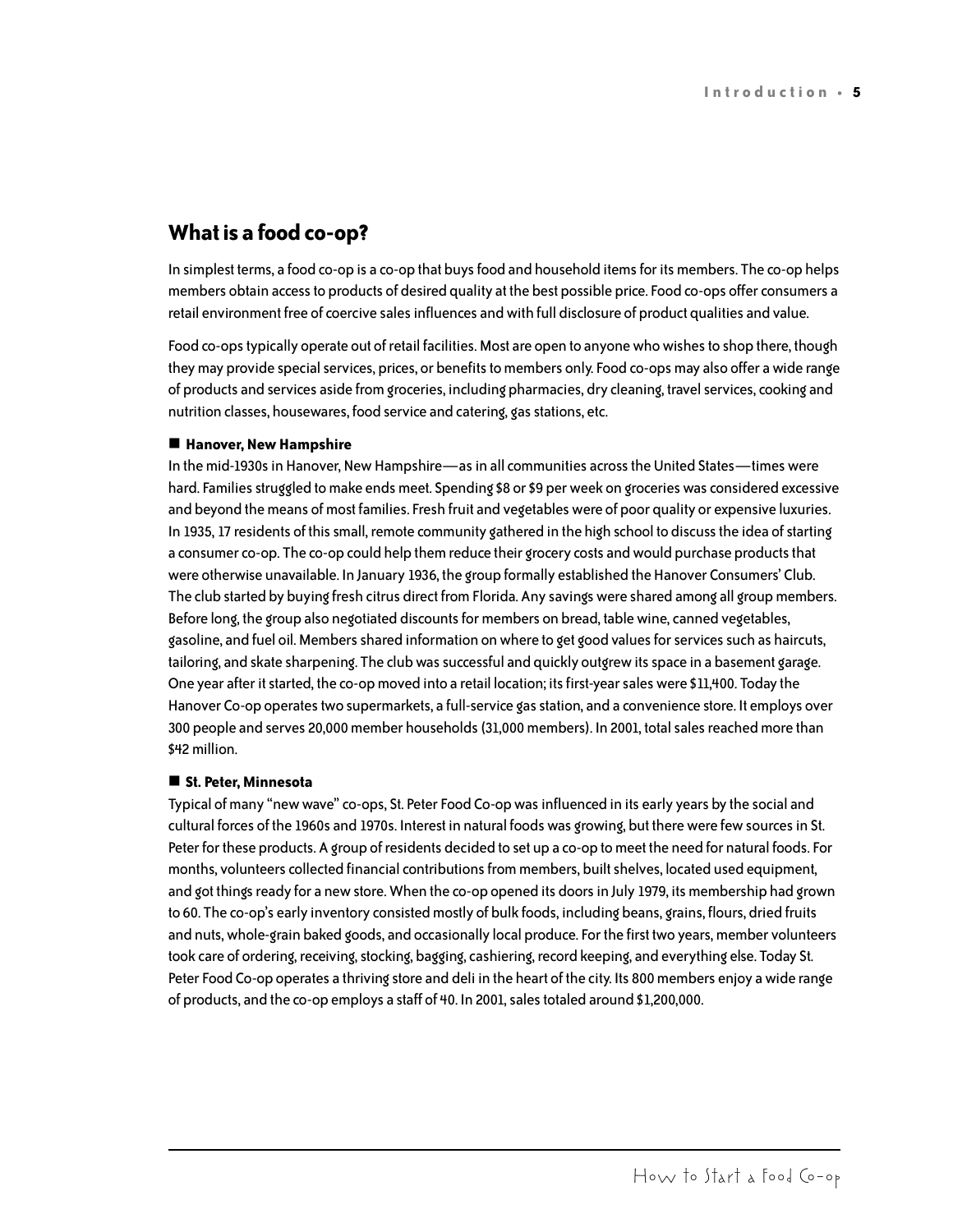#### **Sacramento, California**

In the early 1970s, a number of buying clubs in the Sacramento area helped people gain access to natural foods. The club that eventually became the Sacramento Natural Foods Co-op was formed in 1972. The group met once a month to place bulk orders from a wholesaler and met again a week later to split the purchases among themselves. In September 1973, the group incorporated as a consumer co-op. The co-op began retail operations at 16th and P Streets and quickly expanded into neighboring space. As the co-op grew in popularity and sales volume, it soon became obvious that a new location would be needed. In 1975 the co-op moved to a site with 6,100 square feet of retail, storage, and office facilities. Sales and membership continued to grow, until the co-op once again relocated in May 1989. The co-op now operates out of a 17,000-square-foot facility. It employs 130 staff members to serve almost 7,000 members. Annual sales are approaching \$15 million.

Although there are no precise statistics, approximately 300 food co-ops operate in the United States. The majority of these co-ops sell primarily natural foods. However, some co-ops offer a full line of groceries, sometimes combined with natural foods. The total annual sales volume of food co-ops in the United States is estimated at \$700 to \$750 million.

## for more information

*About Food Co-ops .................................................................................... http://www.ncba.org/food.cfm* All about U.S. food co-ops, including links and background of general interest.

*Cooperative Grocers' Information Network ................................................................ http://www.cgin.org* CGIN is a nonprofit association of North American food co-ops. The website provides general information, resources, and links for food co-ops, as well as a library of materials for members only. CGIN also operates a listserve open to anyone interested in food co-ops.

*Cooperative Grocer............................................................................. http://www.cooperativegrocer.com* Cooperative Grocer magazine is published every other month. Articles cover operations, relocation, expansion, and other topics related to food co-ops. The magazine also conducts an annual operations survey. The website offers an index of all back issues and articles, many of which are also available online.

*University of California Center for Co-ops ........ http://www.cooperatives.ucdavis.edu/what/food.html* An overview of information about food co-ops, focused on the West Coast.

#### **Directories of Food Co-ops**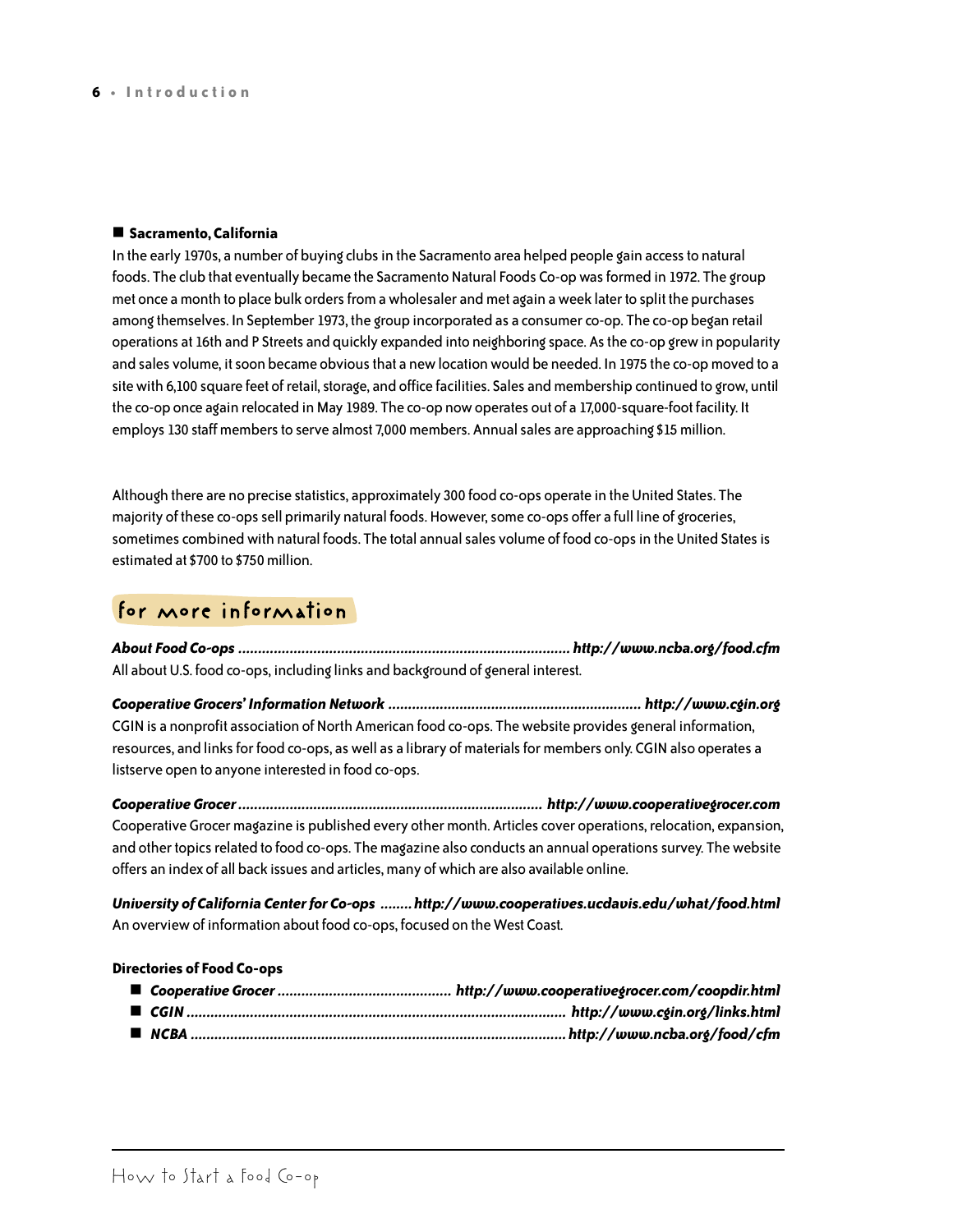## **Different types of food co-ops**

Most consumer food co-ops fall into two categories: conventional and direct charge. (Note that "conventional" does not refer to product line in this instance.) All the co-ops profiled in the previous section are conventional co-ops, and this manual is designed for groups interested in starting conventional co-ops. Some sections may apply to direct charge co-ops, but membership, operations, and financial practices are very different for conventional and direct charge co-ops. (Note that there are very few direct charge co-ops in the United States. They are much more common in Canada.) Those interested in starting a worker co-op or retail store may also find some applicable material, but this manual is not intended for those groups either.

#### **Features of a typical conventional consumer co-op:**

- The store is open to member and non-member shoppers.
- $\blacksquare$  Shoppers may join the co-op as member-owners.
- **Prices are set to cover all costs and should be competitive with the market.**
- Members are required to make an equity investment to join the co-op. Most commonly, that investment is a fixed amount, and once the member has paid, no further investments are needed. Equity is refunded to members upon termination of membership. For more information, see "A Primer on Consumer Co-op Membership."
- Members will receive special benefits; some co-ops may establish specific requirements (e.g., working in the store) for members to receive these benefits.

#### **Features of a direct charge food co-op:**

- The store is open only to members.
- Those interested in joining the co-op will be required to make an equity investment.
- $\blacksquare$  All members are required to pay a weekly fee (the "direct charge") to cover the co-op's fixed costs (overhead, administration, supplies, facilities, etc.). All members are assessed an equal share of the direct charge.
- With fixed costs covered, the co-op marks up items only to cover variable expenses, resulting in very low (in comparison to market) prices to members.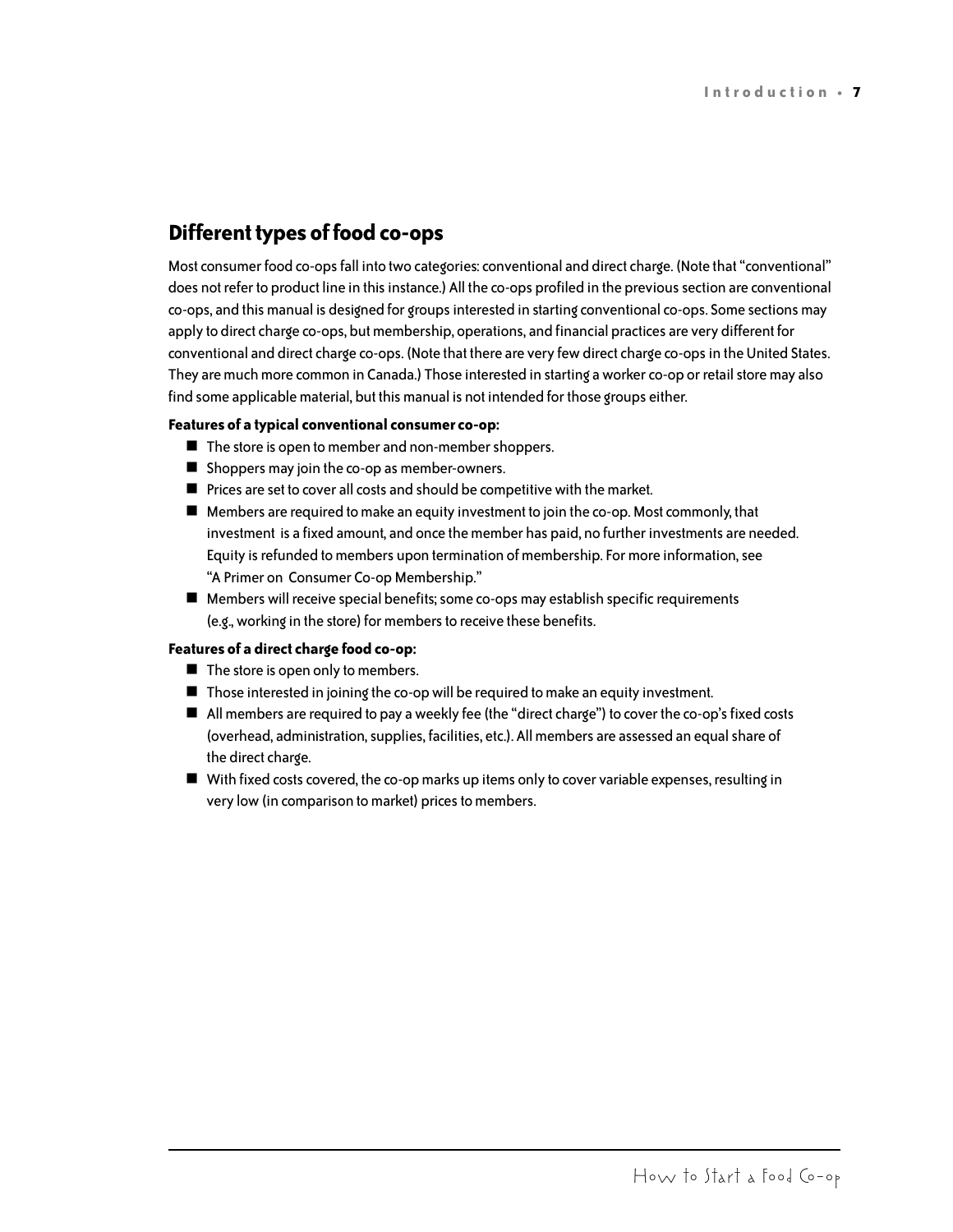## **Why start a food co-op?**

Individuals start food co-ops for a wide variety of reasons. It's important to clearly identify why a co-op would be a good idea for your group. Food co-ops are especially valuable to consumers when:

- access to a unique or specialized product line is restricted
- **n** privately owned or chain food stores are closing
- a locally owned store could better serve consumers' needs than a chain store
- existing stores offer few choices, high prices, or poor service
- $\blacksquare$  a locally owned store would help keep money within the community

Starting a food co-op will take a lot of work. But the rewards are many. Be very sure that your needs are clearly defined so that your co-op has the best chance of being successful.

## for more information

*Reasons for Starting a Co-op ........................... http://www.wisc.edu/uwcc/icic/def-hist/def/five.html* Describes five good reasons for starting a co-op

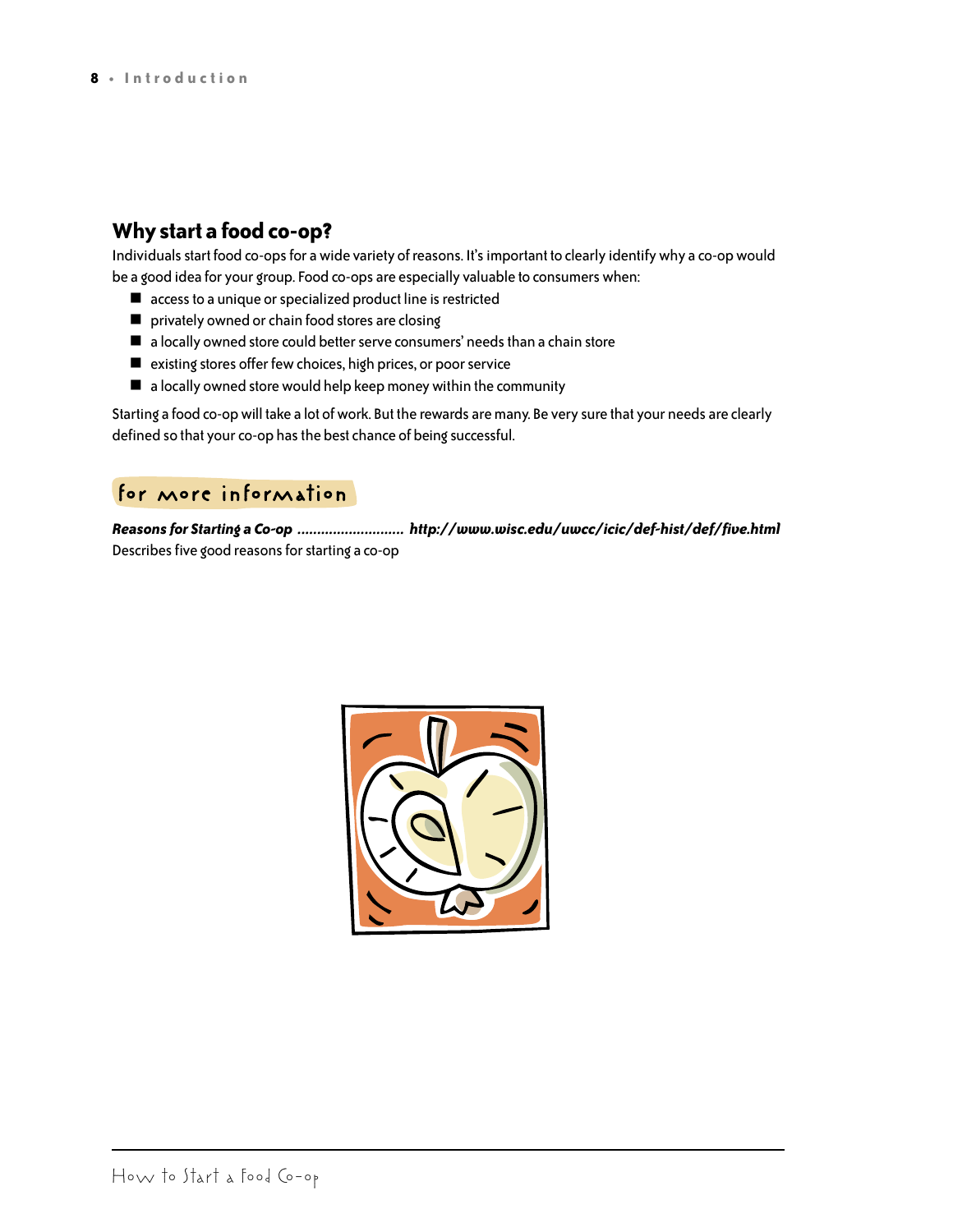## a case study

## **Root River Market Co-op**

The small rural community of Houston, Minnesota, population 1,100, was confronted with a dilemma when the town's only grocery store closed in October 1998. With the store's closure, the community was left without local access to basic goods. The nearest full-service grocery store was 12 miles away—a very difficult commute for senior citizens with limited mobility and transportation options. The need for a full-service grocery store in Houston was urgent. In addition to convenience, residents wanted to patronize a locally owned store and to invest their money in their own community, rather than nearby towns.

The town owned the 7,200-square-foot building that had housed the closed grocery store. While other businesses were interested in renting the building, the city council felt it was important that it remain a grocery store. And since the store's closure had been caused by personal reasons, not a lack of business, the prospects of a successful store at the site seemed good.

Concerned citizens began looking for a new proprietor for the store. They approached a community member who had experience in the grocery business, but he declined, citing the large financial risk involved with running the store alone. Several citizens realized that if they created a cooperative (a concept familiar to many in the rural area), the whole community could share the financial risk. They approached the same community member again, asking if he'd be interesting in managing a cooperatively owned store. He was excited about the idea. They formed an official planning group and began formal steps to organize the co-op, naming it Root River Market Cooperative (RRMC). They elected a board of directors, and the first shares were sold to members on July 1, 1999.

Larry Connery, RRMC's treasurer, said, "During the initial phases of the development of the co-op, we were lucky to have a good manager and diversified board with familiarity with grocery, business, and finances. We worked well together and had a common goal. We all had different talents, and if we made a mistake we admitted it. We also addressed community concerns, dispelling rumors that got started about the co-op as soon as possible."

Initially, some community members had worried that the co-op would be an exclusive store and would carry just a limited line of products. Others had heard that food co-ops carried only organic or natural foods. Many people wanted assurance that the co-op would supply a full line of groceries, just as the old store had. The board addressed these issues directly and made it clear that as a member-owned store, the co-op would be guided by its customers. They stressed that the co-op would be a full-service grocery and would serve the needs of its members and the entire community as well as possible.

Getting the word out about the co-op wasn't difficult. People began to hear about the store quickly, and local newspapers, radio stations, and television stations were soon calling the organizers for more information. Members set up a booth at the annual town Hoe Down festival and talked with visitors about the co-op and its mission.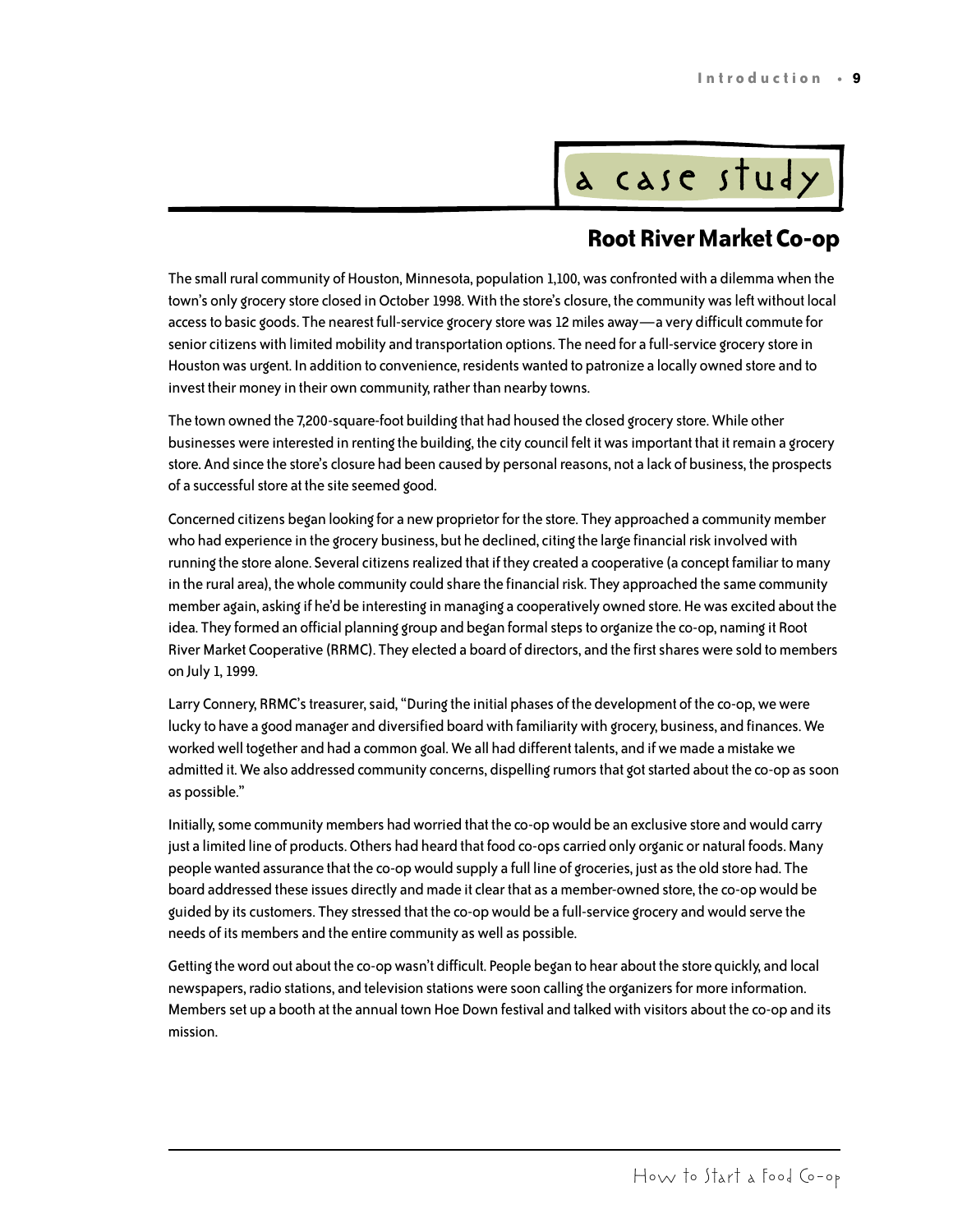The organizers worked on logistics throughout the following year. They consulted with a cooperative development specialist and worked with a co-op wholesaler on startup details. In May 1999, with money obtained through a loan, the co-op hired a general manager, who coordinated the details of selecting product, acquiring equipment, and making repairs to the facility in preparation for opening the store.

Funding for the co-op was secured from a variety of sources. Members loaned and donated \$150,000. This amount enabled the co-op to obtain a \$200,000 loan from the Northcountry Cooperative Development Fund, a participation loan that also involved the National Cooperative Bank. In total, the cost to get the store started and open was \$400,000.

Root River Market Cooperative opened its store on November 6, 2000. About a year later, the co-op's membership stands at 408 households, each investing \$100 in membership shares. The co-op continues to be a community effort, with all members and shoppers committed to making it a success and to keeping a fullservice grocery store alive and well in their town.

#### *Root River Market* — at a glance

|  | \$23,000 per week after one year |
|--|----------------------------------|
|  |                                  |

Information compiled November 2001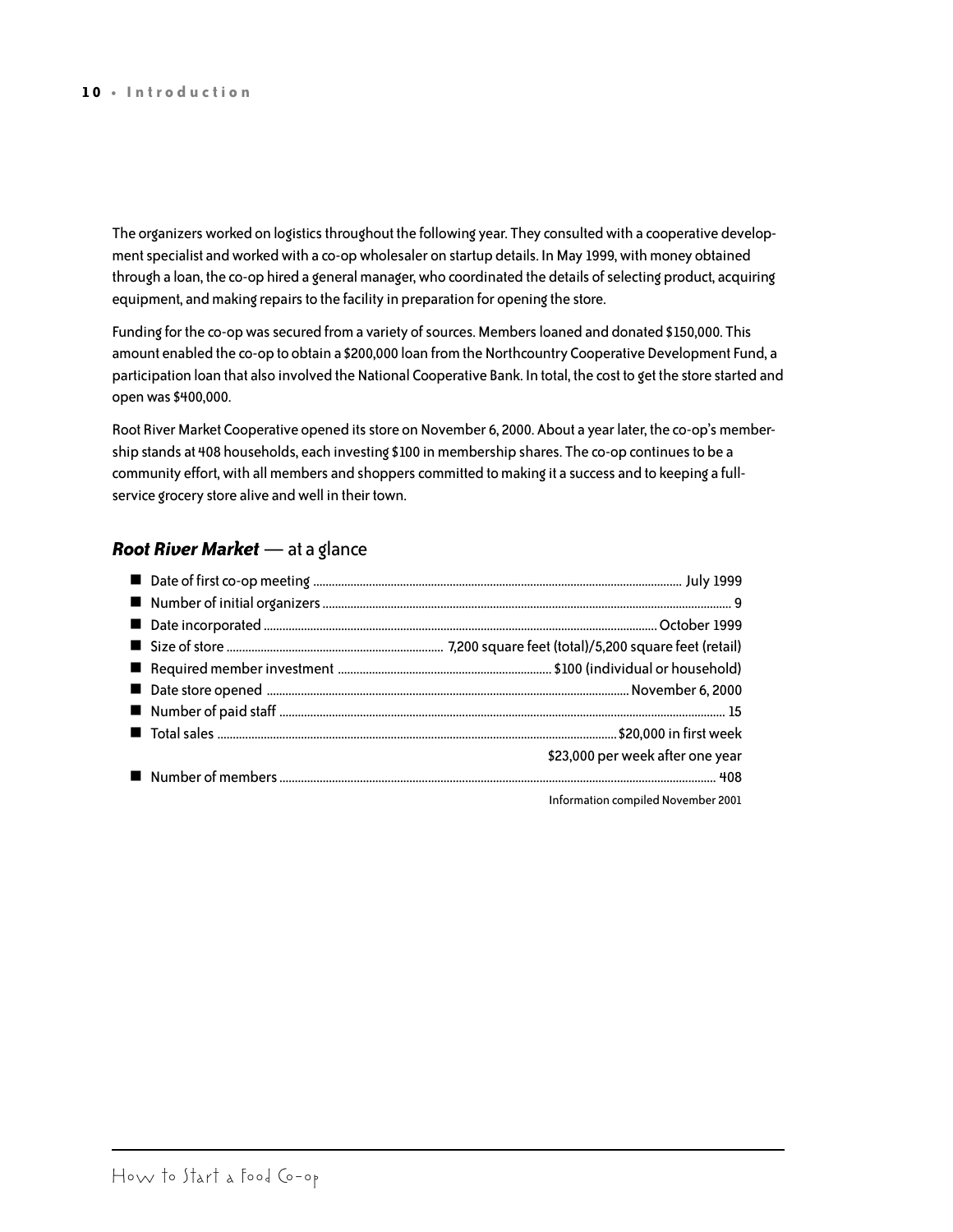## **II. From Talk to Food**

#### **Nine steps to starting a food co-op**

Every co-op starts with an idea. One or two people see a need and envision a way to meet that need. Whether that need is for members to receive better prices, to gain access to new products, or to obtain specific services, the need must be clear.

Starting a co-op is just as complex and time consuming as starting any business. To be done properly, it can't be rushed. Most experts estimate that starting a co-op typically takes at least two years. As with any new business, starting a co-op will involve thorough and careful business planning.

Responsibility for starting a co-op and seeing it through rests mostly with a leadership group. That group will serve as the spark to keep the new co-op going and to help guide it to success. Careful planning, thorough work, and patience will provide the co-op with a strong foundation and increase the likelihood of success.

All new co-ops will need to take the following steps, although the order may vary slightly, especially when the co-op decides to incorporate and begin recruiting members. And keep in mind that some of the work identified in these steps, such as member recruitment, is ongoing.

#### **Steps in Organizing a Food Co-op**

- **1.** Gather background: get information, identify needs, convene a core group of interested individuals
- **2.** Organize: Hold a meeting of potential members to discuss needs and options. Select a steering committee to coordinate the group.
- **3.** Research feasibility: Survey potential members and conduct market research. Prepare a feasibility study.
- **4.** Review findings and incorporate: Prepare and approve articles of incorporation and bylaws. Report on the results of the feasibility study. Elect a board of directors. Begin initial member fund-raising.
- **5.** Recruit members: Hold meetings and prepare materials describing the co-op. Establish member investment options and conduct a member equity drive.
- **6.** Planning and financing: Prepare a detailed business plan and research financing options. Identify possible locations and negotiate lease arrangements.
- **7.** Secure financing: Finalize outside financing sources and terms.
- **8.** Begin operations: Hire a manager, locate store fixtures and equipment, finalize layout, establish accounts with suppliers, and set up the store.
- **9.** Open the doors!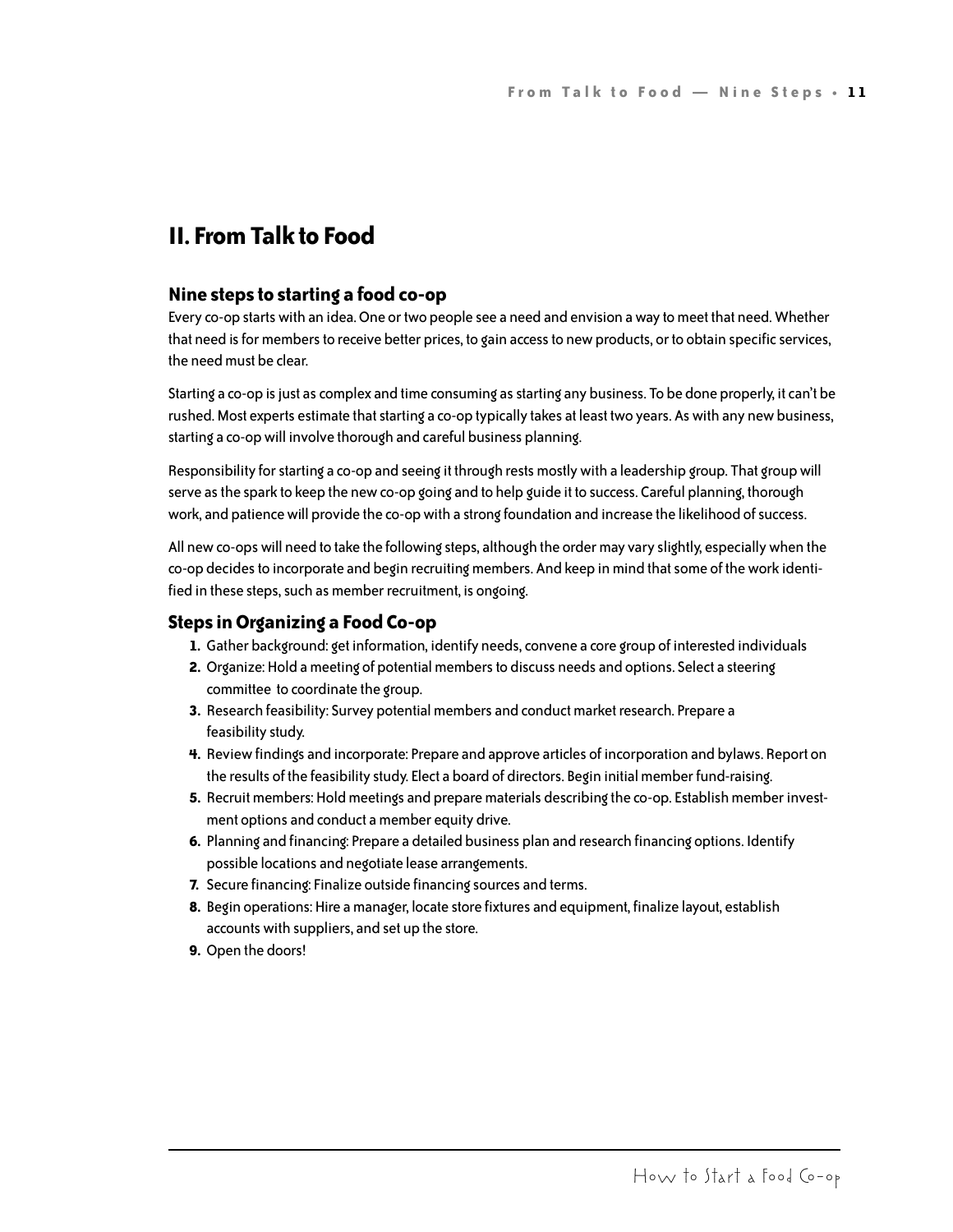## for more information

*Overview of the Steps to Start a Co-op ................................................. http://www.ncba.org/getstart.cfm* A summary of the steps outlined in a book called How to Organize a Cooperative.

*How to Organize a Cooperative ................................ http://www.rurdev.usda.gov/rbs/pub/cir7.cir7.pdf* A general overview of how to organize a cooperative. Developed for all co-ops, but with primary applicability to agricultural cooperatives; written by the U.S. Department of Agriculture.

*How to Organize a Cooperative .................................... http://www.wisc.edu/uwcc/manual/cover.html* The University of Wisconsin Center for Cooperatives and Cooperative Development Services created this detailed resource covering all aspects of starting a new co-op.

*How to Start a Co-op .................................................................................................... http://www.ncb.org* Click on "How to Start a Co-op" for an overview and links to other resources.

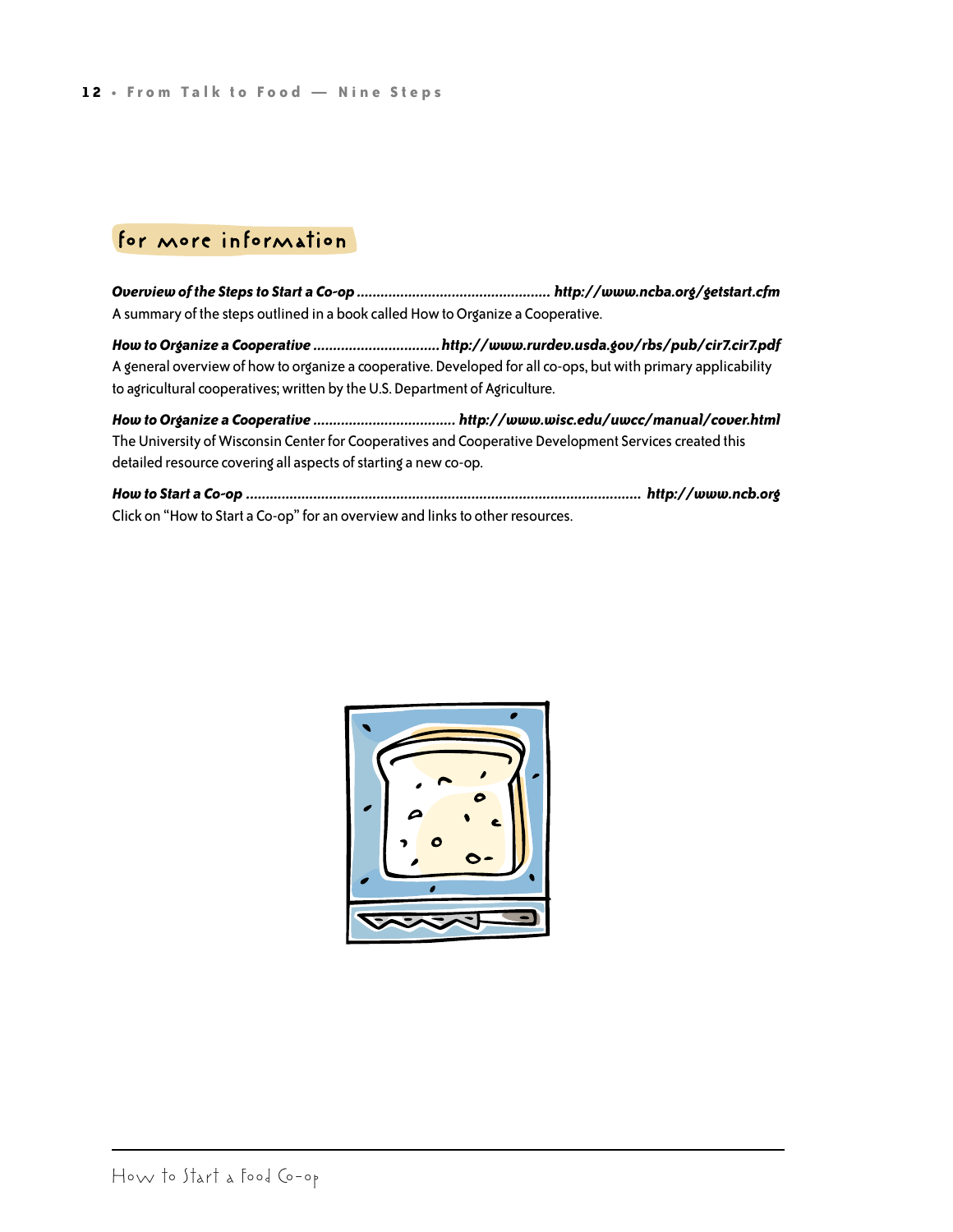## **Step 1. Gather Information**

*Collect information and assess interest, identify common needs, and convene a core group of interested individuals*

**Goal:** To gather basic information about food co-ops and to assemble a leadership group to research feasibility and prepare the groundwork for starting a co-op

#### **What to do:**

- Gather basic information abouat cooperatives and how to organize a food co-op. Review it carefully so that you have a basic idea of what lies ahead.
- Gather information about misconceptions about co-ops as well, so you can be prepared for some of the fallacies you may encounter in future steps.
- Discuss how a co-op could meet your needs with friends, neighbors, and other community members.
- Hold meetings to assess interest in the new food co-op and to tell potential members how a co-op might work.
- Gather information about local and regional resources that may be helpful to your group, especially people who can advise your group, make presentations at meetings, and provide technical assistance at various stages.
- Collect basic information about operating a food co-op in your community—e.g., the cost of retail space, health codes that might apply to your business, the potential market in your area.
- Contact other food co-ops in your local area or region. See what help they may be able to provide. Ask whether one of their members can serve as a resource to your group, explaining how co-ops operate or how to get organized.

#### **Keep in mind:**

This step will primarily involve a core group of individuals. The information and background you gather will be used in the next step, when you will publicize and try to gather/assess further interest in the community. Avoid a common pitfall of new co-op groups: trying to locate a potential site too early in the planning process. Your group must be prepared to make a reasonable offer or commit to a long-term lease on a facility. To do that, you will first need to develop a membership base, establish feasibility, and secure a base level of financing.

#### **Key Decision:**

*Do we have sufficient information about how co-ops operate? Does it seem like a co-op would meet our needs?* Does the information you've collected support the idea enough to justify further research? Does the co-op business structure fit your group's needs?

### for more information

#### *Anatomy of Great Meetings*

*..................... http://www.3m.com/meetingnetwork/readingroom/meetingguide\_anatomy.html* Suggestions for organizing and holding productive and interesting meetings.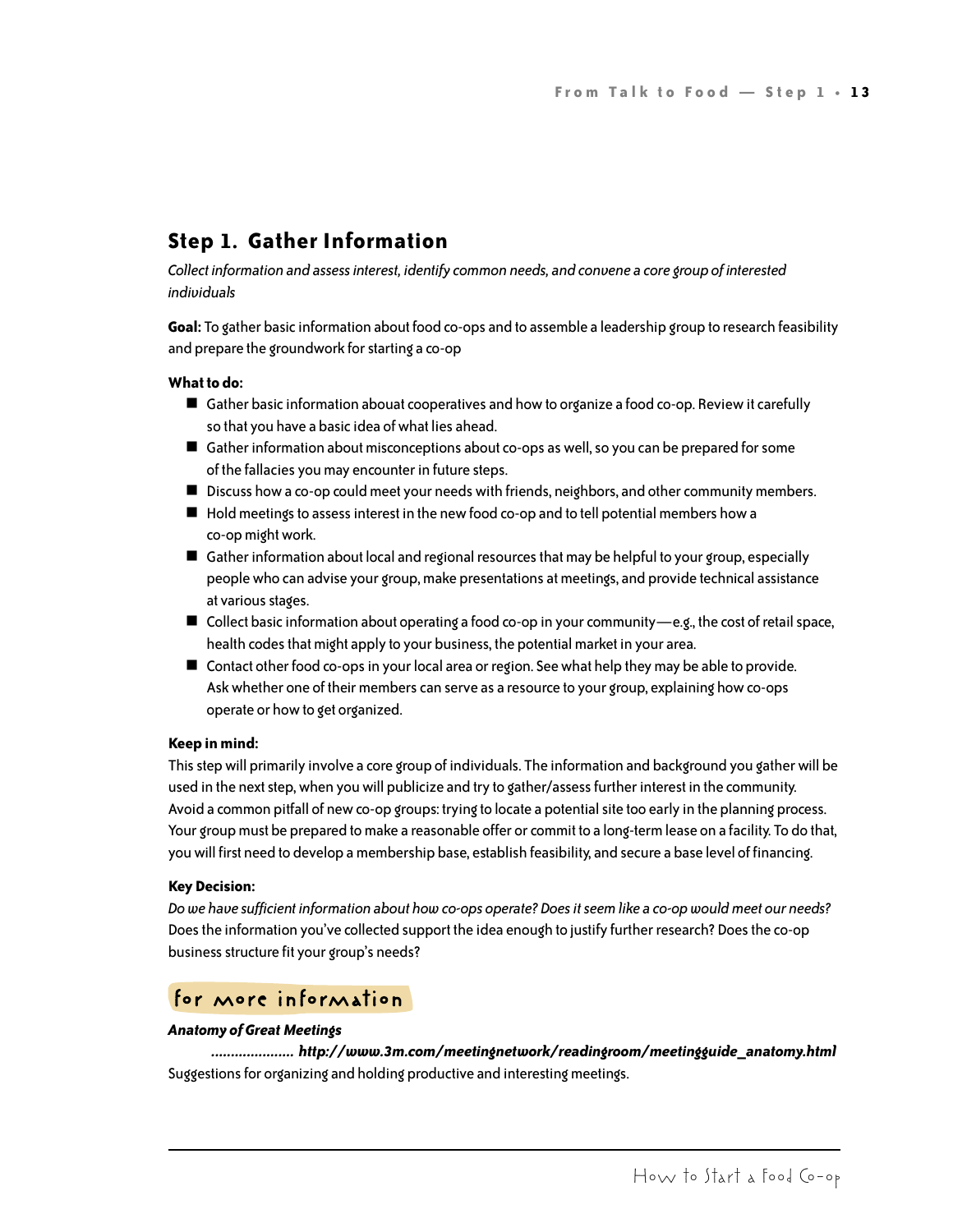

## **Holding Successful Meetings** *Some General Guidelines*

#### **Before the Meeting**

- $\Box$  Choose a time and location that will be convenient for everyone involved. Make sure all individuals know the time and location.
- $\Box$  Publicize the event widely. Put up signs on local bulletin boards, especially places potential members are likely to go. Send press releases about the meeting to local media; include the name of a contact person. Encourage word-of-mouth promotion.
- $\Box$  Be well prepared. Do your homework on the issues to be discussed. Clearly define the goals of the meeting.
- $\Box$  Choose a facilitator and note taker in advance. (Groups that meet regularly may consider rotating the facilitator to give more people a chance to develop facilitating skills.)
- $\Box$  Prepare a written agenda and distribute it ahead of time if possible. For informational meetings (to determine whether there is interest in the co-op), prepare a handout with the names and phone numbers of the core group.

#### *Sample basic agenda*

*Introductions and agenda review Background and reports Discussion and decisions Set the next meeting date/time Adjourn*

 $\Box$  Assign times for each agenda item. Make sure the meeting's goals are realistic for the time allotted. In general, it's best to limit meetings to two hours.

#### **At the Meeting**

- $\Box$  Make sure the meeting is friendly and welcoming. Serve refreshments. Meet in a pleasant place. At community meetings, have someone greet people as they show up and ask them to sign in.
- $\Box$  Start the meeting on time. Review the purpose and goals of the meeting. Have all participants introduce themselves to the group.
- $\Box$  Arrange for someone to take minutes. The minutes should clearly record when and where the meeting took place, what the group discussed and decided, and what issues were considered in making decisions.
- $\Box$  Post the agenda or hand out copies to everyone. Review the whole agenda, explaining items as needed. Ask for additions to the agenda and then ask for approval. Set the ending time for the meeting, if it is not already fixed.
- $\Box$  Choose a skilled facilitator who can ensure that your meeting will be effective, productive, and inclusive. End the meeting on time.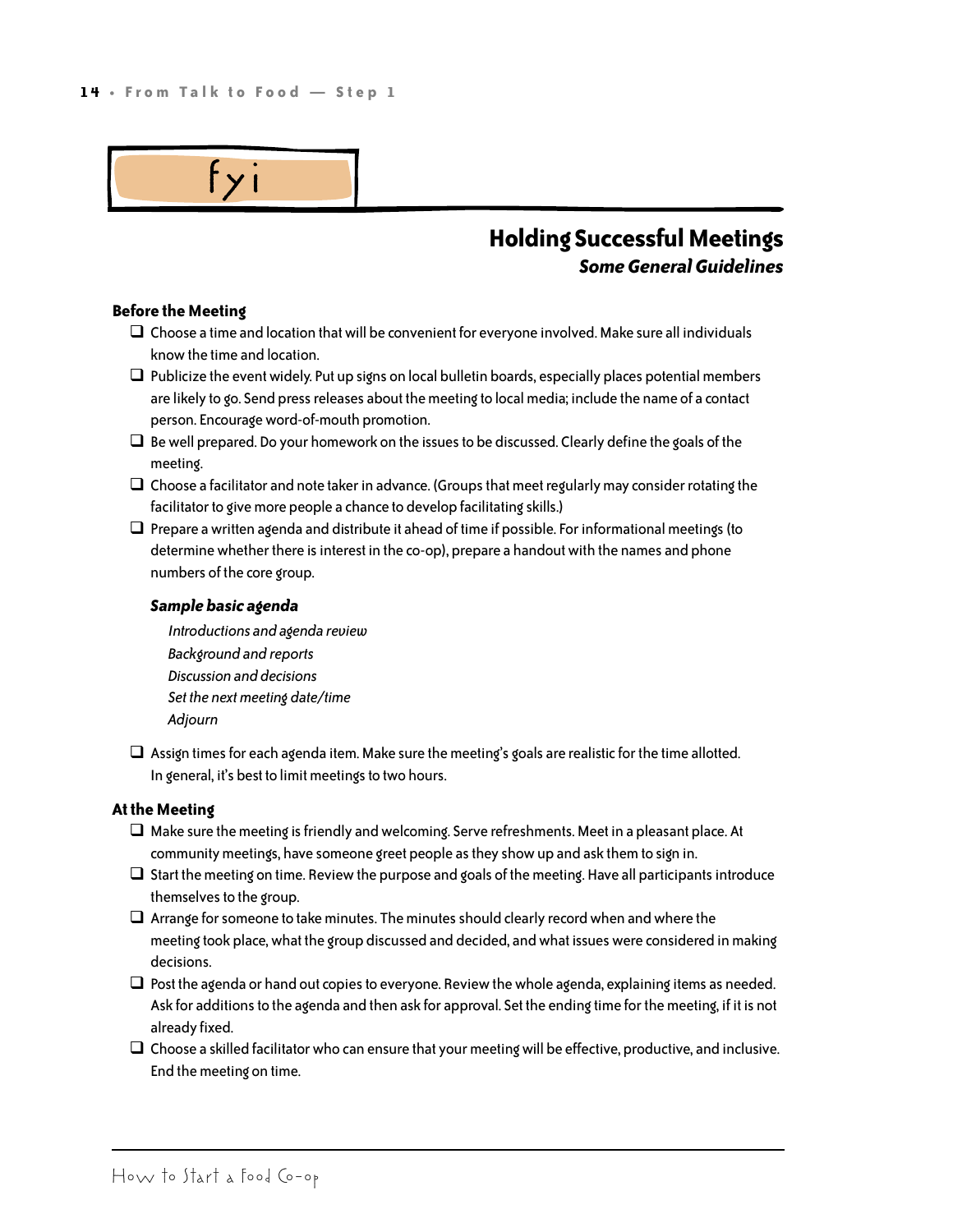

## **Guidelines For Meeting Chairs or Facilitators**

*Facilitators are not authority figures or resource people. The role of the facilitator is to make sure the group accomplishes its goals in a democratic fashion. It is generally best for the facilitator to remain neutral in specific discussions.*

- $\Box$  Call the meeting to order on time. Review the agenda and the goal of the meeting. If appropriate and if time allows, ask participants to introduce themselves.
- $\Box$  Introduce each agenda item and call on those making presentations. Go through the entire agenda item by item.
- $\Box$  Keep the discussion on the topic but encourage participants to express themselves. Encourage the expression of various points of view. Call attention to disagreements. When handled openly, different opinions can yield creative solutions. Ask people to speak for themselves and to be specific. Steer them away from statements such as *"Some people think . . . "* and *"What he is trying to say is . . . ."*
- $\square$  Make sure the discussion doesn't get stuck on a specific item. If the group doesn't have enough information, cut off discussion and choose someone to follow up with more information or a recommendation at a future meeting. If discussion wanders off the topic, remind the group of the agenda item and the objective for the discussion.
- $\Box$  Make sure that everyone has a chance to speak and that one or two people don't monopolize the discussion. Occasionally, check in with those who are being quiet and ask their opinions. Encourage open discussion that allows for disagreement but doesn't tolerate personal attacks.
- $\Box$  Handle any voting needed. Before a vote is taken, clearly state the motion or proposal. Call for a show of hands. If the vote is close, ask someone to verify the vote by counting hands or ballots.
- $\Box$  If the meeting is taking longer than anticipated, decide as a group how to proceed—to either extend the meeting or reschedule some agenda items for the next meeting.
- $\Box$  Conclude the meeting on a note of achievement. Remind participants of actions taken, decisions made, and follow-up needed. Ask participants to evaluate the meeting. Even simple suggestions about what went well and what could be improved will enhance your next meeting.
- $\Box$  Schedule the next meeting and remind participants of its date, time, and location.
- $\Box$  End the meeting on time or as close to on time as possible.

#### **Preventing Disruptive Behavior**

- Get general agreement on the agenda before beginning the meeting.
- Set ground rules for behavior (no interruptions, everyone gets a chance to participate, speakers will be concise, follow time limits, etc.)
- If someone's comments are off track, remind everyone of the goals of the meeting: *"That's an interesting point, but today we're discussing . . ."*
- $\blacksquare$  If someone dominates the discussion, explain the importance of full group participation and call on others for comments.
- Take short breaks, if needed, to relieve tension.
- For problems or issues that can't be resolved on the spot, set up committees rather than using the full group's time.

—portions adapted from "Facilitating Meetings" by Gayle Haberman (unpublished handout)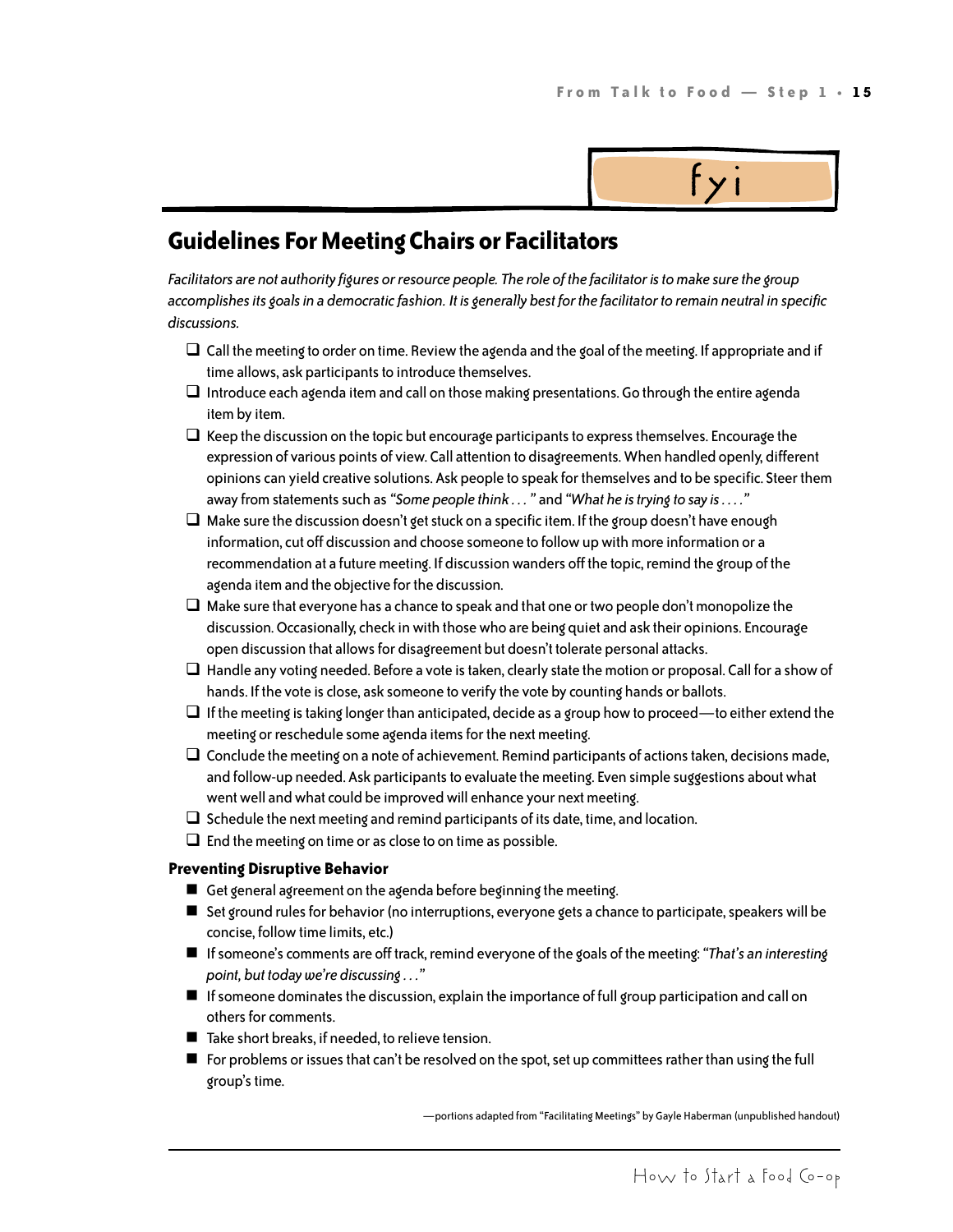## **Step 2. Organize**

*Hold a meeting of potential members to discuss needs and options. Select a steering committee to coordinate the group.*

**Goal:** To assess whether there is enough interest in a co-op to justify further research and planning

#### **What to do:**

- Hold an informational meeting for people who may be interested in a co-op. Publicize the time and purpose of the meeting as widely as possible—through your local paper, word of mouth, radio, employment office, etc. Make the meeting time, date, and location as convenient as possible.
- Plan a clear program for the meeting and select a meeting chair.
- Have someone explain the community's basic need and discuss how a co-op might meet that need. Distribute one or two simple handouts summarizing the basic idea of the co-op. Include the names and phone numbers of core group members.
- Consider inviting guests who can provide support or more detailed background information, such as directors or managers of area co-ops, business leaders or educators familiar with co-ops, or elected officials.
- Allow plenty of discussion time so that people can ask questions and express their views. Be as clear and specific as possible. Be realistic about what the co-op can and can't do—especially in its early stages.
- $\blacksquare$  Ask for participants to indicate their interest in the co-op by a show of hands.
- If there is interest, elect a steering committee.
- Spend some time carefully discussing the purpose or mission of the new co-op. Write a mission statement. Be sure it is clear and concise.

#### **Keep in mind:**

Many new food co-ops find it valuable to start a buying club at this stage. If the co-op will be focusing on a specific product line, the club can access that line immediately and establish a track record with key suppliers. The club can also develop a core membership base and sometimes a small financing base.

Make sure that common needs are defined broadly enough to ensure success; a narrow focus can be very limiting. Conversely, trying to accomplish too much can prevent the focus needed for business success.

#### **Key Decision:** *Is there sufficient interest in a co-op?*

Is there a clear need for a food co-op in your community? Is there sufficient interest among potential shoppers and community members? Are people willing to work together to meet their common needs?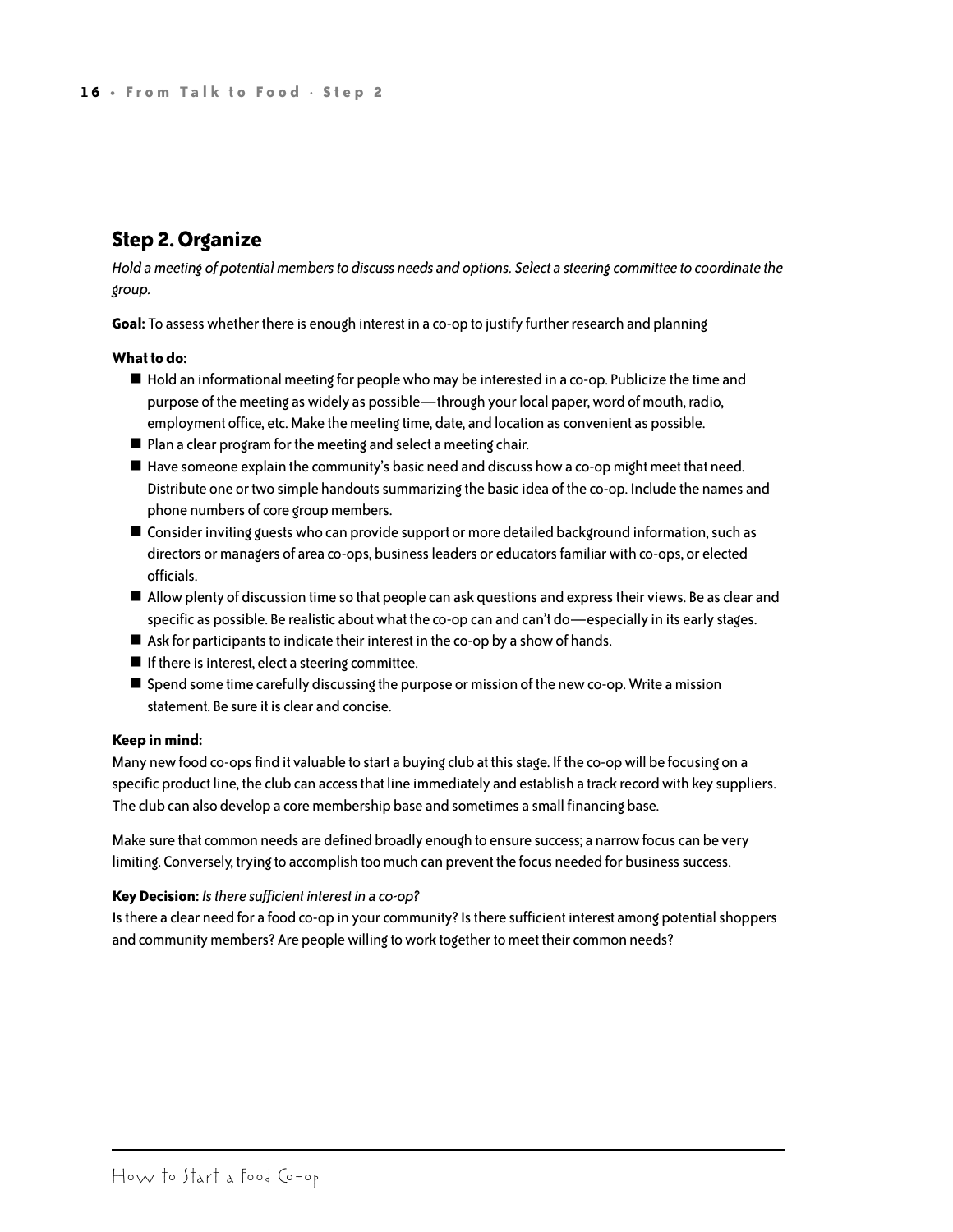# fyi

## **Responsibilities of the Steering Committee**

#### *for a startup co-op*

#### **Overall Responsibility**

The steering committee will coordinate all tasks needed to move the co-op from its early stages through the establishment of more formal structures. Depending on the group's time and resources, the committee may do the following tasks itself, or it may contract with outside consultants for professional assistance.

**Specific Responsibilities** (of the committee as a whole)

- Coordinate all research and information gathering
- Survey potential members
- $\blacksquare$  Establish a membership structure and recruit members
- Oversee collection of market research and studies to determine the co-op's feasibility
- Ensure completion of a feasibility study, including financial projections
- $\blacksquare$  Explore options for financing and pursue initial inquiries with financing agencies
- Report on the committee's progress to members and coordinate membership meetings as needed
- $\blacksquare$  If initial research shows that a co-op is feasible, oversee preparation of a business plan
- Handle public relations, including inquiries from the media and publicity about the co-op's accomplishments and progress

#### **Suggested Subcommittees**

- **Planning Committee: Conducts the feasibility study, researches locations, handles real estate** negotiations, coordinates operational planning (research on equipment, local regulations, suppliers, etc.), coordinates preparation of a business plan
- Finance Committee: Develops financial projections, researches funding options, coordinates a campaign for member loans
- Membership Committee: Researches membership structures, prepares membership administration paperwork, coordinates recruitment of new members, organizes membership communications (newsletters, websites, etc.) and meetings, surveys members, plans outreach to the community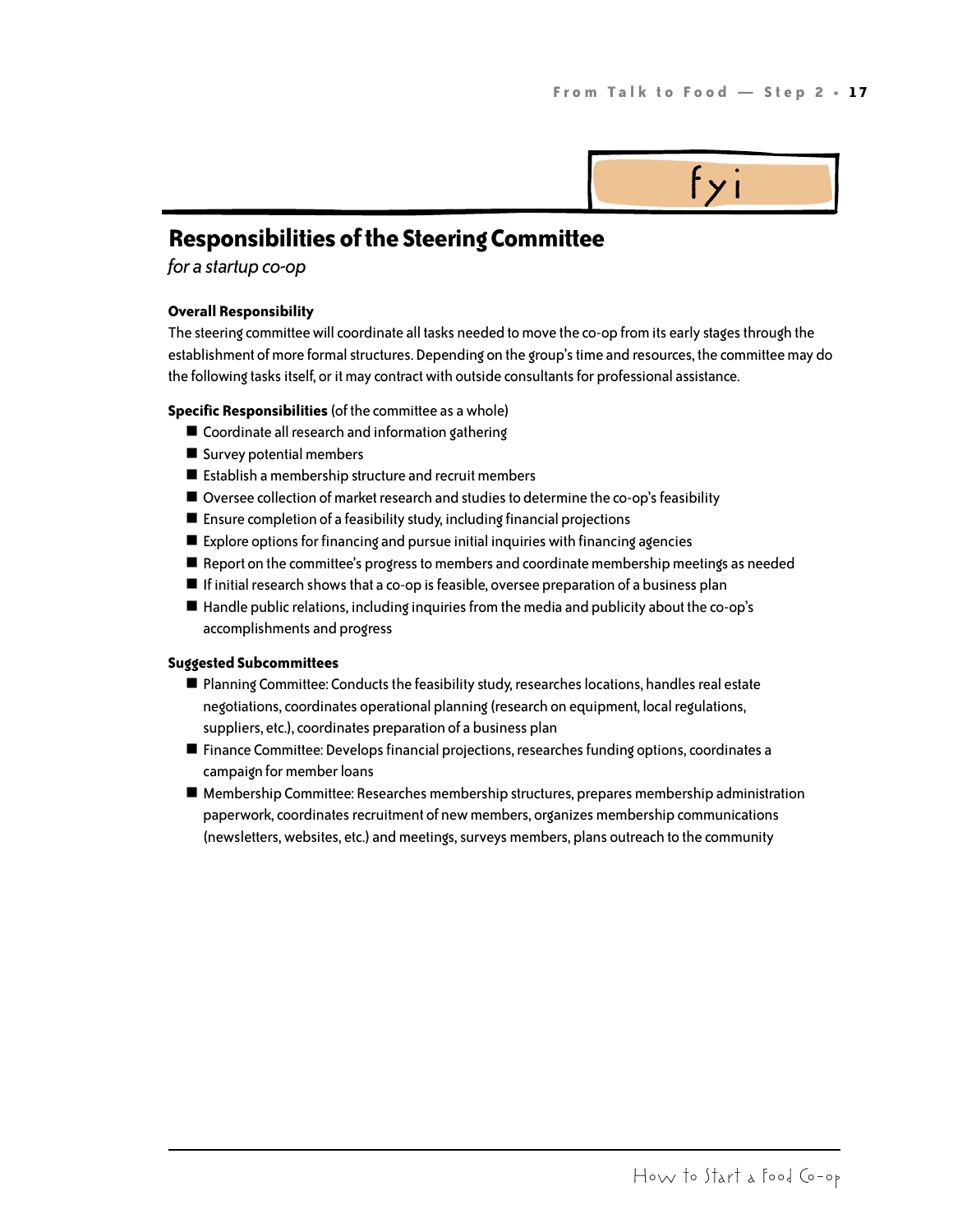## a case study

## **Riverwest Co-op**

In the Riverwest neighborhood of inner-city Milwaukee, a group of people held a general community meeting in the fall of 1998. The neighborhood had gradually been deteriorating. Organizers proposed starting a natural foods co-op as a way to help revitalize the area and to bring healthy food to their neighborhood. Those in attendance voiced strong support for a co-op. Inspired by this interest, eight organizers formed a steering committee. They began meeting once a week to develop plans for the co-op.

In the early stages, each committee member took on a specific task, such as researching locations, researching bylaws, recruiting members, finding distributors, and learning more about the role of a co-op board of directors. The committee began holding festive community fund-raisers during holidays. As word spread about the new co-op, interest grew. But the challenges were many. In the words of Sarah Ditzenberger, a member of the co-op's board of directors, "This community really wanted a co-op in the neighborhood. But it took a strong commitment from everyone to build something without a lot of money." After two years of planning, the store was still not opened, so organizers formed a buying club to keep interested members connected and to give them access to natural foods.

The total cost to get the co-op started was about \$67,000, and due to some very fortunate circumstances, the coop had to raise very little of it. A member purchased the building for \$50,000 and paid for the rent, utilities, and renovations needed to get the co-op started (\$15,000). All appliances and labor were donated. The co-op had to raise only enough money to purchase its initial inventory—\$2,000.

The store opened on November 3, 2001. At that point, the buying club was discontinued, and all of its members automatically became members of the co-op store. Currently, Riverwest Co-op is run solely by memberworkers who volunteer their time—all members work at least four hours a month. At this point, the co-op has 150 members and is open only a limited number of hours each week.

#### *Riverwest Co-op* — at a glance

| Required member investment  \$100 share, with option to pay in monthly installments |
|-------------------------------------------------------------------------------------|
|                                                                                     |
|                                                                                     |
|                                                                                     |
|                                                                                     |
| Information compiled November 2001                                                  |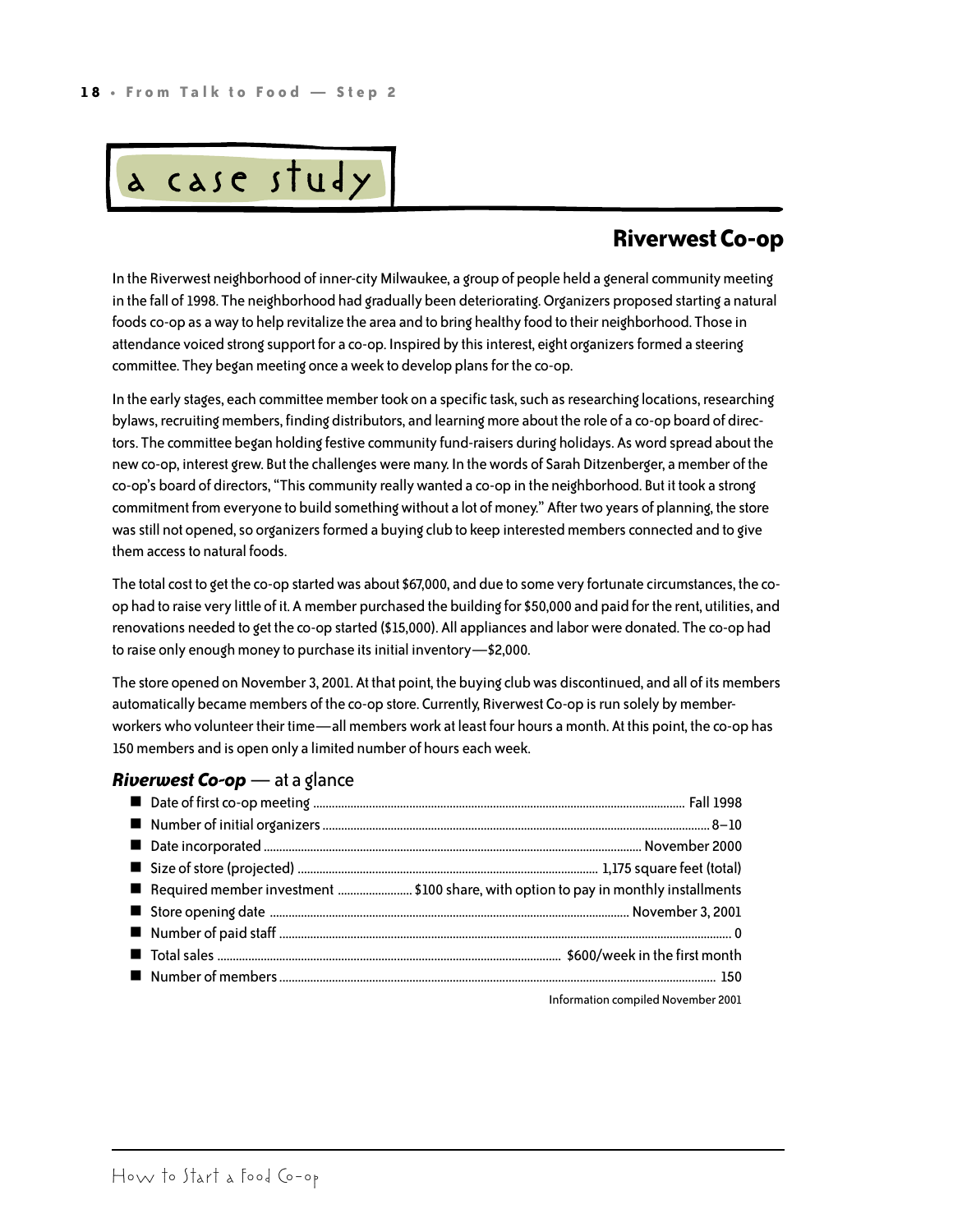## **Step 3. Research Feasibility**

*Survey potential members and conduct market research. Prepare a feasibility study.*

**Goal:** To assess whether the proposed co-op is likely to be successful and beneficial to its members

#### **What to do:**

Conduct initial research on the need for a co-op, potential membership and volume of business, facilities, operating costs, capitalization and sources, and other issues.

**1. Survey potential members.** This survey is the basis for all of your work from here on; be as thorough as possible and take the time needed to do a good job. Identify common needs and the co-op's potential for sales. Survey potential members by phone or face-to-face. If possible, consider hiring professionals to assist with survey design and compilation. A poorly designed survey or misleading presentation of data can be ruinous for a new co-op group.

**2. Collect and compile information.** This step involves a lot of work. If the group is doing the work itself, consider dividing the tasks and assigning them to individuals or subcommittees. Tasks might include:

- $\blacksquare$  Meeting with other co-ops in the area or similar types of co-ops in other areas
- Learning about similar businesses and how they operate
- I Identifying possible sources of funding, such as grants and loans
- $\blacksquare$  Getting help from outside experts and consultants with experience in starting new businesses and new co-ops
- Researching potential sources for assistance: local suppliers, local universities or business programs, economic development agencies, chambers of commerce, related groups

**3. Assess feasibility.** A feasibility study should address four areas:

- $\blacksquare$  The feasibility and capacity of the market area
- $\blacksquare$  The internal readiness of the group to carry out the project
- Basic financial needs and potential
- $\blacksquare$  The feasibility of the proposed design and project specifics

**4. Preparing the feasibility report:** The committee will need to compile the information it has collected. (For a list of areas to address in your feasibility study, see the outline that follows.) Outside experts and consultants will be invaluable in helping prepare this information. Depending on the conclusions of your feasibility study, you may wish to hold another community meeting to report on the results of the study and to make a group decision about how to proceed.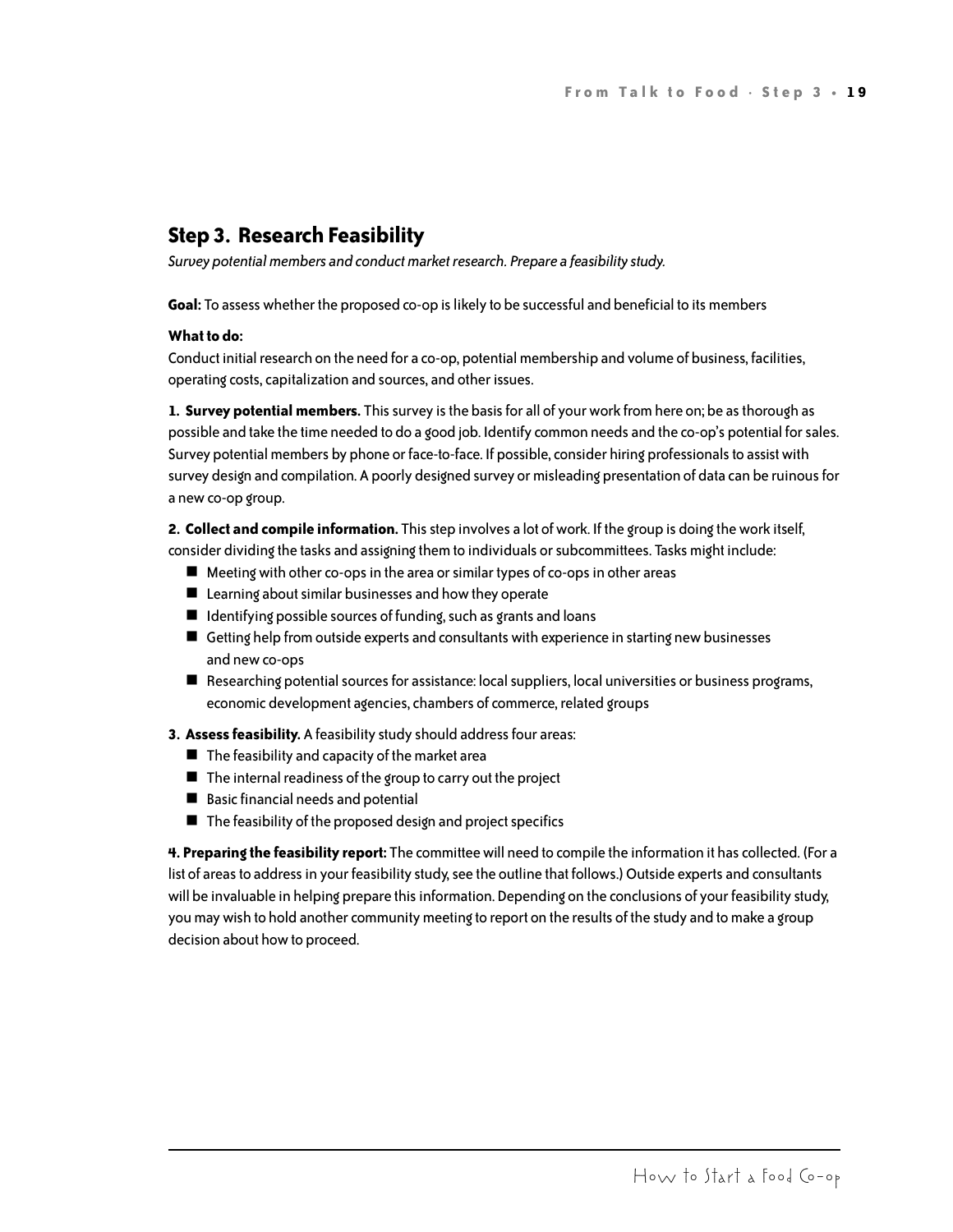#### **Keep in mind:**

You may want or need to gather financial support from potential members at this stage. You might ask potential members to invest \$100 to show their commitment, with the promise that the co-op will return \$80 to \$90 if the feasibility study shows that the co-op will not be successful or if the organizing drive falls short. Be sure to keep good records and return the money as promised if necessary.

Asking members to commit to buying a certain amount per month from the co-op can be a valuable indicator—much more useful than industry standards in projecting potential sales. You'll know that your members will actually use the co-op if and when it opens.

#### **Key Decision:***Is there sufficient interest in and market for a co-op?*

Does the feasibility study indicate that a co-op could succeed? Do the initial financial projections make sense and justify starting a new co-op?

## for more information

*Feasibility Study for a New Co-op ............................ http://www.wisc.edu/uwcc/manual/chap\_5.html* A detailed overview of feasibility studies, what they cover, major components, how to prepare a study, and how to do market analysis.

*Excerpts from Sample Co-op Feasibility Studies ......... http://www.wisc.edu/uwcc.manual/app\_f.html*

*Five Components of a Feasibility Study ...... http://www.rurdev.usda/gov/pa/BI\_feasibility.study.htm* An outline of the five components of a well-developed feasibility study.

*Guidelines for Conducting Surveys ............................ http://www.wisc.edu/uwcc/manual/app\_e.html* A comprehensive overview on how to design and conduct a survey.

*Assessing Project Feasibility ............. http://www.wisc.edu/uwcc/info/coopgro/pre2001/assess.html* How to assess the feasibility of an expansion or relocation project—primarily geared toward existing food co-ops.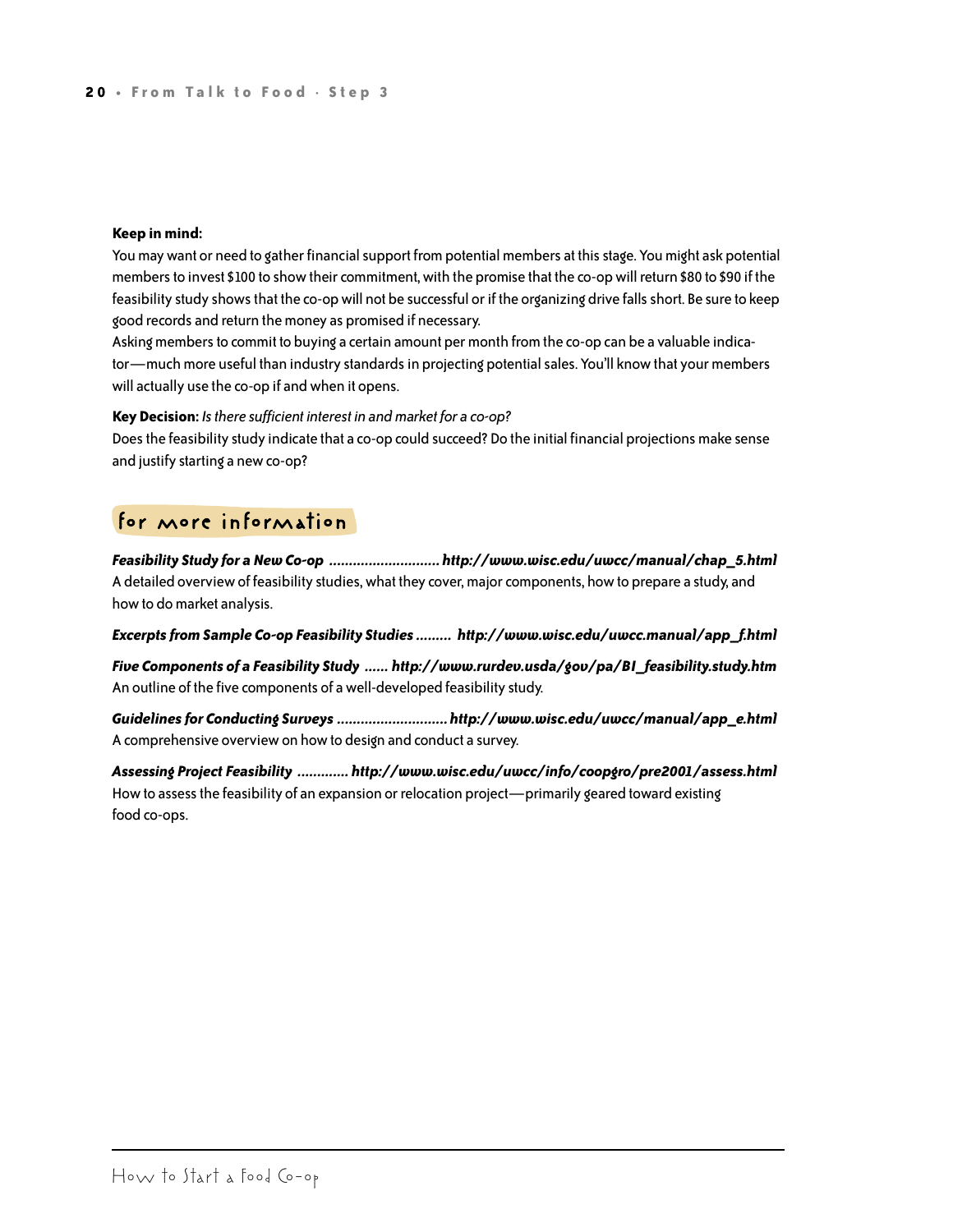

## **Key Elements of a Feasibility Study**

A feasibility study will need to cover all of the following areas:

#### **Common needs**

- What are the potential members' common needs?
- What products and services will the co-op provide?

#### **Market potential and strategy**

- What market capacity exists in the co-op's area of operation?
- What kind of competition will the co-op face?
- How will the co-op distinguish itself in the market? How will it be different from competitor stores?
- What are the financial benefits to the members of the co-op?

#### **Operations**

- How would such a co-op work?
- Who are the co-op's primary suppliers?
- What services will the co-op offer?

#### **Financial needs and sources**

- $\blacksquare$  How much money will be needed to get started? What will this money be used for?
- What are the approximate costs of operating such a co-op?
- Will the co-op's operations justify and cover the costs, including debt service?
- How much money could come from members initially and how much from other sources? In the long run, how much will members have to contribute to the base capital of the co-op and how will the money be collected?
- What are the options and costs for obtaining outside financing?

#### **Startup needs**

- What will it take to get the co-op started, in terms of lead time, availability of facilities, seasonal production cycles, etc.?
- What management skills will be needed?
- What facilities will be needed; what will they cost and are they available?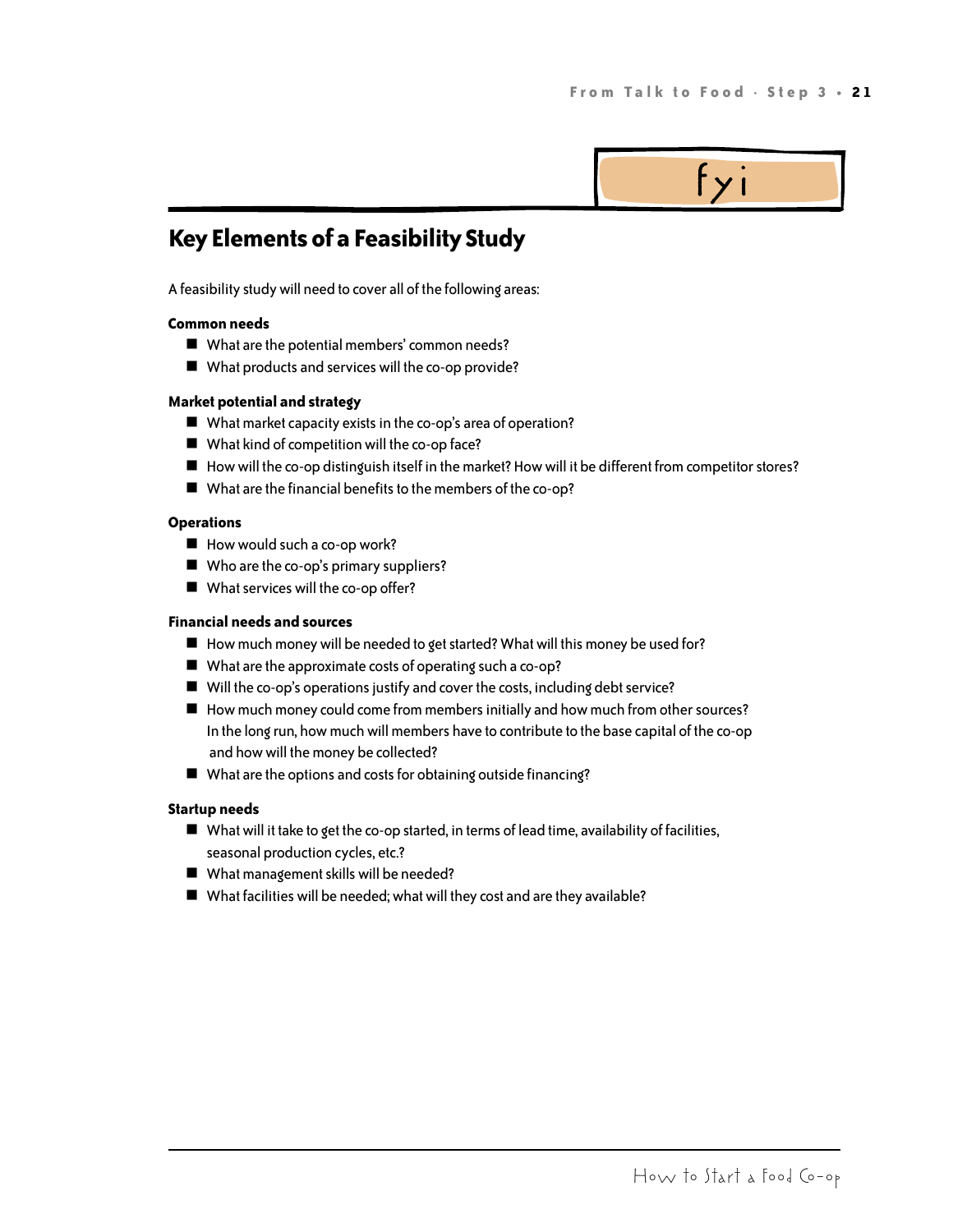## a case study

## **Boulder Cooperative Market**

In Boulder, Colorado, a vegetarian natural foods store called the Crystal Market closed on November 1, 1999. The closing left the community without a locally owned source for natural foods. Concerned patrons decided to form a co-op, the Boulder Cooperative Market, to take over operations in the same location. But the property owner wanted a new tenant in just a month, and that wasn't enough time for the co-op to recruit members, raise money, obtain financing, and take over the facility. Though the organizers lost the chance to take over that store, they collected the names of about 1,000 people interested in forming a co-op. A core group decided to pursue the idea.

During the next two years, a steering committee focused on developing a feasibility study, building membership, writing a business plan, finding a location, and raising money. After making offers on three locations of 5,000 square feet or smaller, the committee found a 12,000-square-foot site in their preferred area for less than half the rent of many other locations. While the site needed lots of work, the group had many enthusiastic volunteers ready to pitch in. The co-op's market research indicated that offering a wide selection of products would make the store more competitive and would help get greater volume discounts from distributors.

The initial organizing group was made up of around 40 people. Organizers borrowed office space and set up a campaign to recruit members by telephone. They called residents who had indicated support for the co-op at various community events, and they purchased the local Green Party's list of registered voters. In total, they contacted around 3,000 people. More than 400 became members. They followed up this work with newspaper and radio publicity and a website. Two local papers each donated \$10,000 in advertising space, and natural foods stores put up the group's posters. Over the next eight months, the co-op's membership increased to 800.

One of the group's biggest challenges was to maintain the support of members and to sustain enthusiasm for the project throughout the long process of organizing. Steve Phillips, a co-op board member and its managing coordinator, noted: "First, you need to keep up your communications to members. Second, you keep finding new people who want to help. Some of those who dropped out since the beginning will come back when things get closer to being real."

Phillips also noted the importance of doing thorough research before making too many decisions: "When you begin organizing a co-op, do extensive research on membership structure, bylaws, how to build community support, financing options, and an assessment of the project's feasibility. Get the word out about the co-op in every way as soon as possible. Attending co-op conferences and talking with other co-op managers has also been very beneficial for me."

A market analysis commissioned by BCM concluded that it would need at least 1,000 members who would purchase approximately \$100 per month from the co-op. In addition, the co-op planned to get 30 percent of its sales from non-members. The market study projected that the co-op could break even at sales of \$200 per square foot and that it had the potential to achieve sales of close to \$400 per square foot.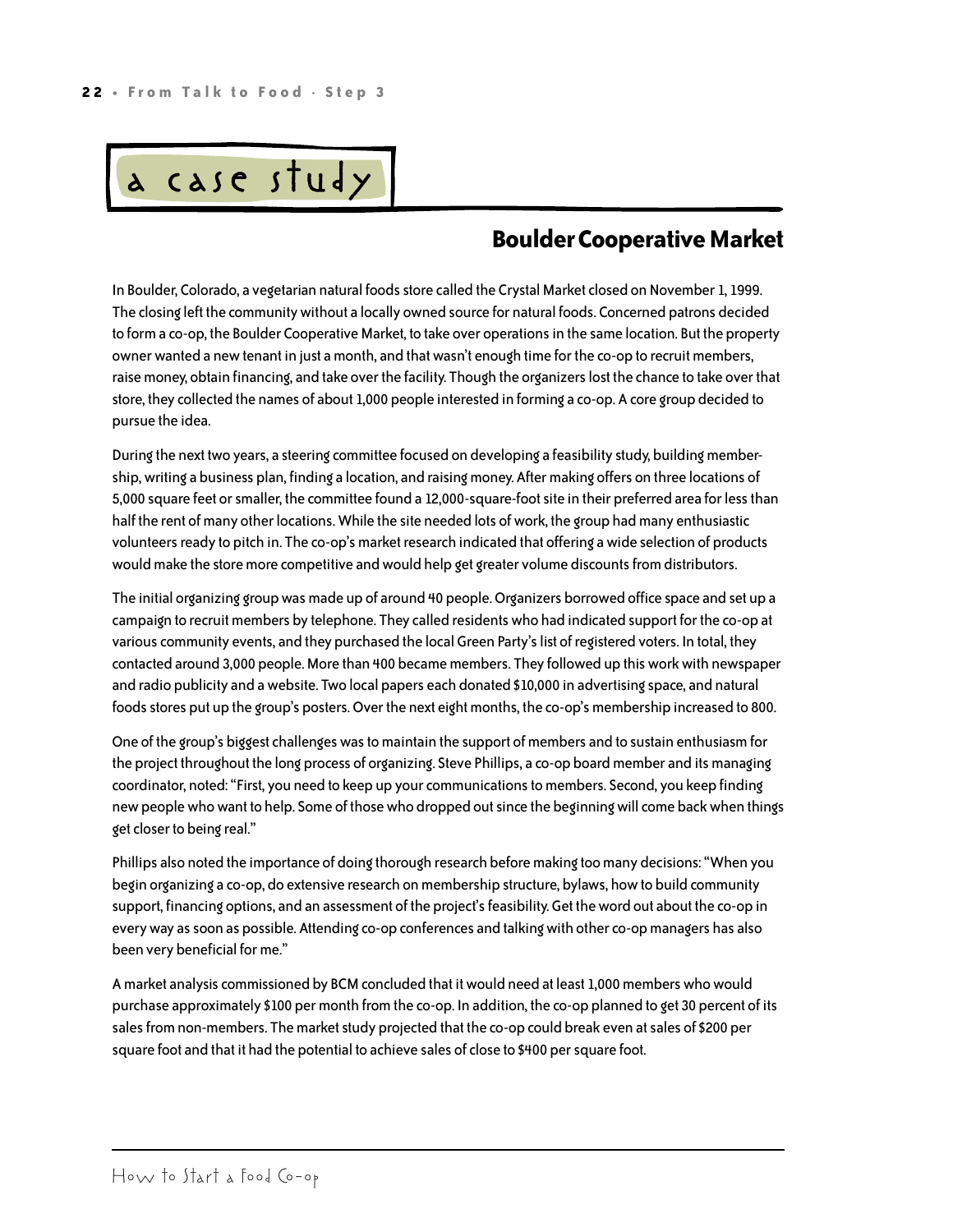Before opening its doors, BCM made some changes to its initial membership system. Originally, it had planned to give members a 5 percent discount on all purchases. However, after researching this idea in more detail and discussing it with other co-ops, organizers realized that it might not be feasible, especially in a competitive market such as Boulder. Instead, they created a program with five major benefits for members:

- 1. A 5 percent discount one day each month
- 2. Member-only specials on selected items
- 3. Annual patronage refunds based on profits earned by the co-op and distributed to members after the end of the year
- 4. Substantial discounts on full case or bag purchases
- 5. Reduced or free registration for classes and co-op events

Communication was an important part in the organizing process. Quarterly newsletters updated members on the co-op's progress. A website also offered news and information. Once the co-op opens, projected for May 2002, monthly newsletters will be sent to all members.

The projected total cost to open the co-op now stands at \$700,000. Potential funding will come from member investments and loans, donations, a city grant, and lenders. The co-op is currently negotiating financing with the Northcountry Cooperative Development Fund, as well as with suppliers. A number of food manufacturers have offered to contribute enough product to stock the co-op's shelves one time, as long as the co-op agrees to carry the products for one year.

Steve Phillips's advice to those organizing a new co-op: "Keep your ego out of the process. Focus on the co-op as a community project. Be patient in working with people. Look to your heart for spiritual guidance. You cannot forget the business side, but there is a lot more to this than business."

### *Boulder Co-op Market*— at a glance

| \$42,000/week after one year       |
|------------------------------------|
|                                    |
|                                    |
| Information compiled November 2001 |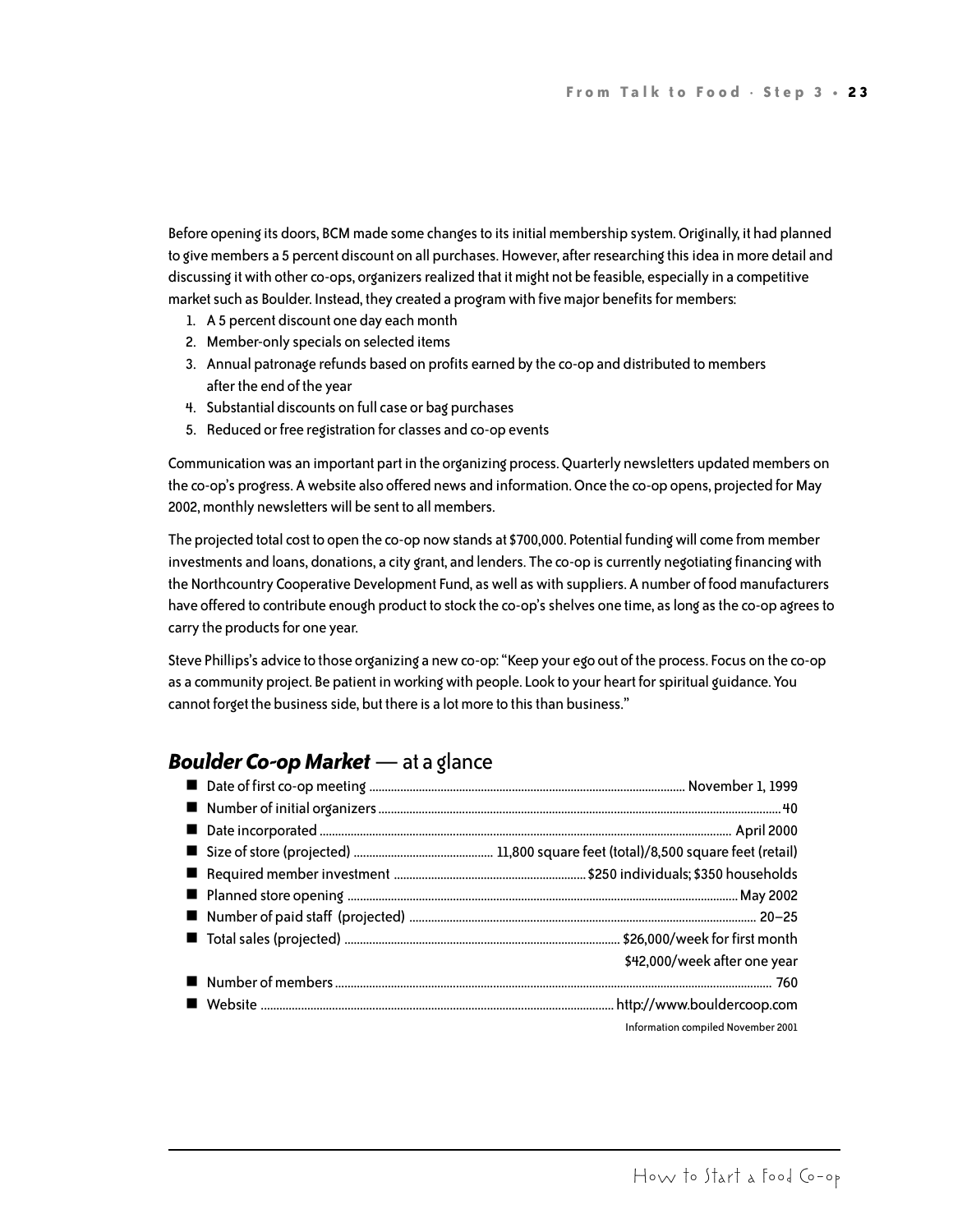## **Step 4. Review Findings and Incorporate**

*Hold a meeting of potential members to report findings. Vote on whether or not to proceed. If the vote is positive, vote to incorporate the co-op.*

**Goal:** To present the report and findings of the steering committee. To decide whether or not the co-op makes sense and to gain the commitment of members to proceed. To formally begin the co-op and to accept the articles and bylaws (basic rules).

#### **What to do:**

This step will probably require more than one membership meeting. Be sure to plan meetings carefully.

#### **Publicize meetings**

- Mail out notices to everyone who has ever indicated an interest in the co-op.
- $\blacksquare$  Encourage all interested members to bring other potential members to the meeting.
- Prepare posters and public service announcements (for local radio stations, television stations, and newspapers) to publicize the meeting.
- $\blacksquare$  Contact as many potential members by phone as possible.

#### **When presenting the feasibility study**

- **Distribute a written agenda and copies of the steering committee's summary and recommendations.**
- $\blacksquare$  Have several copies of the full feasibility study or business plan available at the meeting.
- After the steering committee's report, allow members to discuss it point by point. It may be necessary to hold two meetings to cover the entire report.
- After sufficient discussion, hold a vote of all potential members on whether to proceed with the co-op.
- $\blacksquare$  If members vote to incorporate, a resolution should state that the steering committee is responsible for preparing legal documents for the co-op.
- Members may also request that further research be done, or that changes be made to the steering committee report.

#### **When preparing and approving articles of incorporation and bylaws**

- Whether or not the co-op decides to incorporate, it is important to prepare basic rules that spell out who will be members, how much capital members must contribute, what the decision-making body is and how it will be selected, how decisions will be made, and how these rules can be changed. If the group has decided to incorporate, these rules will be included in the co-op's articles of incorporation and bylaws.
- Seek professional help as much as possible, especially from those familiar with co-op structure and systems.
- Send each member copies of the proposed articles of incorporation and bylaws.
- Allow plenty of time for members to discuss and understand the articles and bylaws.
- Hold a meeting for approval of the articles and bylaws. They must be accepted by a majority vote of the co-op's members.
- $\blacksquare$  File the articles and bylaws with the appropriate state agency.
- $\blacksquare$  Hold an election to choose the co-op's first board of directors. Plan the first board meeting.

## How to Start a Food Co-op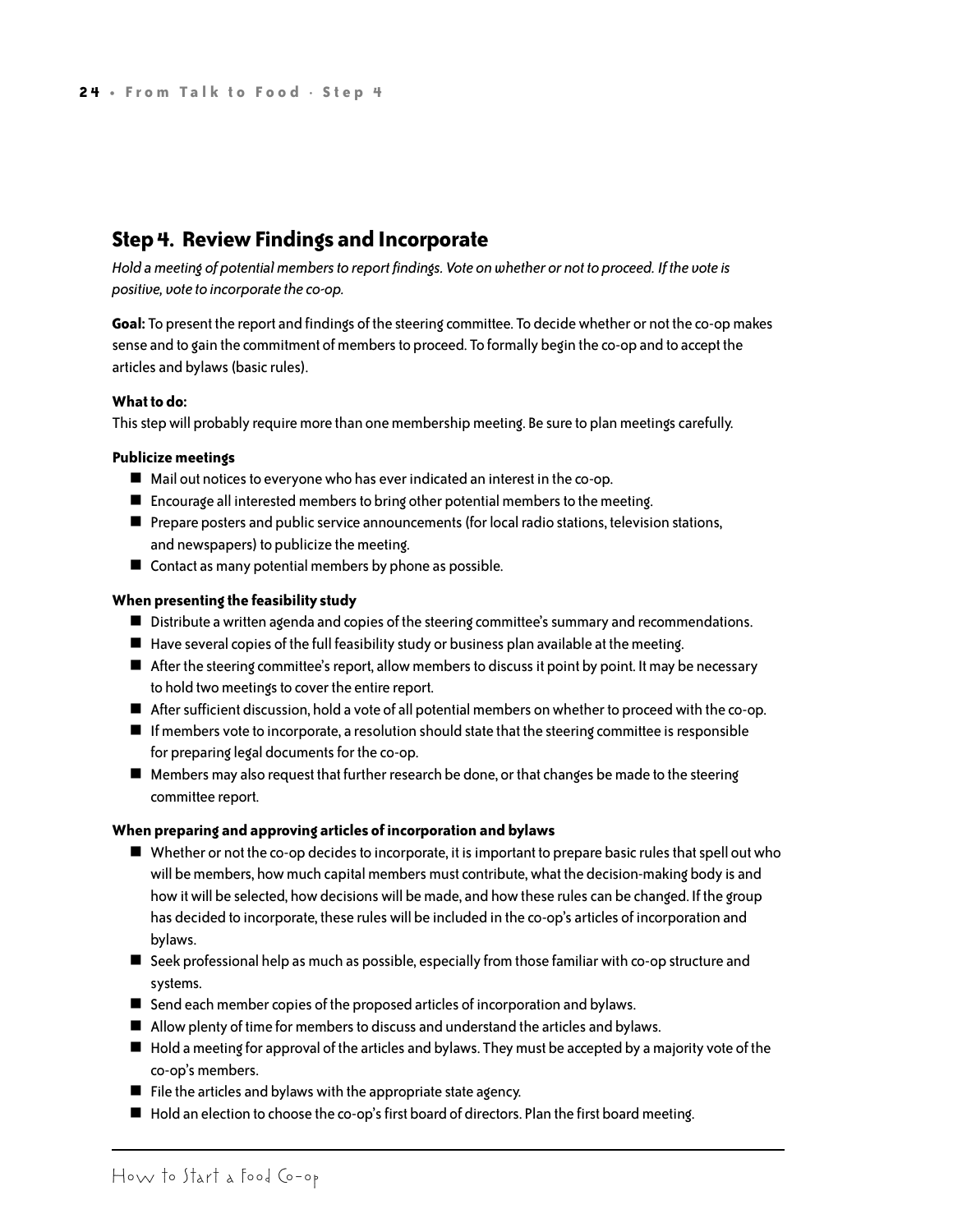#### **At the board's first meeting**

- Elect officers: president, vice president, secretary, and treasurer.
- Approve a membership application, select a bank or financial institution, arrange for bookkeeping and other financial operations, clarify how other responsibilities will be fulfilled.
- Organize committees to pursue development of a business plan, financing and real estate negotiations, member recruitment, and preparation for operations.

#### **Key Decision:** *Are members prepared to start a co-op?*

Are potential members convinced that the co-op makes sense? Are they willing to make a commitment to support it? If so, does the steering committee have the authority to prepare organizing documents (such as articles of incorporation, bylaws, and membership agreements)? Do the articles and bylaws reflect the kind of business and cooperative members want to be a part of? Who will serve as the co-op's board of directors?

### for more information

*Co-op Incorporation ......................................................... http://www.wisc.edu/uwcc.info/articles.html* Description of the incorporation process and an outline for articles of incorporation for a cooperative.

*Legal Issues for Co-ops .............................................. http://www.wisc.edu/uwcc/manual/chap\_8.html* An overview of the legal issues and structures appropriate to cooperatives, including background on articles of incorporation and bylaws. Includes a section on board legal responsibilities.

*Legal Resources for Co-ops .................................... http://www.wisc.edu/uwcc/info/i\_pages.legal.html* Listing of links to legal information and resources specifically for cooperatives.

*Incorporation Basics ...................................................... http://www.theincorporatingsite.com.links.htm* An overview of the incorporation process as well as links to state offices handling incorporation.

*Advantages of Incorporating...................................................... http://www.corporate.com/inc\_adv.cfm* A summary of the advantages of incorporating a business.

*The Board Toolkit ................................................... http://www.mapnp.org/library/boards/boards.htm* A comprehensive overview of board responsibilities and guidelines for effective board operations (not particularly oriented toward cooperative boards).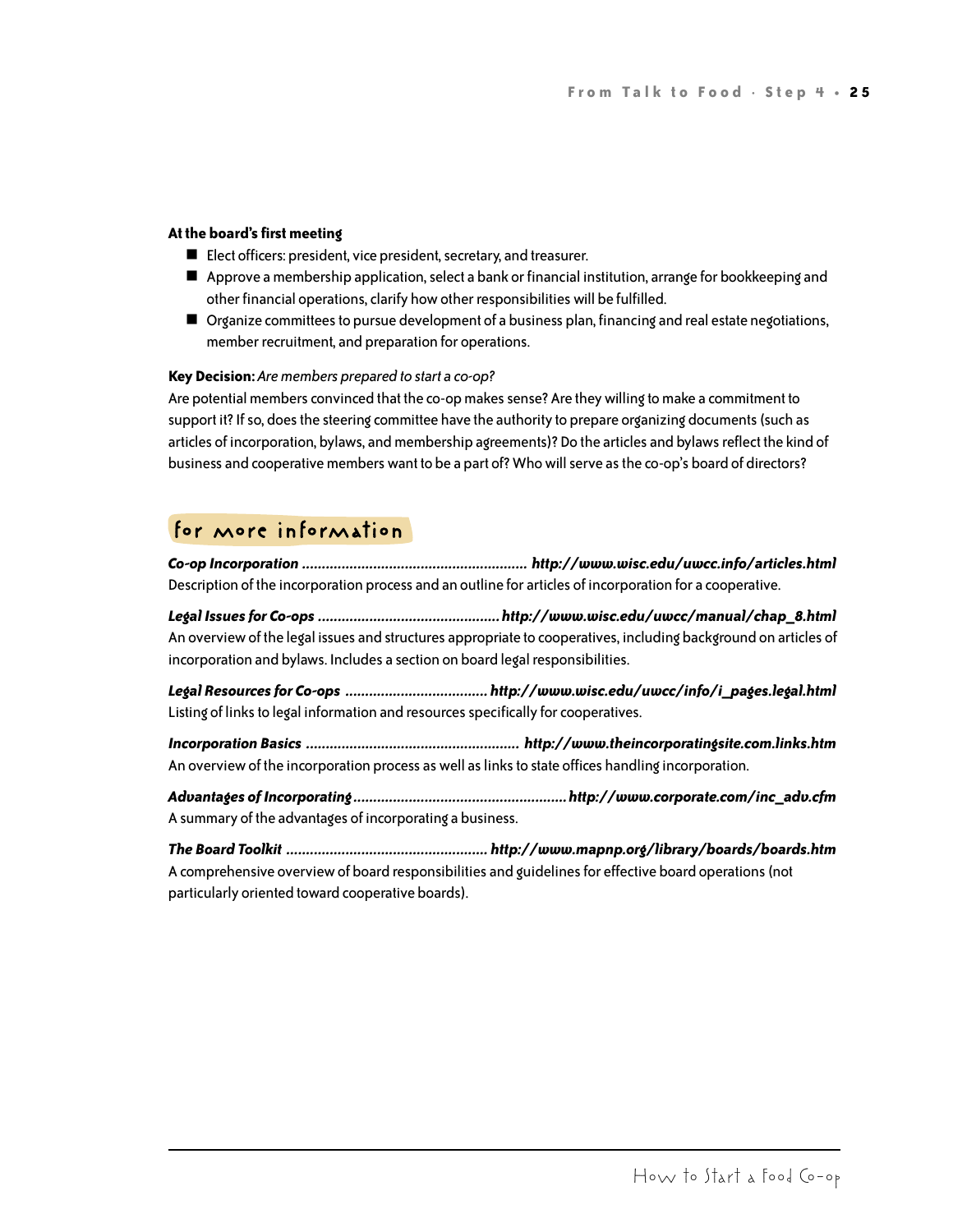

## **About Incorporating Your Co-op**

*Some factors to consider*

To incorporate a business means to establish it—the corporation—as a separate entity, independent and distinct from any of the individuals involved. In some states, co-ops can incorporate under specific cooperative statutes. Co-ops can also incorporate under other statutes (such as for-profit or nonprofit codes) or under cooperative statutes in other states.

#### **Advantages of incorporation**

- Liability is limited. When a business is incorporated, the individuals involved are generally no longer directly liable for the actions of the business. This generally means that a co-op's members will not be liable for any actions or debts held by the co-op.
- The co-op's structure is clearly documented. To incorporate, your co-op will be required to prepare articles of incorporation and, generally, bylaws. These documents spell out the rights and responsibilities of members, as well as specific procedures for decision making. Having clear, written procedures will make co-op operations easier, especially if you have to deal with problem situations.
- A board of directors is established. All states require that someone be accountable for the actions of a corporation. That someone is the board of directors. Every corporation is required to have one.
- Increased credibility for your co-op. An incorporated business has better credibility with potential members, suppliers, bankers, and other outside business associates.
- Access to capital. Very few, if any, lenders will loan money to unincorporated groups.

The main disadvantage of incorporation is cost. You will need to hire an attorney to prepare and review your articles of incorporation and bylaws—don't take another co-op's materials and adopt them without a thorough legal review. Incorporation also takes time and effort. But if you're serious about starting a co-op, the time and money spent will be good investments. Incorporation will increase your co-op's credibility and clarify how your group will make decisions. If you proceed with incorporation, be sure to consult an attorney familiar with cooperative law.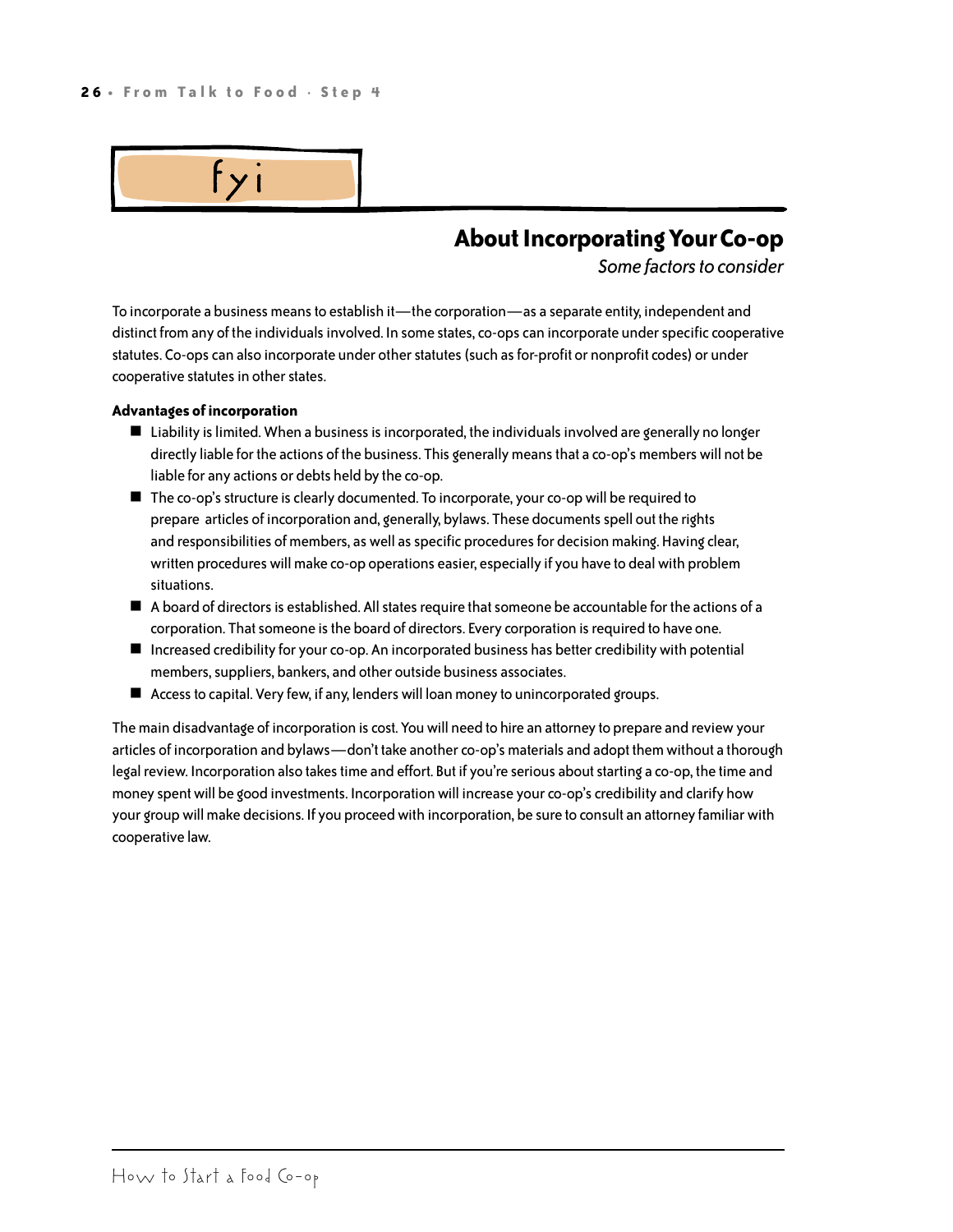

## **Basic Responsibilies of the Co-op Board of Directors**

The board of directors is responsible for the co-op's actions and for ensuring that the business is managed in a sound fashion. The board is an elected body that oversees the co-op on behalf of the owners (the members). The board's authority extends only to decisions made by the board as a whole; individual board members have no authority outside of a board meeting, except as delegated by the whole board. Generally, only members in good standing may serve as directors of a cooperative.

Every state incorporation statute defines the basic roles and responsibilities of a board of directors. Most commonly, statutes state that a director is required to act "in good faith, in a manner he (or she) reasonably believes to be in the best interests of the corporation, and with such care as an ordinarily prudent person in a like position would use under similar circumstances." All directors are required to meet this standard.

#### Directors have three primary responsibilities:

**1. Act as trustees on behalf of the members.** Directors do this by carefully monitoring the co-op's financial status, hiring auditors to review financial records, regularly reporting on the status of the co-op to members, and making sure that the co-op follows its bylaws, policies, and appropriate regulations.

**2. Ensure sound management of the co-op.** Directors are responsible for hiring and supervising the co-op's management. Supervising management involves reviewing management reports, monitoring key indicators (inventory turnover, sales trends, other financial ratios), and evaluating management performance.

**3. Set long-range goals and plan for the co-op's future.** Directors do this by discussing strategic planning, approving yearly and long-range plans, and setting performance goals.

The board is accountable to the members. Management is hired by and is accountable to the board. Effective boards fulfill their responsibilities and avoid micro-management by focusing their discussions and decision making on two things: clearly defining the results to be achieved by management or others responsible for a project; setting limits to guide performance, including details about what is considered acceptable. Examples of effective directives:

- "Management shall present an annual capital and operating budget to the board, complete with assumptions and support material, in time for approval before the new fiscal year begins."
- "The Membership Committee shall research options for new member benefits and present a recom mendation to the board at its November meeting."

Most boards meet monthly or at other regular intervals. Boards elect officers—president, vice president, secretary, and treasurer—to organize and coordinate their work. Effective boards get regular training to make sure that directors understand and can fulfill their responsibilities. Boards that stay focused on providing overall direction and monitoring the co-op's general performance play a key role in the success of every co-op.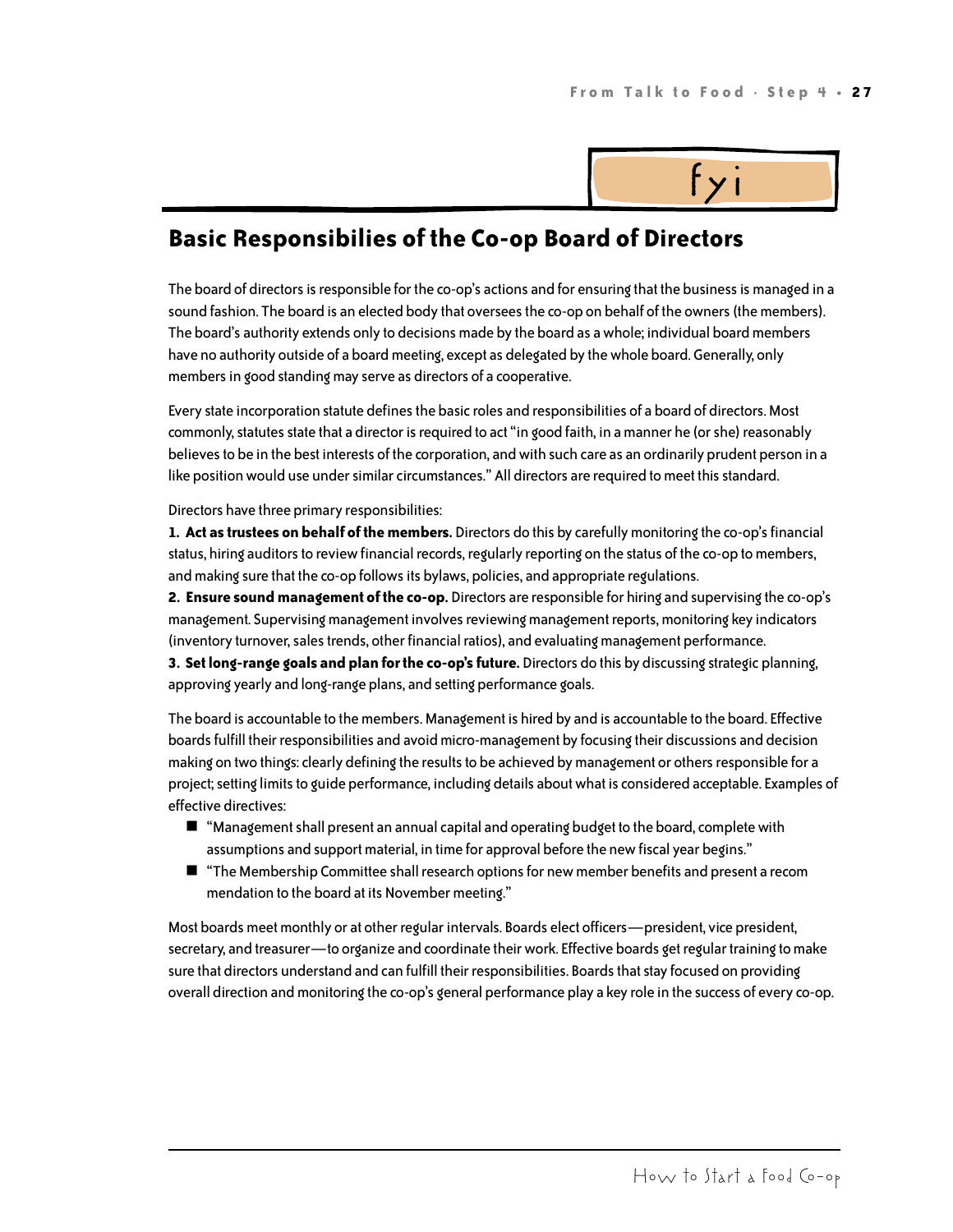## a case study

## **Oneida Community Market Cooperative**

In 1998 the only grocery store on the Oneida Nation, 10 miles west of Green Bay, Wisconsin, closed its doors when the owner died. After the closing, community members began to explore their options for opening another local store. The idea of forming a co-op came out of a community needs assessment. An overwhelming majority of those surveyed favored a cooperative grocery store.

In January 2000, two residents took on the responsibility of researching the co-op structure. They ordered books and tapes from the U.S. Department of Agriculture's co-op development program and began to educate themselves and the community about co-ops. They obtained copies of two market studies done for the area by grocery chains, most recently in November 2000. During the months that followed, the organizers presented their findings at every general community meeting. These reports generated community interest, and soon 50 people had signed up to help organize the co-op. The first steering committee meeting was held in March 2000.

Local media followed the progress of the co-op and provided plenty of free publicity for the group. A local television station, newspapers, tribal radio, and the Oneida Nation newsletter all featured stories on the co-op.

The projected total cost of the co-op was \$800,000. The organizers sought funding from a USDA Rural Development grant, Oneida Nation tribal funds, the Administration for Native Americans (an agency of the Department of Health and Human Services), member investments, and a local lender. A 10,000-square-foot building was identified as a potential site. Organizers planned to use 8,000 square feet for the co-op and 2,000 square feet for a small business incubator project. Members decided to create a full-service grocery store, named the Oneida Community Market Cooperative, that would specialize in locally grown organic and natural foods.

The co-op's board of directors was elected in September 2001. Using grant money, the board hired a general manager in December. The co-op expects to employ 11 people. Bill VerVoort, a cofounder and board member, offered the following advice to those interested in starting a co-op: "It will probably take longer than you think, but in time it is well worth it."

### *Oneida Community Market Co-op* — at a glance

| \$37,000/week after one year       |
|------------------------------------|
|                                    |
|                                    |
| Information compiled November 2001 |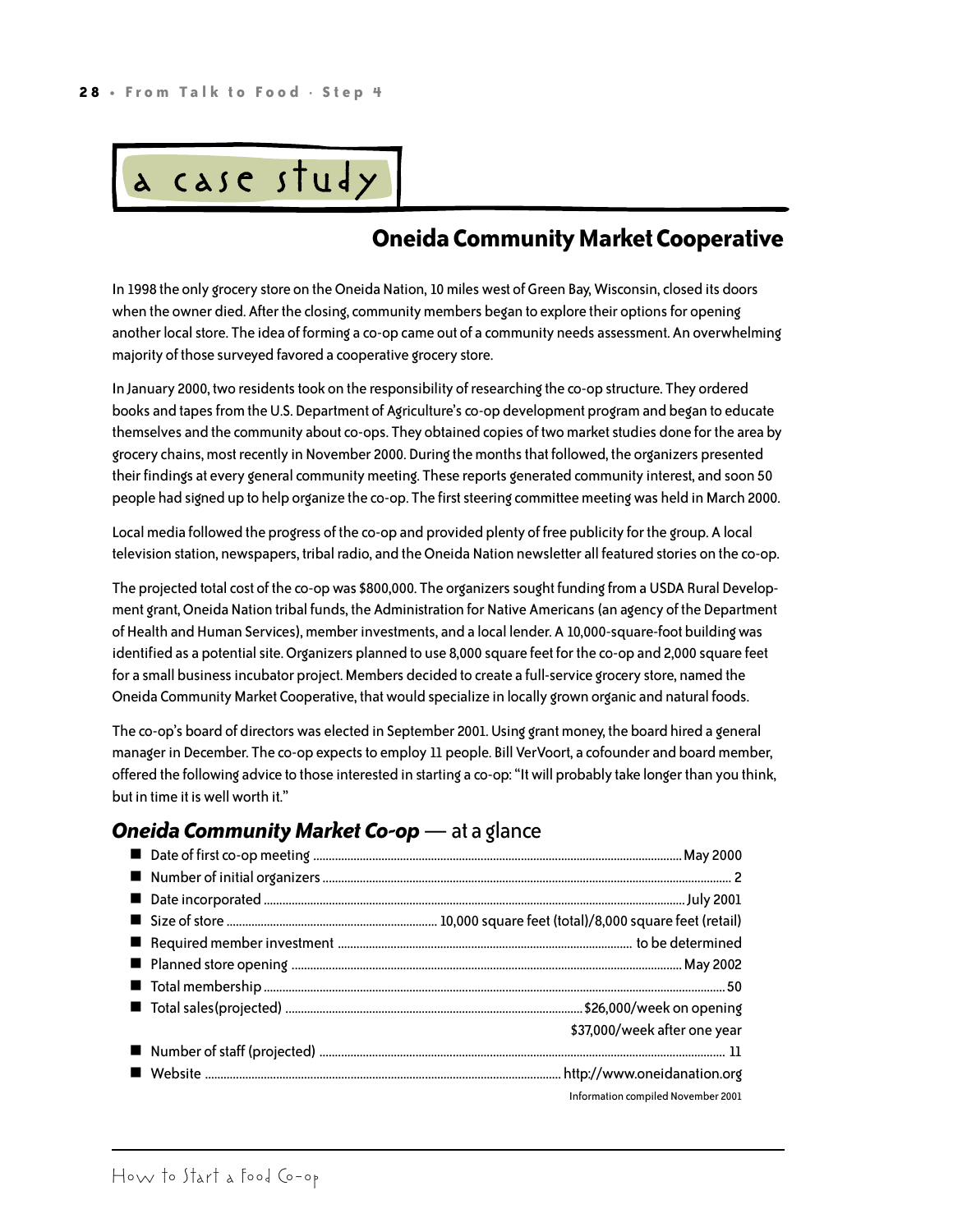### **Step 5. Recruit Members**

*Hold meetings and prepare materials describing the co-op for new members. Establish member investment options and conduct a member equity drive.*

**Goal:** To secure the written and financial commitments of members

#### **What to do:**

Set goals for how many members, how much equity, and how much in member loans the co-op needs to obtain by a certain deadline. Create an action plan to achieve those goals. Consider creating visual aids to show progress—in a newsletter, at an office, or on a website.

#### **For the membership system**

- Research consumer co-op membership structures.
- Create a proposal covering all aspects of the co-op's membership system. Be sure to address member equity requirements, types of memberships, minimum payment to join and payment options, additional fees, share repurchase (refund) options and limitations, member benefits.
- Once the board (or steering committee) has approved a membership structure, prepare a simple, clear brochure explaining the co-op's membership system. Consider setting up a website or web page with membership information. Prepare a membership application and other administrative materials. If possible, have these materials reviewed by an expert or an attorney to make sure that proper representations are made and that terminology is used accurately and legally.
- **E** Establish goals for member recruitment and investment. Develop a method to track progress on those goals. Report back to the board on progress and share successes with co-op members and volunteers.
- Set up record-keeping systems to track memberships and member benefits.
- $\blacksquare$  Develop a plan for member recruitment. Identify events and opportunities where you can get the word out about the co-op; mail brochures and information to those who have indicated an interest in the co-op; use networks of existing co-op members and supporters; send information to the local newspaper, radio stations, and other media outlets.

#### **For a member loan program**

- Research member loan programs used by other co-ops and get sample materials from those co-ops.
- Determine how much the co-op will need in member loans. Based on that information, set limits such as the minimum size or term of the loans. Set interest rates for loans.
- Create materials for member loans: a brochure or background information; a promissory note
- $\blacksquare$  Publicize the co-op's member loan program among members.
- Have an attorney knowledgeable in co-op and securities law review your member loan program and materials. State laws differ, and you need to make sure that your program is legal and won't cause the co-op problems in the future.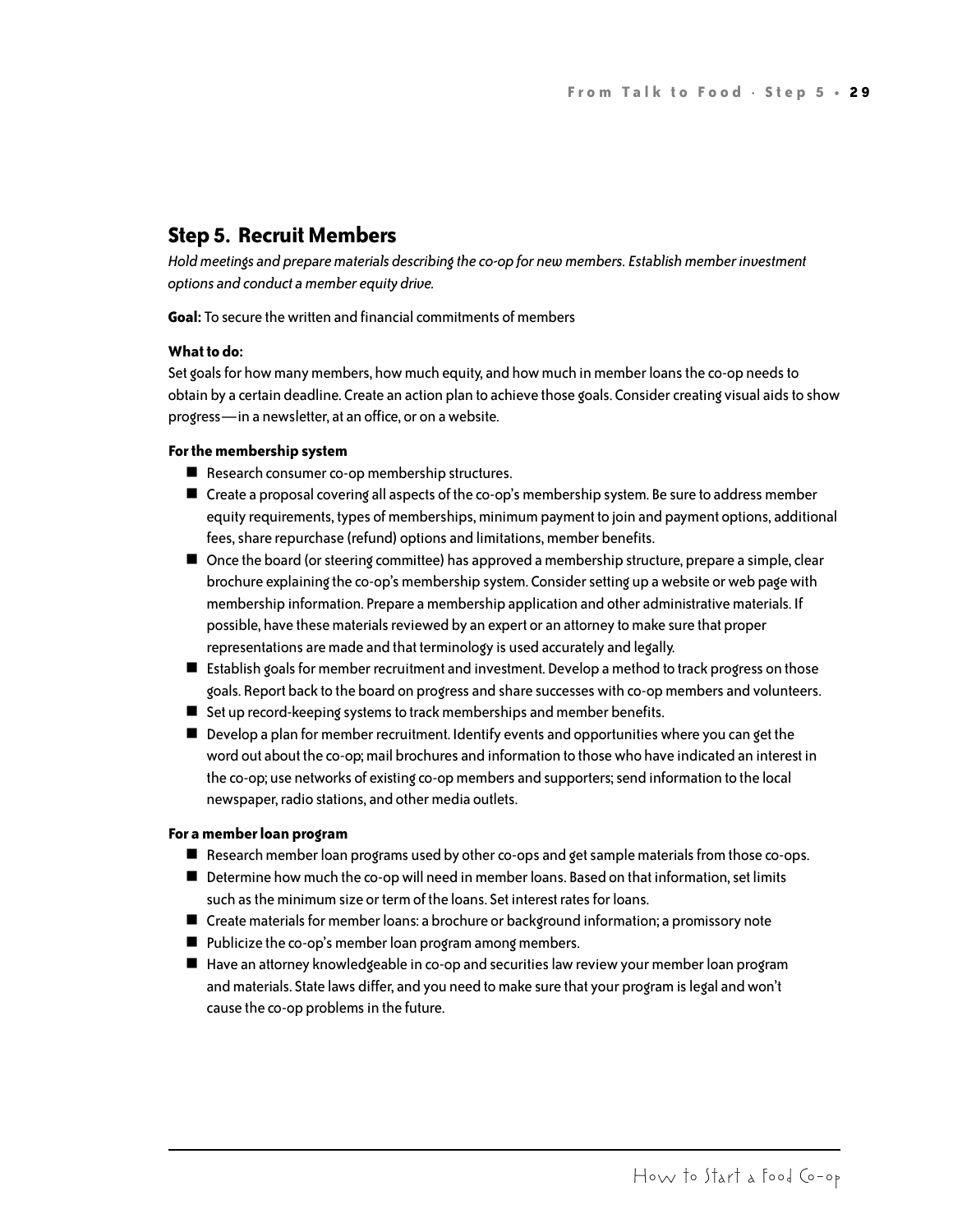#### **Keep in mind:**

The membership system is the foundation of your co-op. Carefully research membership issues and learn from the best practices and mistakes of other, similar co-ops. Set up a system that will work for your co-op as a whole and for your members individually. By doing your homework and thoroughly researching options, you will avoid the need to change your membership system in the future. And be sure to learn which words to use and which ones to avoid. Members join by making an investment, not paying a fee; avoid the term "lifetime members," in case the co-op needs to change its membership requirements in the future.

#### **Key Decision:** *Do we have a sufficient membership commitment to the co-op?*

Can we get sufficient financing from members to leverage further funding and to keep debt costs within reason?

### for more information

#### *We Own It: Building Financial Security the Co-op Way*

— available from *Cooperative Grocer* magazine

#### *The Ownership Toolbox: A Tool for Building Strong Co-op Membership Programs*

— available from *Cooperative Grocer* magazine

*Financing Information for Co-ops .............................. http://www.wisc.edu/uwcc.manual/chap\_7.html* An overview of financing options for co-ops. See especially the sections on member equity.

#### *Steps for Conducting a Membership Drive*

*............................................ http://www.cooperativegrocer.com/cg1996.stepsmembership.shtml* Seven steps for conducting a successful food co-op membership drive.

*Designing a Website .............................................. http://www.mbrservices.com/commtools.comm.htm* Practical advice on how to design and what to include on a website, as well as how to develop and produce a newsletter for co-op members. Also includes information about marketing strategies.

*Conducting Member Loan Campaigns .............. http://www.cooperativegrocer/com/memberloan.html* A detailed overview of planning and conducting a member loan campaign for food co-ops.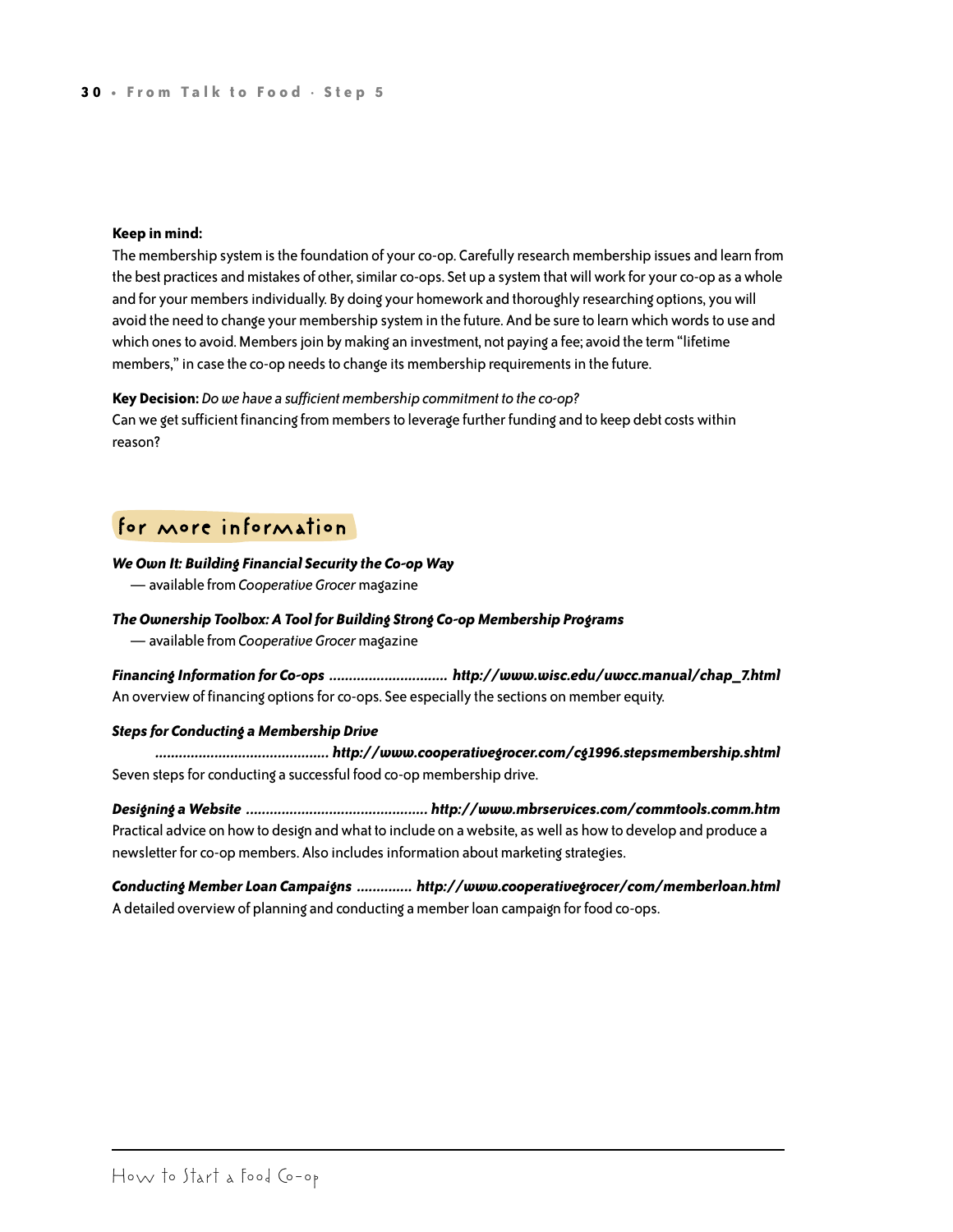

## **A Primer on Consumer Co-op Membership**

All businesses need equity (also called capital); a co-op is no different. This base capital is the financial foundation upon which a business is built. It allows the company to purchase inventory, acquire equipment, finance operations, and minimize outside debt. In any business, the base capital is provided by the owners. In a co-op, members are the source of this financial foundation.

Co-ops use member investments to purchase equipment, expand inventory, make improvements and renovations to facilities, pay off debt, pay deposits to suppliers, reduce accounts payable or pay suppliers early to get discounts, and research new services or business opportunities. Member equity gives the co-op base capital. On this foundation, the co-op can then finance its asset base. Member equity also provides a leveraging base for financing additional capital, called debt.

#### **Types of capital and features of member equity**

For all businesses, there are two basic types of capital: equity (capital provided by the business and/or its owners) and debt (capital provided by outside sources). Let's look at the most common sources of capital for retail cooperatives (see also "Methods of Capitalization for Cooperatives"):

- **Equity financing**—capital provided by the business and/or its owners
	- Net operating surplus (also known as profit)
	- **Membership dues or fees**
	- Membership shares or investments (also known as member equity)

**Debt financing**—capital provided by outside sources

- Outside loans—including capital leases, lines of credit, mortgages, and other debt financing
- Member loans

Member shares, or equity, are investments made by members as the owners of the co-op. These shares form the base capital of the co-op. As such, these shares are also the capital invested at most risk. When established properly, member shares will not be a taxable source of funds for the co-op and will help establish a sense of ownership among members. Shares are refundable to members upon termination.

Without member capital (or with insufficient member capital), a co-op is forced to seek all of its financing from outside sources, such as banks, suppliers, and other creditors. Such financing has disadvantages. Supplier credit is limited and can lead to increased prices on goods. Bank financing is expensive and almost always comes with some restrictions. Bankers are also reluctant to lend money to co-ops that have inadequate financing by their member/owners. Loans might be available, but only at high interest rates. If the co-op has an adequate capital base, bankers will be more willing to make loans at reasonable cost and without imposing constraints on the co-op's operations or goals.

Co-op members provide capital by purchasing shares (just like stock in a publicly traded corporation). Typically, the board of directors sets a required number of shares that members must purchase. The money invested this way is used to finance inventory, purchase equipment, make improvements, etc. Making this investment gives each member the rights and responsibilities of an owner.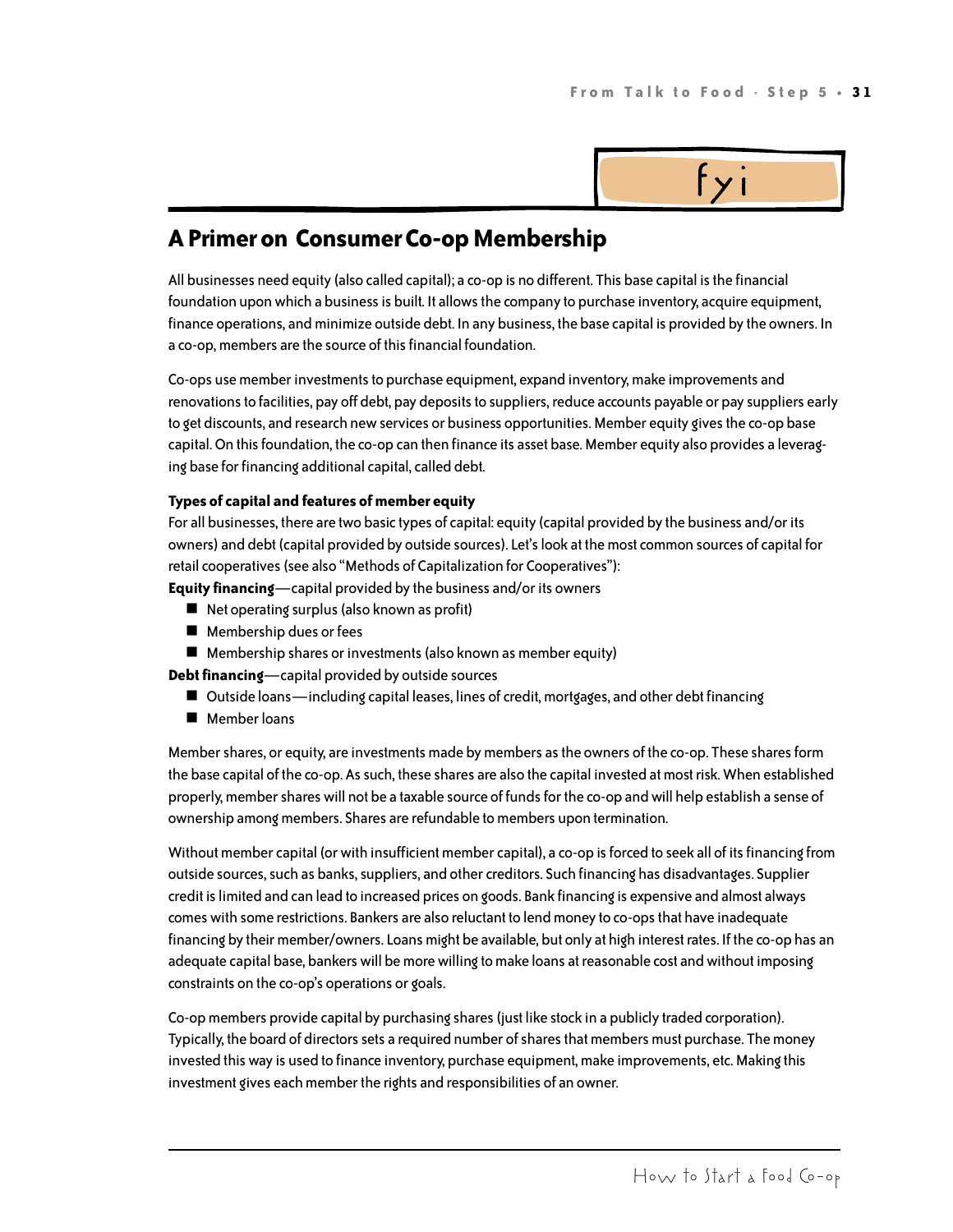#### **Goals and requirements**

The goal of a co-op membership program should be threefold:

- To provide an adequate capital base for the co-op's current and future financial needs
- $\blacksquare$  To create a sense of ownership among the co-op's members
- $\blacksquare$  To clarify and solidify the co-op's structure and operations as a cooperative —consistent with state law and cooperative principles

A successful member capital system should meet the following requirements:

- Costs and benefits to individual members and to the co-op as a whole are balanced between both parties and financially advantageous for each.
- Membership administration is simple, and records are easy to maintain.
- $\blacksquare$  The required member investment is great enough, when combined with other sources of equity, to provide for the co-op's financial viability.
- The membership system is not overly complex or sophisticated; it can be easily understood by new and prospective members without lengthy or exhaustive explanations.
- Any fees required for special administrative functions (replacing lost cards, terminating a membership) will be nominal.
- $\blacksquare$  The plan is designed to ensure exemption from securities laws and taxation (be sure to consult with a knowledgeable attorney about this issue).
- $\blacksquare$  The system is fundamentally an equitable one that reinforces the concept of members' ownership of the co-op.
- $\blacksquare$  The system is designed to accommodate the variety of basic circumstances presented by the co-op's current and prospective members.

#### **Financial targets**

Ensuring that the co-op has an adequate capital base is key to its long-term survival, especially for the co-op to grow and expand. The following two ratios can provide some guidelines for financial planning.

**Member-share ratio: total member investment divided by total assets**

This ratio shows how much of a co-op's assets are financed by member investments. A benchmark for the member-share ratio is 20 to 30 percent.

#### **Member-equity ratio: total equity divided by total assets**

This ratio shows how much of a co-op's assets are financed by the co-op's total equity (retained earnings and member investments). A benchmark member-equity ratio for an existing business is 40 to 60 percent. For startups, experts recommend that 30 to 50 percent of the asset base be provided by the co-op—i.e., from members through equity or loans or from donations, grants, or in-kind contributions.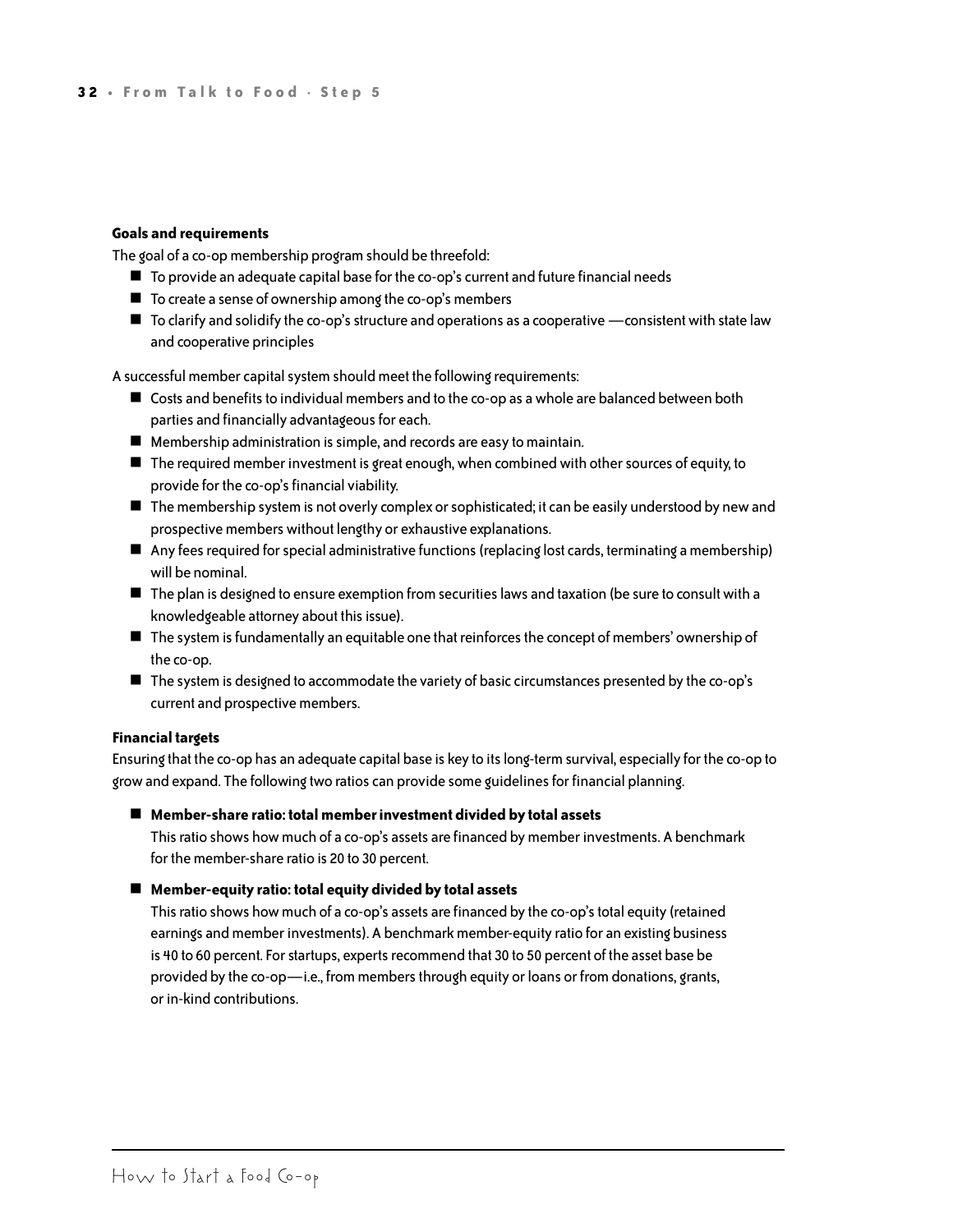#### **Overall guidelines for a member equity system**

 Shares must be clearly defined as the property of the members. If the co-op allows more than one individual per membership, their shares must be clearly defined as joint (non-dividable) property. The co-op should avoid becoming an arbiter in property disputes.

■ The co-op must issue evidence of a member's investment and holding in the co-op. Generally, membership cards are sufficient. Some states require co-ops to issue member certificates.

■ The co-op should set one reasonable investment requirement for all members—not different levels of investment for individuals, households, seniors, low-income members, etc. Membership requirements and benefits should not be changed often, as members find such change very unsettling. Avoid referring to "lifetime memberships," since the co-op might sometime need to change its required member investment. Be realistic about the co-op's future capital needs. Set the share requirement to meet the co-op's needs for at least 10 years.

■ Create several simple payment options for members. Don't require full payment upon joining, unless you have no other way to finance a startup. Consider charging an annual processing fee (\$3–\$5) for members who make payments over time. The fee will cover administrative costs and will encourage members to pay in full upon joining.

 It's reasonable to assess fees for keeping track of memberships. Options include an application fee or a fee for processing a request for termination of membership.

 Member shares should be fully redeemable (refundable) upon termination of membership (the co-op will repurchase a member's shares). However, repurchase of shares should be contingent upon replacement capital. For example, the co-op might total new share investment each month and process repurchase requests up to that amount. This system will help the co-op avoid heavy seasonal outflows of capital. For a startup, it's common to state that the co-op will be unable to repurchase shares until at least two years after operations begin.

 Member shares represent an investment in the co-op, like stock in a corporation. However, when established correctly, member shares are not subject to securities regulations. Make sure that a lawyer familiar with co-op securities law reviews your bylaws and membership documents.

 Keep the membership system simple, so members will be able to understand it and staff will be able to accurately explain it. Keep administrative systems simple as well.

 $\blacksquare$  A new member should be eligible for all member benefits (including voting) as soon as the membership application has been processed and approved.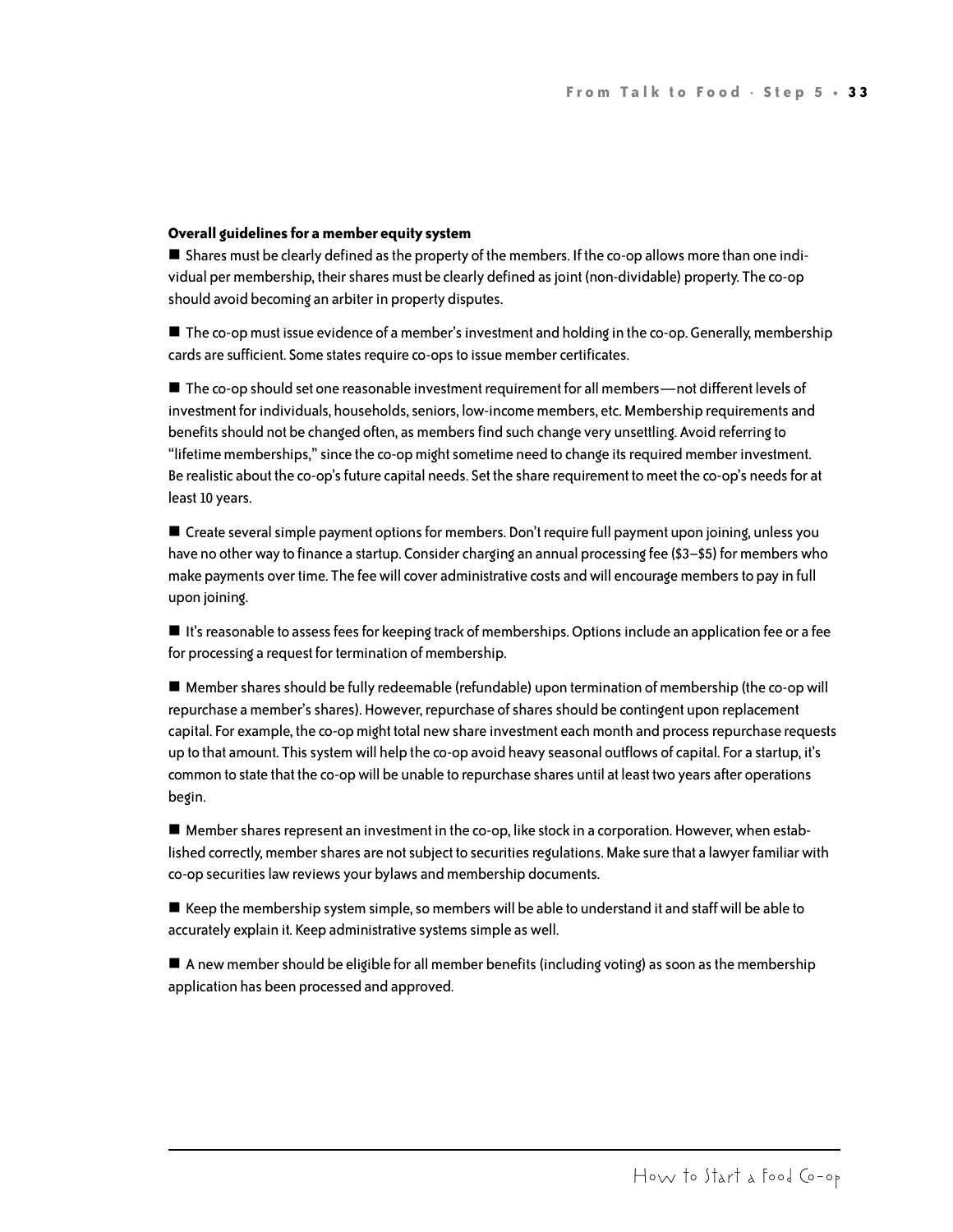

### **A Recommended Membership Structure**

**Member share requirement: \$200.** This share shall be a refundable investment. The required share investment will be the same for individual and household members. The \$200 investment will be made up of ten \$20 shares.

**Joining:** To join the co-op, members will be required to complete an application and pay at least \$25. Of the initial payment, \$20 will be applied to the member's \$200 share investment, and \$5 will be a processing fee. Members who make the full \$200 investment at the time of joining will not pay a processing fee. Maintaining active membership status will require no additional fees.

**Legal status:** The co-op's bylaws, membership application, brochures, and other materials should clearly define memberships as property. Up to two adults may be named on a membership, and they shall hold that membership as "joint tenants"—that is, the membership shall be non-dividable property. Membership cards will be issued to all members as evidence of their investment in the co-op—one card for each adult named on the membership.

**Payment options:** There will be four payment options:

- $\blacksquare$  Purchase the full share requirement up front (at the time of joining)
- Purchase at least one share (\$20) per month
- Purchase at least one share (\$20) per quarter
- Purchase at least one share (\$20) per year (the low-income payment option). This option will not be specifically described in membership materials, except for a note that "a low-income payment option is available by request." There will be no eligibility screening for the low-income option; anyone who requests this option will be allowed to take it.

Members may make investments ahead of schedule, at any time with no penalty.

**Eligibility:** Individuals and organizations will both be eligible to be co-op members.

**Fees:** There shall be no fee for making an address or name change (adding or deleting a name from a membership within the limits of securities regulations). A \$5 fee will be charged for replacing a membership card, requesting repurchase of shares upon termination of membership, or reactivating a membership.

**Repurchase:** Members' shares will be repurchased only when the co-op has received replacement capital. The co-op will total all repurchase requests at the end of each month and compare that figure to total new investments for the month. If new investments equal or exceed the repurchase total, the co-op will send checks to the terminating members. If not, the co-op will process repurchase requests in the order received, up to the total of equity received. In addition, there will be no repurchase of shares until the co-op has completed one full year of store operations.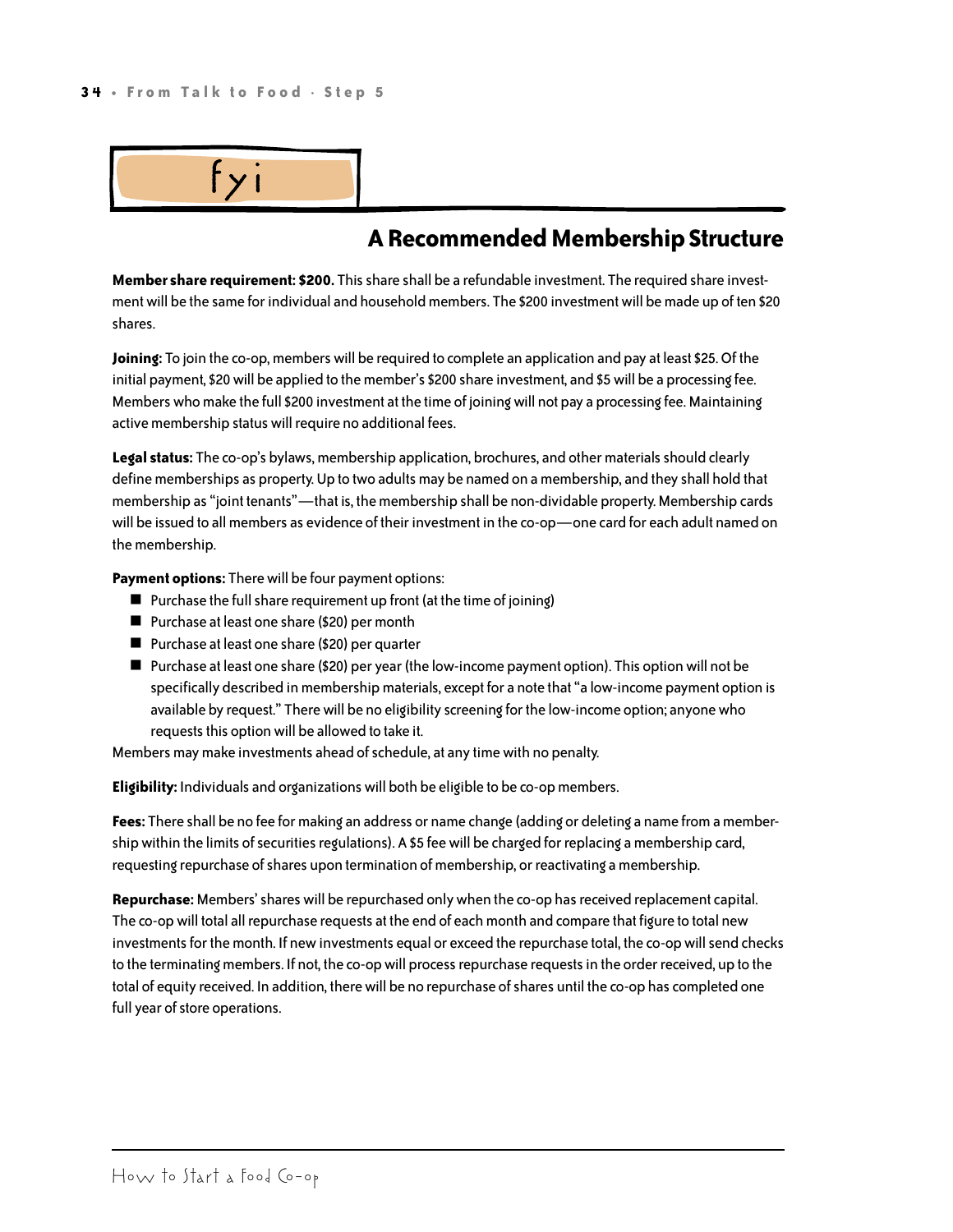**Primary financial benefit:** The co-op will provide members with either a point-of-sale discount of 2 percent on all purchases or a patronage refund issued after the completion of the fiscal year.

Advantages of a 2 percent member discount

- It is equitable, per the co-op principle requiring benefits to accrue to members proportionate to their use of the co-op.
- $\blacksquare$  It allows the co-op to be competitive by setting prices at market levels.
- $\blacksquare$  It is an immediate benefit-often appreciated by members.
- $\blacksquare$  It is simple—there is no record-keeping required as there is with the patronage refund, and the co-op doesn't need to meet complex tax laws, also required with the patronage refund.
- $\blacksquare$  It will be understandable to all members and will provide them with immediate rewards for joining.

The member discount has a disadvantage, however. Since the benefit is distributed at the time of purchase, it is given whether or not the co-op can afford it. Co-ops that offer a member discount need to have astute management. Any discount over 2 percent is inadvisable and will likely lead to inflated prices to cover the cost of the discount.

#### **Advantages of a patronage refund**

- $\blacksquare$  It is equitable, per the co-op principle requiring benefits to accrue to members proportionate to their use of the co-op.
- $\blacksquare$  It allows the co-op to be competitive in the market.
- $\blacksquare$  It allows the co-op to know whether or not it has made a profit before distributing a financial benefit to members.
- $\blacksquare$  It can be distributed partially in cash and partially in equity, limiting the cash drain on the co-op.

A disadvantage is that a patronage refund system requires the co-op to accurately track total purchases by all members or requires members to track their own purchases. Additionally, patronage refunds are subject to specific requirements and procedures as documented in U.S. tax law (Subchapter T). These regulations address such issues as notification to members, what is distributable income or profit, methods of distribution, the need for backup withholding, and other matters. When distributing patronage refunds, co-ops may also need to issue form 1099-PATR to all members. A further disadvantage is that patronage refunds can be complex and are not always easily understood by members.

#### **Other typical benefits**

- $\blacksquare$  The privilege to write checks for \$50 over the amount of purchase
- A 10 to 15 percent discount on special case orders
- A monthly newsletter
- $\blacksquare$  Reduced fees on classes and workshops sponsored by the co-op
- Eligibility for membership at a local credit union
- Discounts at participating stores
- A vote in all co-op elections
- $\blacksquare$  The opportunity to serve on the co-op's board of directors or committees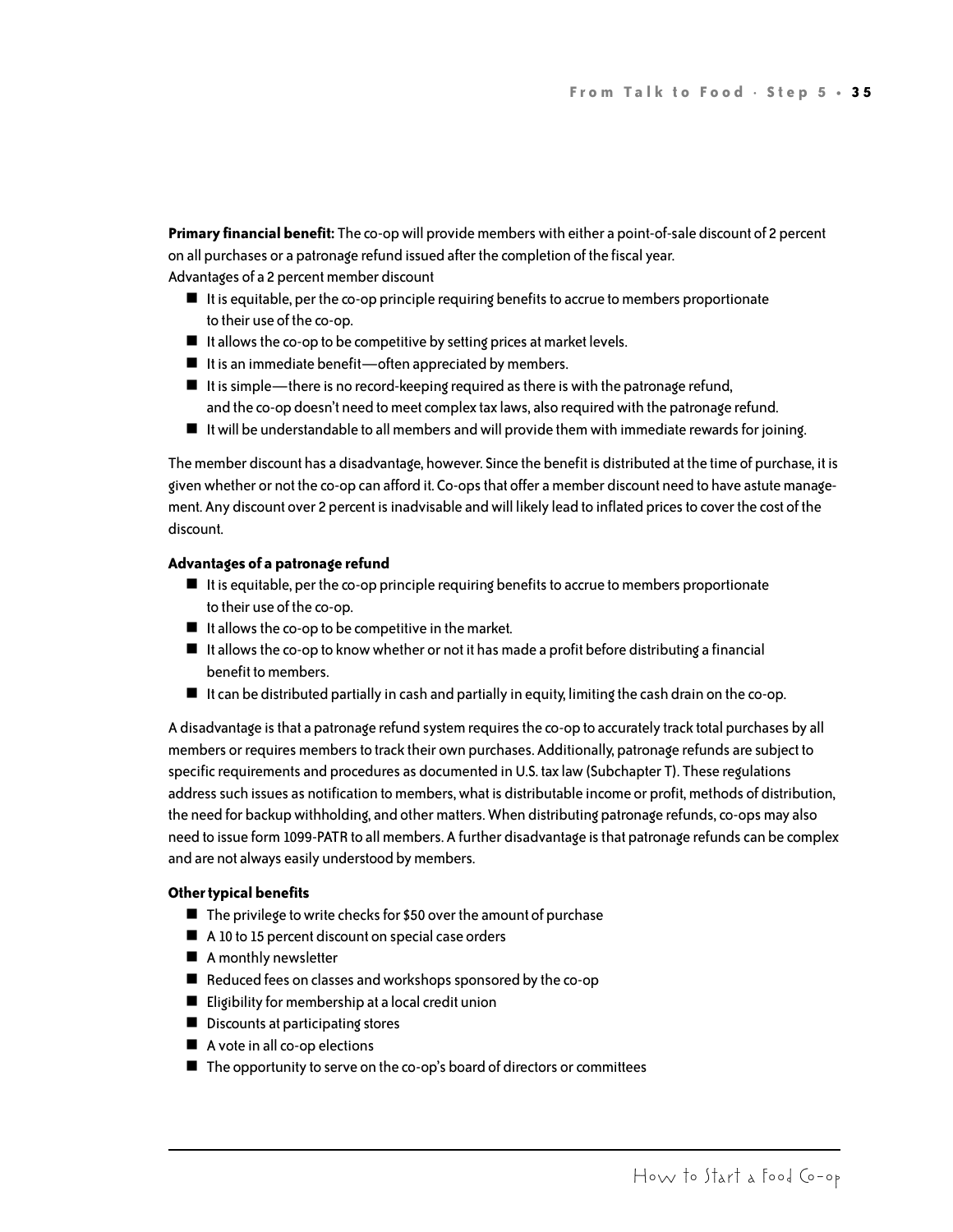

### **About Member Loans**

Member loans to the co-op can provide a good source of financing at reasonable interest rates. At the same time, they offer members a constructive way to financially support the co-op while also earning a decent interest rate.

#### **Guidelines for a member loan program**

- Make it clear that only current members can make loans to the co-op.
- $\blacksquare$  Establish a minimum loan amount that makes the paperwork and cost to the co-op worthwhile. Suggested minimum: \$5,000.
- Establish interest rates that are workable for the co-op but also attractive to members. Consider rates equivalent to term CD or mutual fund rates. These will still be lower than commercial loan rates.
- Give members the opportunity to loan money to the co-op at various terms—with longer-term loans earning higher interest rates. Startup co-ops should avoid member loans of less than five years, except as "bridge" financing until other financing can be arranged.
- $\blacksquare$  It's best to pay interest each year on the anniversary of the loan. Do not repay principal until the term of the loan has expired. Initially, the co-op may wish to suspend interest payments (to have interest accrue only) until after one complete year of operation.
- Keep track of loan expiration dates and set up a schedule for future loan repayments. Make sure that many loans won't all be coming due at the same time, which can cause serious cash-flow problems.
- $\blacksquare$  Make it clear in member loan materials that member loans are unsecured and that they are subordinated debt. This means that there is no collateral (e.g. equipment) securing the debt. Make it clear, in addition, that if the co-op has to repay all creditors, bankers and other suppliers will get paid before member lenders.
- $\blacksquare$  Have an attorney familiar with co-op securities issues review all member loan materials, including the brochure, offering memorandum, and promissory note.
- When possible, set up a fund for future repayment of loans.

#### **Materials needed for a member loan program**

- A simple brochure or offering memorandum providing background, including terms and conditions, on member loans
- A cover letter to send to prospective member lenders
- A form to be used as a promissory note
- A record-keeping system to track loans, interest rates, interest payments, and terms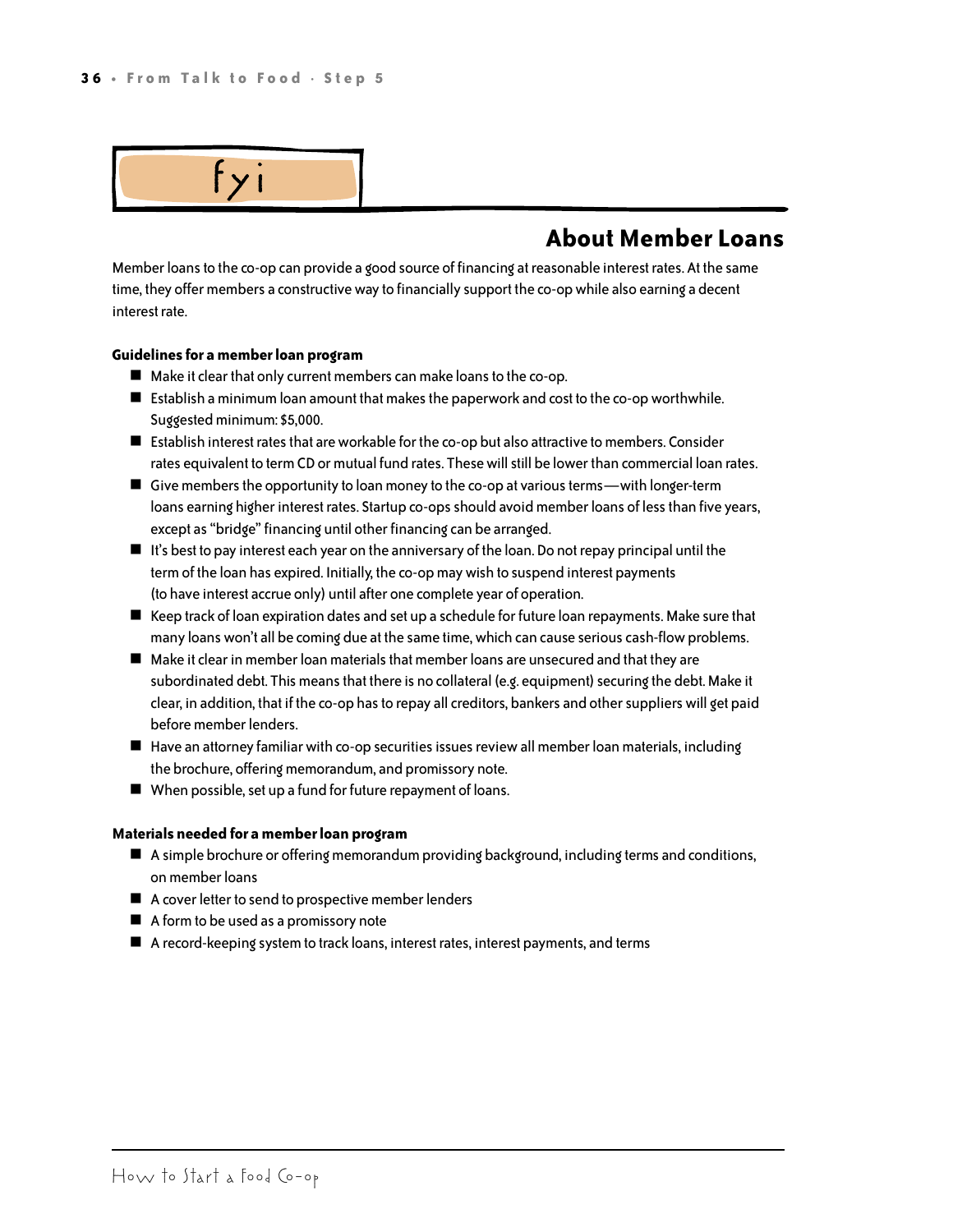### **Step 6. Planning and Financing**

*Prepare a detailed business plan and research financing options. Identify possible locations and negotiate lease arrangements.*

**Goal:** To prepare a specific and detailed business plan

#### **What to do:**

At this stage, it is vital for your group to invest time and money in a detailed and thorough business plan.

#### **Preparing a business plan**

- A business plan should cover all aspects of the co-op's operations: who is involved, who the customers are, what the co-op will sell, how it will operate, how it will be capitalized, and what the costs of operation will be. The plan should include a market study that justifies projections.
- A business plan needs to be very detailed and specific about every facet of the co-op's potential business and operations.
- Preparing a business plan is a good exercise for anyone involved in a new business, even if things don't work out exactly as planned. The discipline of documenting your ideas and assumptions, projecting financial and operational figures, and pulling all of these elements together into one complete plan is invaluable.
- The assistance of consultants and resource people with experience in business startups and preparing business plans will be essential.
- Economic development programs and grants can be useful both for startup funding and for help with developing a business plan.

#### **When the business plan is prepared**

- The steering committee or board of directors should prepare a report that summarizes the business plan.
- Conclude the report with the board or committee's recommendation to proceed or not to proceed with the co-op.
- The report should be made available to all members, and a summary should be presented at a membership meeting.

#### **Keep in mind:**

Deli, bakery, and juice bar operations are highly appealing and generally viewed as desirable features of a new co-op. However, food production requires specialized equipment, facilities, and expertise. Consider leasing these facilities to other operators, at least initially, in your new co-op.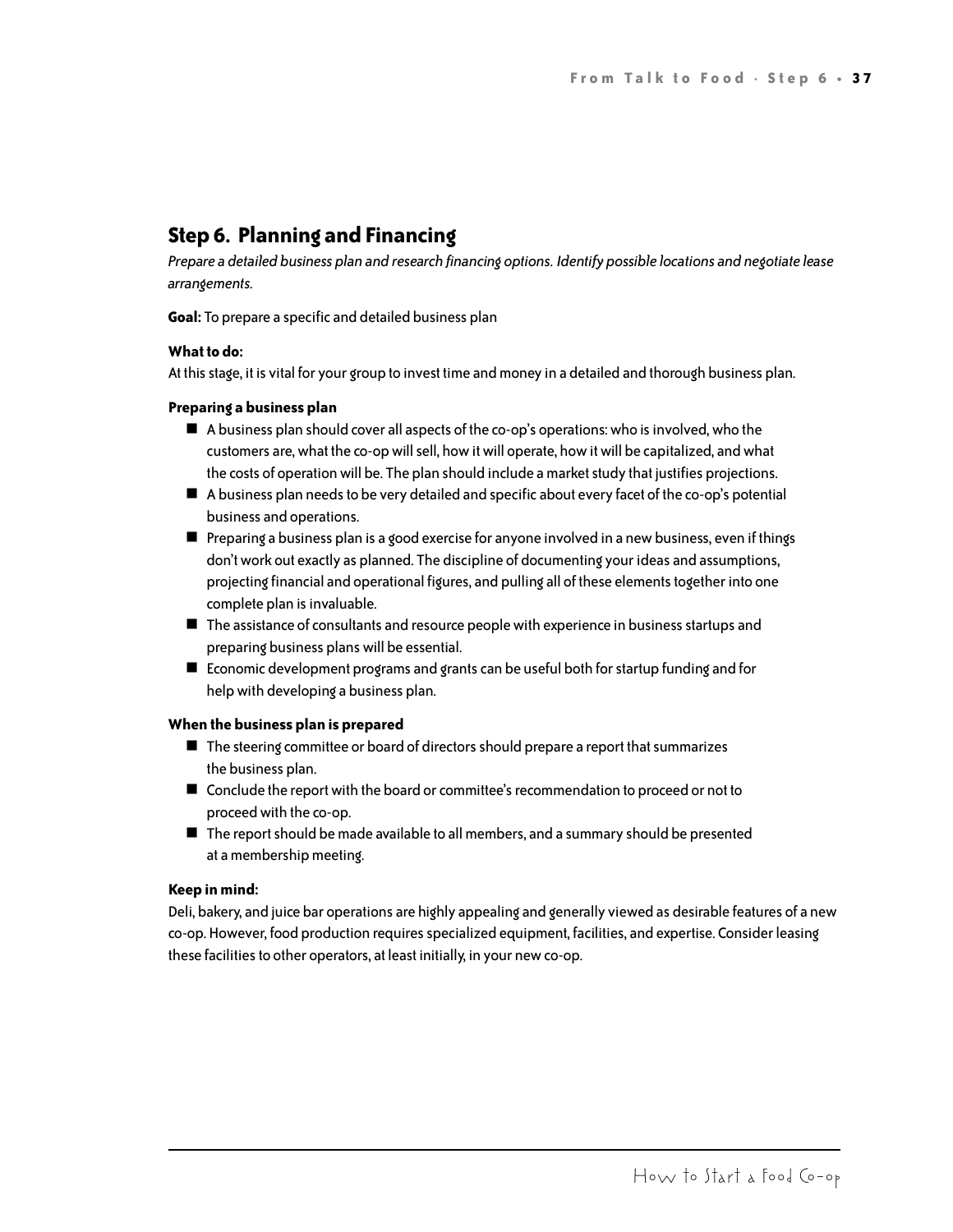**Key Decision:** *Does the co-op make sense from a business perspective?* Are the co-op's plans and ideas justified by market studies and reasonable sales projections? Does a business plan prove the co-op's viability?

### for more information

*Writing a Co-op Business Plan ................................... http://www.wisc.edu/uwcc/manual/chap\_6.html* An overview of a co-op business plan, including a detailed outline.

*Business Planning Guide .......................................................................... http://www.ctcnet.org/ch9.htm* A detailed overview and step-by-step guide to writing a thorough business plan.

*Tutorial on Co-op Finances .......... http://www.mbrservices.com/coopknowledge/financial/index.html* An online tutorial on reading and understanding co-op financial statements. Includes a glossary of terms used in co-op finances.

*Evaluating Your Business Idea ...................................... http://www.umsl.edu/~smallbus/evaluate.htm* A tool that prompts you to answer questions that can help you analyze your business plan.

*Guide to Starting a New Business ......................................................... http://www.bec.com.au/start.htm* A series of checklists and worksheets to guide the process of starting a new business.

*Online Resources for Business Plans .............................................. http://web.mit/edu/entforum/www* Click on "The Business Plan" to find an extensive list of online business plan resources.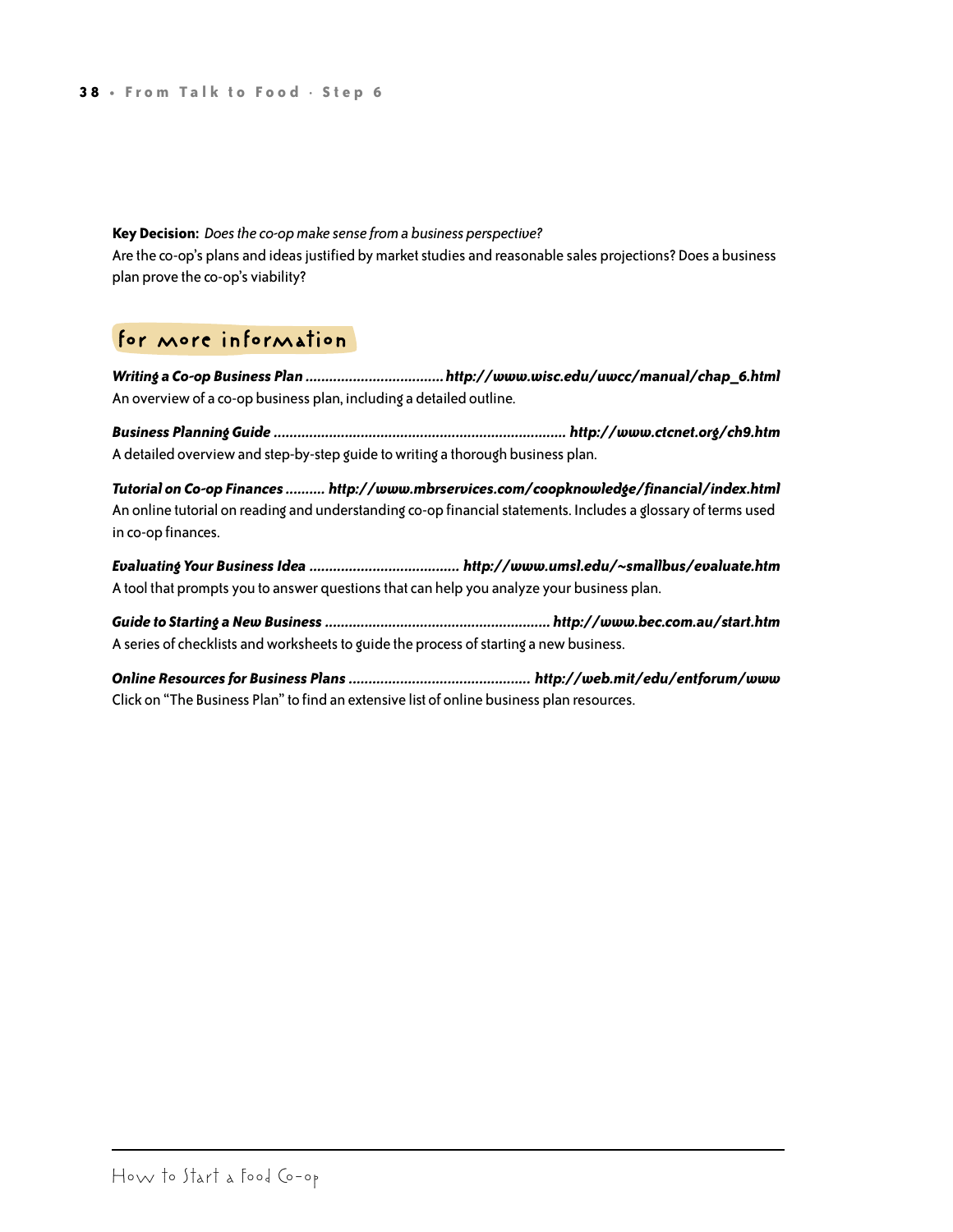

# **A Basic Business Plan**

#### *Table of Contents*

**1. Introduction and summary:** Name, address, and phone number of business; names (and phone numbers) of key personnel (management and board of directors or steering committee); summary of business plan findings

#### **2. Business description**

- $\blacksquare$  Statement of purpose for the co-op; who are the members; summary of legal form; goods and/or services to be offered by the co-op
- $\blacksquare$  Industry overview; current status and prospects in the industry; new products and developments; trends influencing the industry

#### **3. Market research and plan**

- Potential customers; market size and trends; competition analysis; estimated sales and projected market share
- Overall marketing strategy; pricing; sales tactics; service policies; advertising and promotional plans

#### **4. Management and development plan**

- Ownership: description of ownership structure; required membership investment; projected membership size; member benefits and financial analysis of those benefits that have a financial impact
- Management: board of directors; key personnel and organizational chart; training needs; supporting professional services; staff needs and costs
- Organizational development: steps in developing the business; obstacles and risks; development schedule; projected costs

**5. Operating plan:** Location and facilities description; key suppliers and vendors; specific operational needs; equipment; basic system for staffing; analysis of critical risks

**6. Financial plan:** Projections for profit and loss, cash flow, and balance sheet; break-even analysis; proposed financing (sources of financing); sources and uses of startup costs

**7. Community benefits:** Economic; human development; community development

**8. Supporting documents:** Resumes of leadership group; letters of reference and support from key partners; copies of membership applications and brochures; publicity generated by the co-op thus far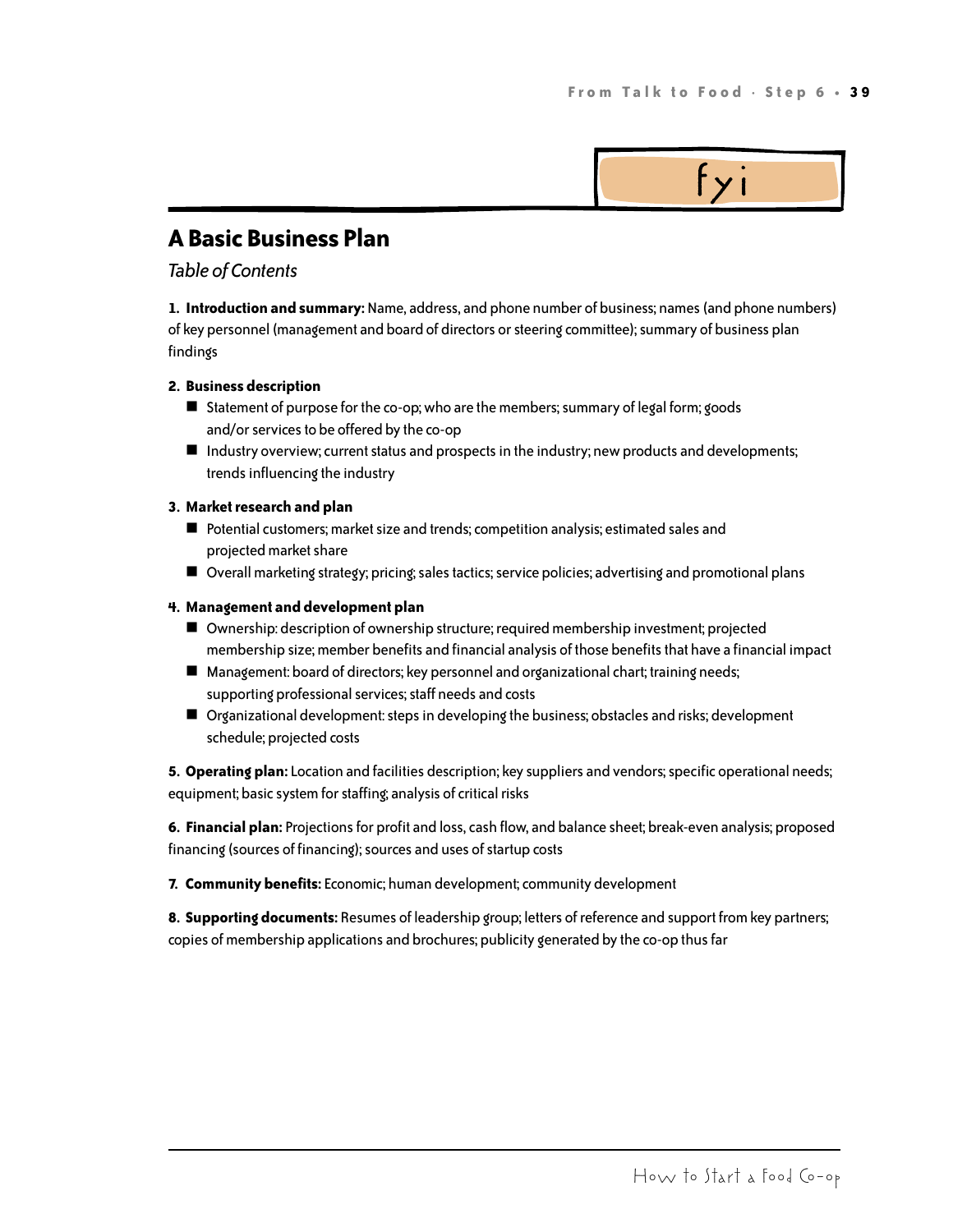# a case study

### **Monroe Street Grocery Co-op**

Monroe Street Grocery Co-op (MSGC) in Madison, Wisconsin, began organizing in January 2001 after a neighborhood grocery store, Ken Kopp's, announced its closing. The store was up for sale, and a chain drugstore was poised to purchase the building. However, residents wanted to maintain a grocery store in the area to preserve local business, support neighborhood vitality, and avoid driving long distances to shop for food.

Widespread resistance to the chain caused the company to withdraw its offer in early February. The property owner agreed to accept new offers until mid-March, asking for development proposals that would enjoy neighborhood support. The property was expensive, and purchasing it, as well as establishing a profitable business there, seemed beyond the community's ability. Thus organizers began planning for a new co-op that could lease the property from a developer. To establish credibility, MSGC was incorporated on February 26, 2001. A member drive was initiated, even as plans for the co-op were just being developed.

Founders realized that as a startup business in an expensive store, the co-op would need to be very well capitalized. They needed to raise significant capital quickly and show potential funders that the co-op had solid community support. A membership system was set up, with a \$200 share investment required of each member. Given the co-op's need for funds, members had to make the full investment at the time of joining. By the mid-March deadline, the co-op had over 200 members and \$40,000 in equity. Two developers included the co-op in their bids for the property.

In early April, MSGC learned that the building had been sold to an out-of-town buyer who was willing to lease it to the co-op for \$18 per square foot—50 to 200 percent more than the rent paid by any other local grocery store. The co-op had to reevaluate its business plan in preparation for negotiations with the new owner.

In May organizers held a membership meeting and voted on bylaws for the co-op. At that time, with a membership of over 400, the co-op's first nine-member board of directors was elected. The board established membership, financing, marketing, and operations committees, which began meeting monthly. The board also hired a consultant to provide an initial set of financial projections. These documents, which included detailed expense estimates beyond the board's expertise, indicated the difficulty of the project and the critical importance of reliably projecting expected sales.

MSGC received a planning grant from the Wisconsin Department of Commerce to hire a reputable market research firm to prepare an in-depth market analysis. The board also began to prepare a business plan and to pursue lease negotiations.

Currently, the total projected cost to start up Monroe Street Grocery Co-op is \$1.7 million, including significant leasehold improvements. The co-op is hoping to raise \$1 million from membership investment and loans, which it believes it can do once the site is secured. In addition, the co-op hopes to obtain grant funding, especially from local groups and a foundation for neighborhood vitality. Completing the funding package will be financing from the local utility company to fund energy efficient equipment, as well as loans from the Northcountry Cooperative Development Fund and a local commercial lender.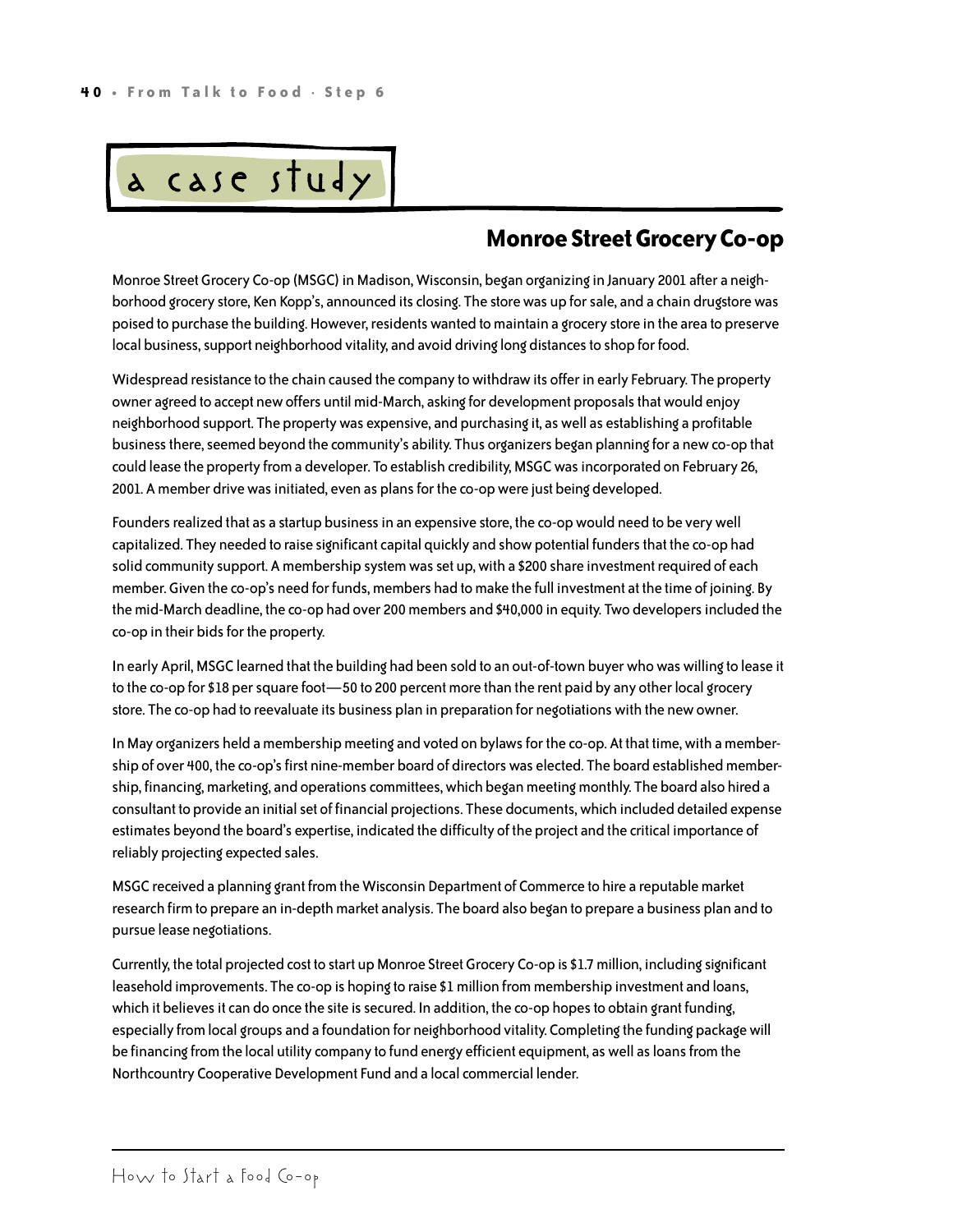MSGC plans to hire over 30 full-time employees, including a general manager, several department heads, and a member service employee. The co-op is expecting to pay 21 percent of its sales in wages. Sales at the end of one year of operation are projected at almost \$5.5 million.

# *Monroe Street Grocery Co-op* — at a glance

| Information compiled November 2001 |
|------------------------------------|

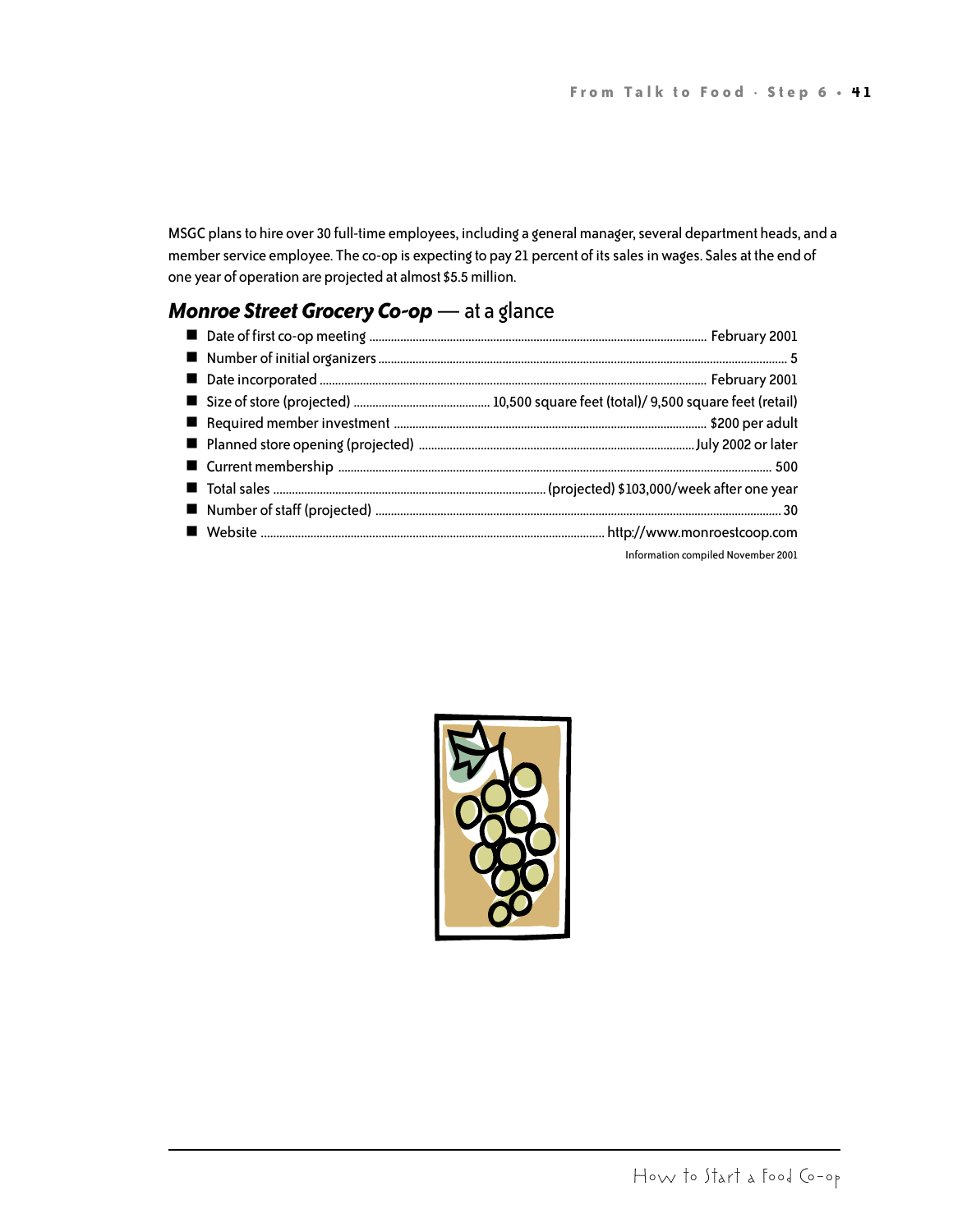### **Step 7. Secure Financing**

*Finalize outside financing sources and terms*

**Goal:** To obtain the funding necessary to finance the co-op's startup and early stages

#### **What to do:**

- Begin with capital from members. Calculate how much money this will give the co-op in base financing.
- Research alternatives, such as special startup financing, economic development money for job creation and revitalization, and member loans.
- Contact local business or economic development agencies about the services and support they may be able to provide to a new business.
- Have just one or two people conduct all negotiations with commercial lenders. Have those people report to the board as negotiations proceed. (Your business plan will be a critical element of your loan application.)
- Make sure that potential lenders understand the cooperative ownership structure. Individual guarantees should be avoided (with sufficient member financing and a clear explanation, they should not be required).
- Vendor financing will be an important part of your capital base. Find out what potential suppliers can offer your group in terms of credit terms, special help with opening orders, and technical assistance.

#### **Key Decision:** *Can the co-op raise the money needed to start up operations?*

Are the terms of loans and other credit acceptable to the co-op, and do projections show the co-op's ability to repay such financing, even in less-than-ideal scenarios?

### for more information

#### **Potential Funders**

| Click on "Cooperative Programs," then "Special Initiatives," to review a list of available grants and background |  |
|------------------------------------------------------------------------------------------------------------------|--|
| on qualifications and application criteria.                                                                      |  |

Check also commerce or business development websites for your state or region.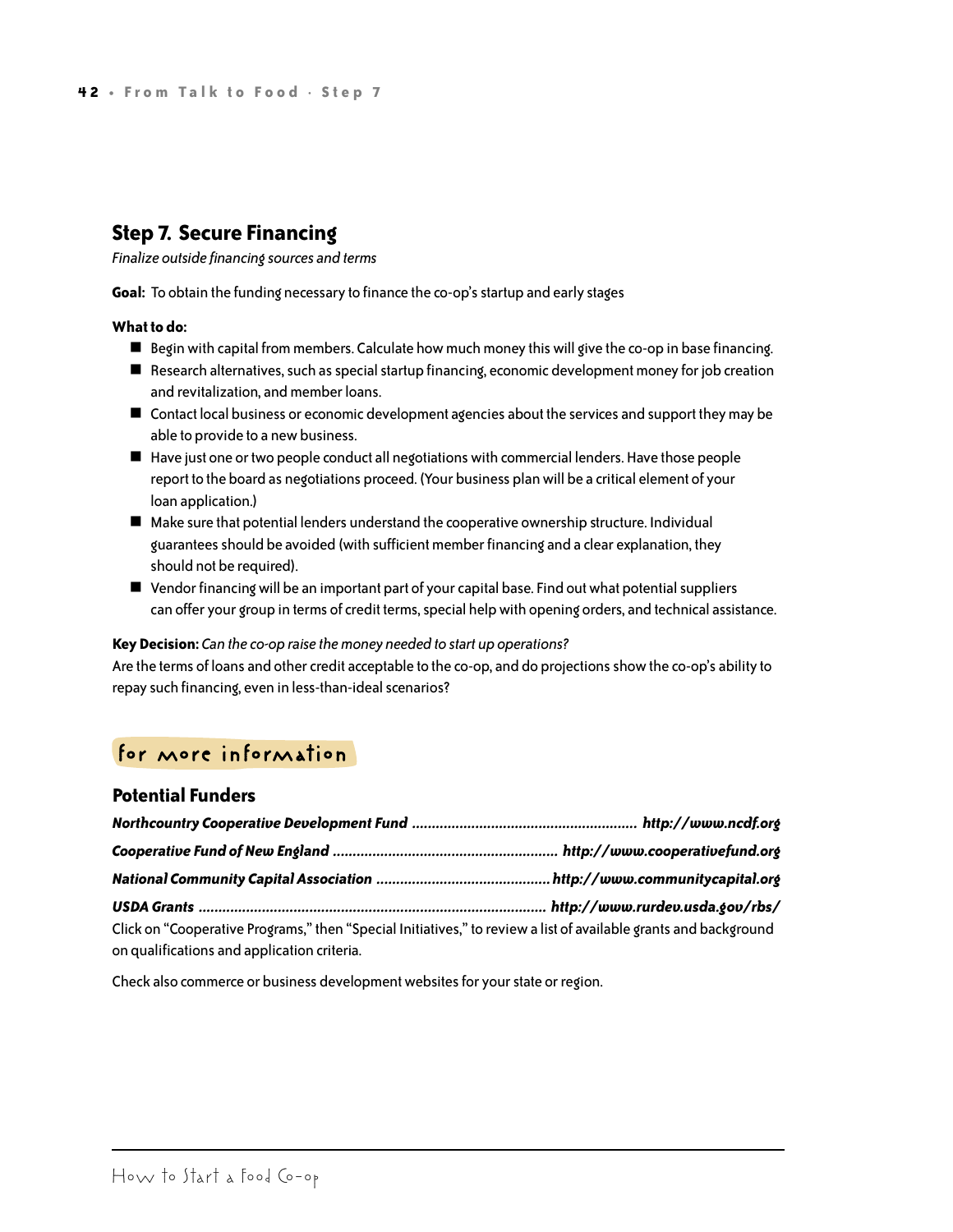

# **Methods of Capitalization for Cooperatives**

**Membership Shares and Investments:** Member shares are money that members invest to become owners of the co-op. Shares are refundable upon termination of membership and are the base capital of the co-op—the capital invested at most risk.

#### **Advantages**

- Increases asset and leveraging base of the co-op
- $\blacksquare$  Has no tax consequences; nontaxable source of funds
- Relatively easy to implement
- $\blacksquare$  Members can withdraw their money when they leave the co-op
- Interest-free money for the co-op
- Shares can be targeted for specific use
- Common co-op practice; will be familiar to some new members
- Can provide sizeable basis of funds
- **Provides members with direct ownership**

#### **Disadvantages**

- Requires some member education and explanation
- Requires careful legal work to make sure shares are not subject to securities laws
- $\blacksquare$  Requires significant administration and record keeping
- Members can lose money if the co-op is poorly managed
- Difficult to predict when members will want to repurchase shares

**Member Buying Deposits:** Buying deposits are made proportionate to the member's average volume of purchases.

#### **Advantages**

- Increases asset and leveraging base of co-op
- Has no tax consequences; nontaxable source of funds
- $\blacksquare$  Members can withdraw their money when they leave the co-op
- Interest-free money for the co-op
- Deposits can be targeted for specific use
- Members capitalize the co-op proportionate to their use (less frequent users don't subsidize frequent users)
- Can provide a sizeable basis of funds
- **Provides members with direct ownership**

#### **Disadvantages**

- Difficult to implement for retailers (although practical and common for distributors and wholesalers); requires regular adjustments and recalculations
- Requires some member education and explanation
- $\blacksquare$  Requires careful legal work to make sure deposits are not subject to securities laws
- When members' purchases increase, their capital requirement goes up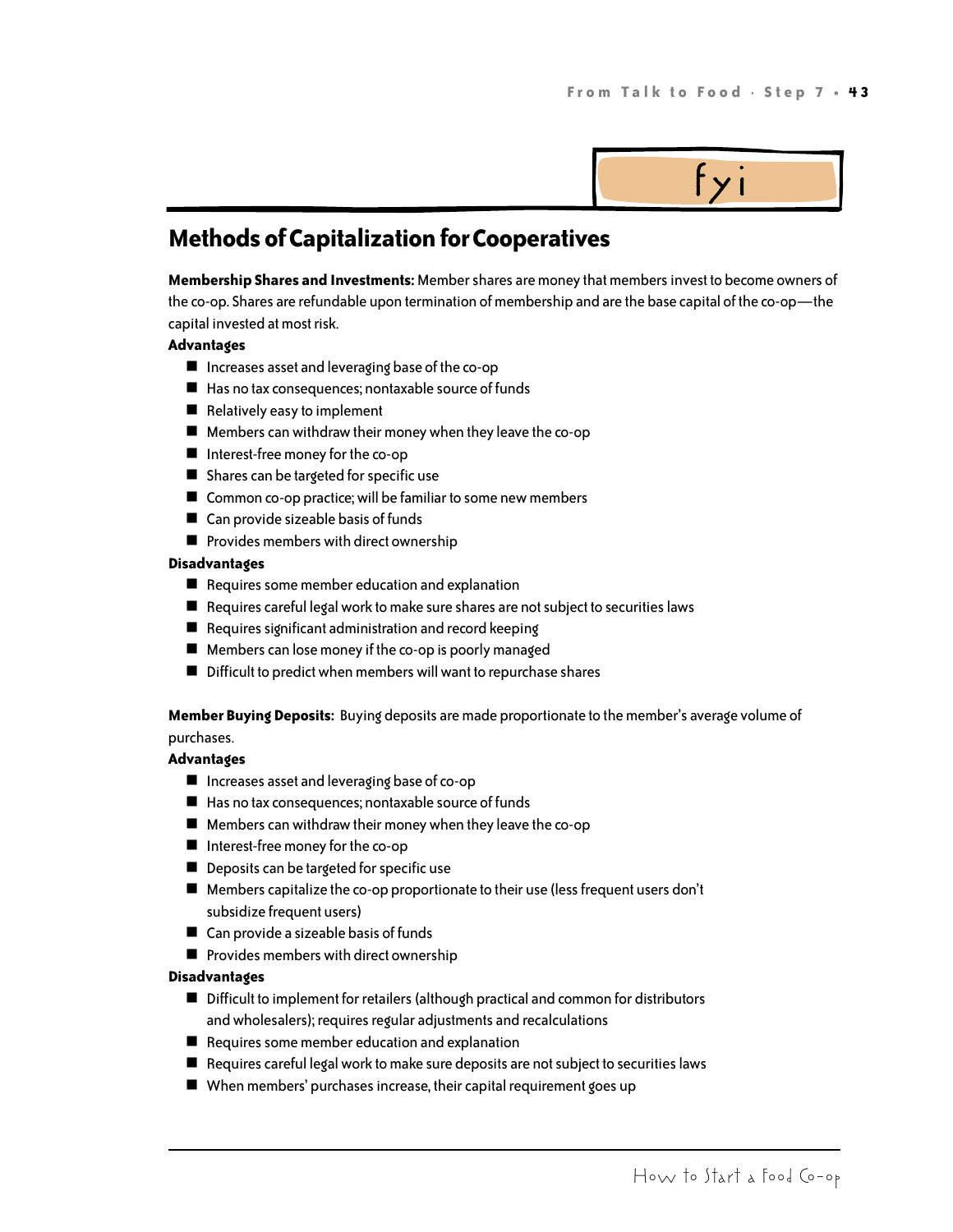**Membership Fees Or Dues:** Nonrefundable fees paid to join the co-op—usually nominal amounts paid yearly (sometimes only once).

#### **Advantages**

- Adds to co-op's sources of cash
- Easy to distinguish members from nonmembers

#### **Disadvantages**

- Taxable income to the co-op
- Non-investment; doesn't provide capital base for leveraging
- Members have no tangible ownership in the co-op
- **Fees can hide operational problems and subsidize unprofitable operations**

**Member Loans:** Fixed amounts of money provided by co-op members only, at set interest rates over a fixed period of time.

#### **Advantages**

- **Loans tend to be long term**
- **Predictable terms and conditions**
- **Money generally targeted for specific uses**
- $\blacksquare$  Funds obtained immediately (all at once)
- Banks tend to classify member loans as equity (not liabilities) since they are subordinated to other debt
- Lower interest than bank debt

#### **Disadvantages**

- $\blacksquare$  Interest makes loans more expensive than shares
- Can compromise the equitable nature of co-ops if too much financing is provided by a small number of members (even though member lenders do not get additional votes)
- Increased administrative requirements (promissory notes, etc.)
- Tend to be smaller than bank loans
- $\blacksquare$  Require careful legal work to conform with securities laws

**Loans from Banks or Financial Institutions:** Typically, a fixed amount of money is loaned at a predetermined

interest rate over a set period of time.

#### **Advantages**

- Loans tend to be long term
- **Pedictable terms and conditions**
- **Funds generally targeted for specific uses**
- Funds obtained immediately (all at once)

#### **Disadvantages**

- Interest makes commercial loans more expensive than shares and member loans
- Members might forfeit some control to the bank or financial institution
- Sometimes lead to additional costs-e.g., a full audit
- Loss of control during financial problems (bank can call the loan if co-op is in default)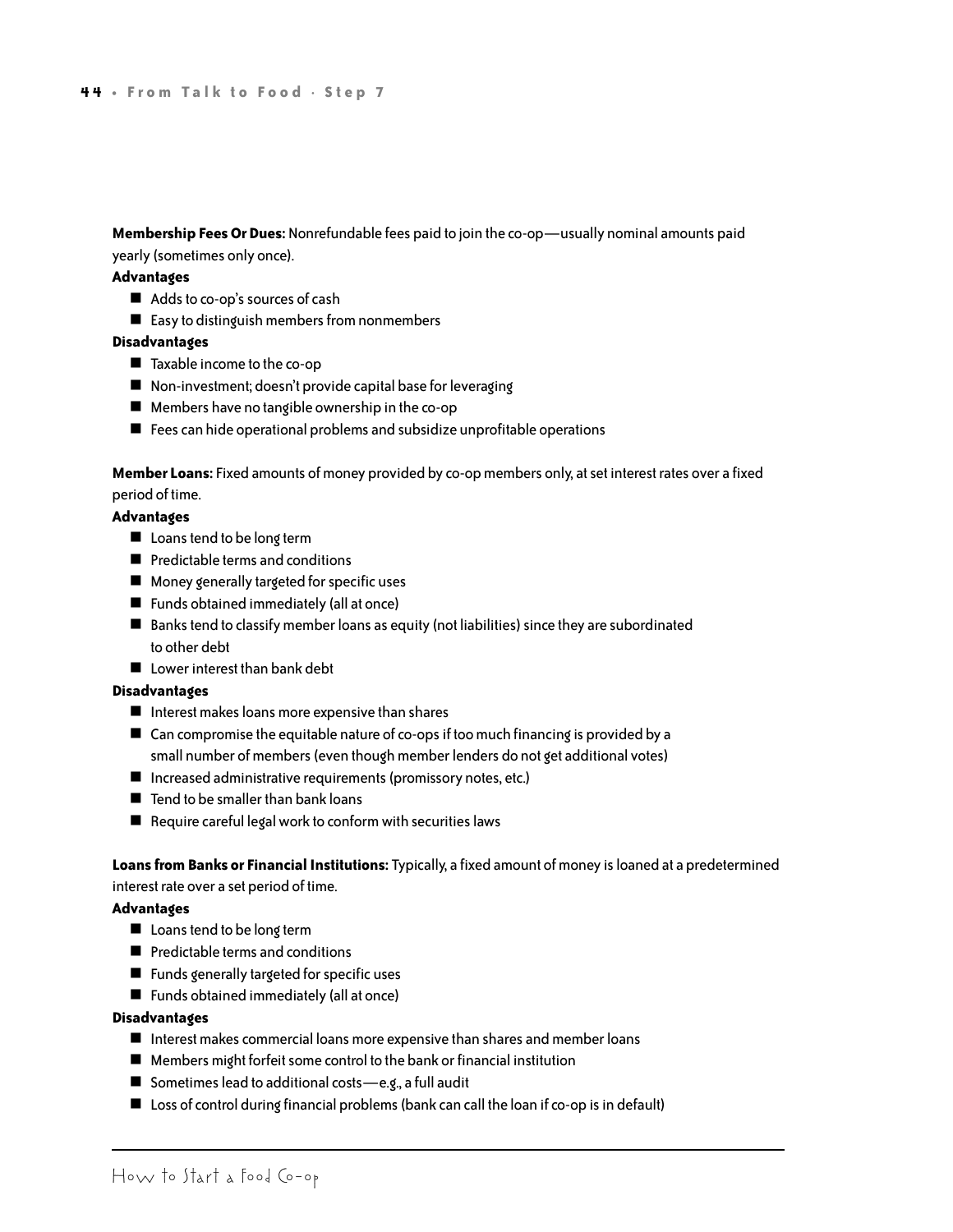**Net Operating Surplus:** The difference between sales and operating expenses equals the co-op's net surplus (or profit).

#### **Advantages**

- No administrative program needed (assuming profitable operations)
- No administrative costs
- No explanation to members required
- Usually ongoing

#### **Disadvantages**

- Net operating surplus is taxed by state and federal agencies
- Unpredictable, especially during inflationary and growth times
- Members have no tangible ownership in co-op
- Puts the co-op at a leveraging disadvantage—banks don't like being in the riskiest position
- Requires years of profitable operations; not available to startup businesses

#### **Other Potential and Important Sources of Capitalization**

- supplier or vendor credit
- $\blacksquare$  grants, most typically for business planning or startup
- **grassroots fundraising**

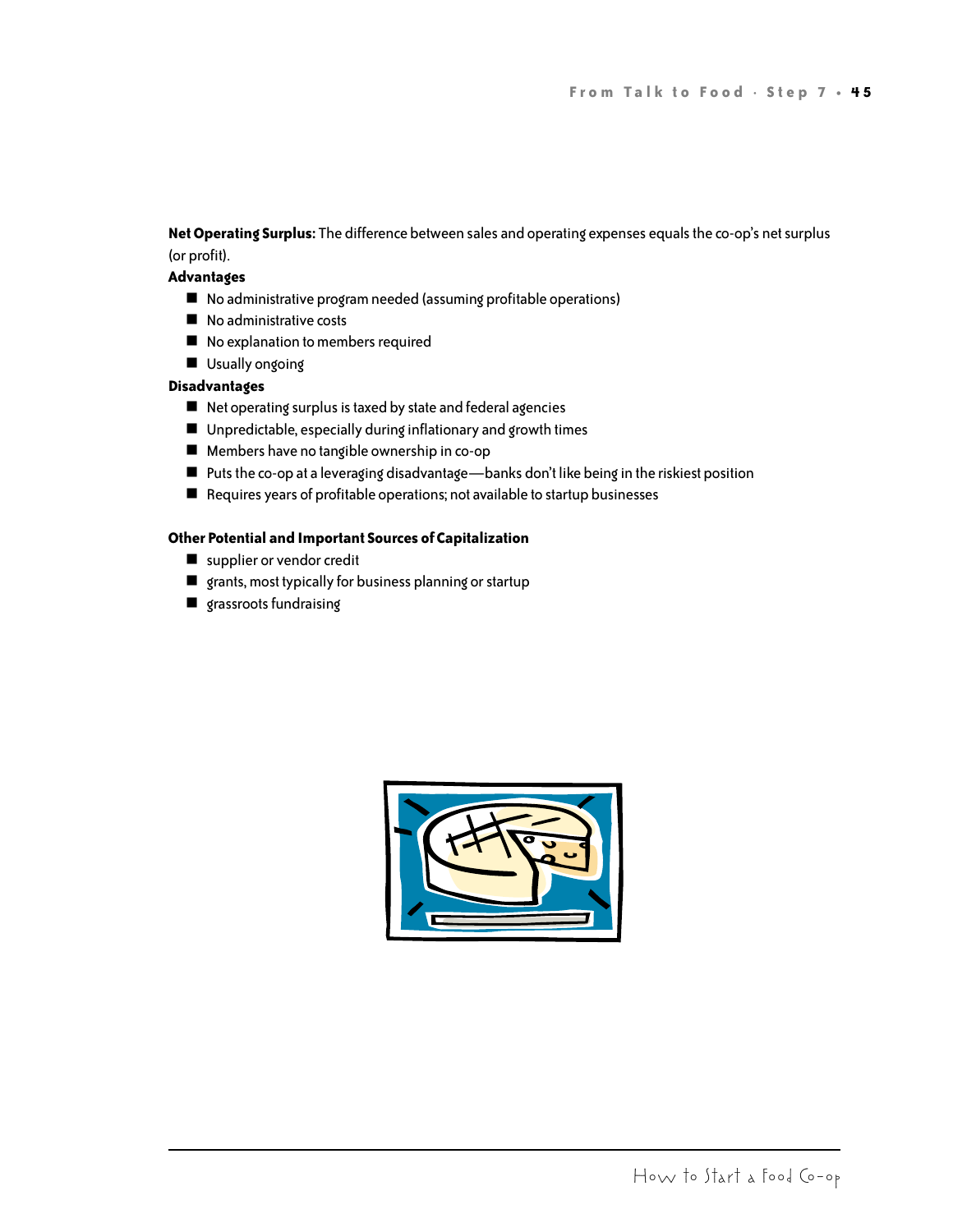### **Step 8. Begin Operations**

*Hire a manager, acquire fixtures and equipment, finalize layout, establish accounts with suppliers, set up the store.*

**Goal:** To prepare for the startup of the co-op's operations

#### **What to do:**

The business plan should be your guide on what to do at this stage.

#### **When hiring a manager**

- $\blacksquare$  Identify the skills you expect your first manager to have.
- Prepare a clear job description. It should establish that the manager reports to the board, the manager's goals and priorities, how his or her performance will be measured, and what compensation will be offered. Set goals and responsibilities for the manager in the first year, including communications with members, researching facilities and equipment, working on marketing or sales efforts, and making arrangements to begin the co-op's operations.
- Advertise the position as widely as possible, including on CGIN's jobs web page: *http://www.cgin.org/ jobsavail.html*. Note that trade magazines often require a lot of advance notice for position listings; local papers and employment offices often list jobs very quickly. Depending on the skills and experience needed, you may consider engaging a search firm. Use as many local contacts as you can think of economic development agencies, chambers of commerce, businesspeople, other co-ops, etc.—to publicize your position.
- Carefully screen all applicants. Check references and job experience in detail.
- Give preference to candidates with experience in retail operations or the grocery industry.
- Remember that the right manager for a startup may not be the right manager in the long term.
- Design an interview process that allows input from all interested parties, but keep interviewers and interviews to a minimum. Focus questions on the skills and experience a candidate has; ask questions about how they have handled situations, not how they would handle a theoretical situation.

#### **Keep in mind:**

This stage can be tricky and somewhat traumatic for a startup co-op. While the board and members have been heavily involved in making operational decisions to this point, once a manager is hired, a new role for the board must be crafted and followed. The board will no longer be involved in operational decisions; its continued involvement in operations will undermine the experience and authority of the manager you hire.

#### **Other preparations**

- Contact other food co-ops in your region to find used or refurbished equipment that might work in your new store. Other co-ops can also give advice about and contact information for vendors and suppliers. Contact equipment suppliers; look for used or refurbished equipment through local auctions and business closures.
- Consult a grocery professional about your store layout and have a professional negotiate your lease.
- Get in touch with suppliers and distributors. Negotiate credit terms, the opening order, and ordering procedures. Many distributors can provide support in product placement and setting inventory. Brokers and manufacturers can also provide assistance—especially specials for opening inventory. Keep in mind that these businesses should not dictate product placement, however.

#### **Key decision:** *Is the co-op ready to begin operations?*

Do we have the expertise, experience, and resources to start operations?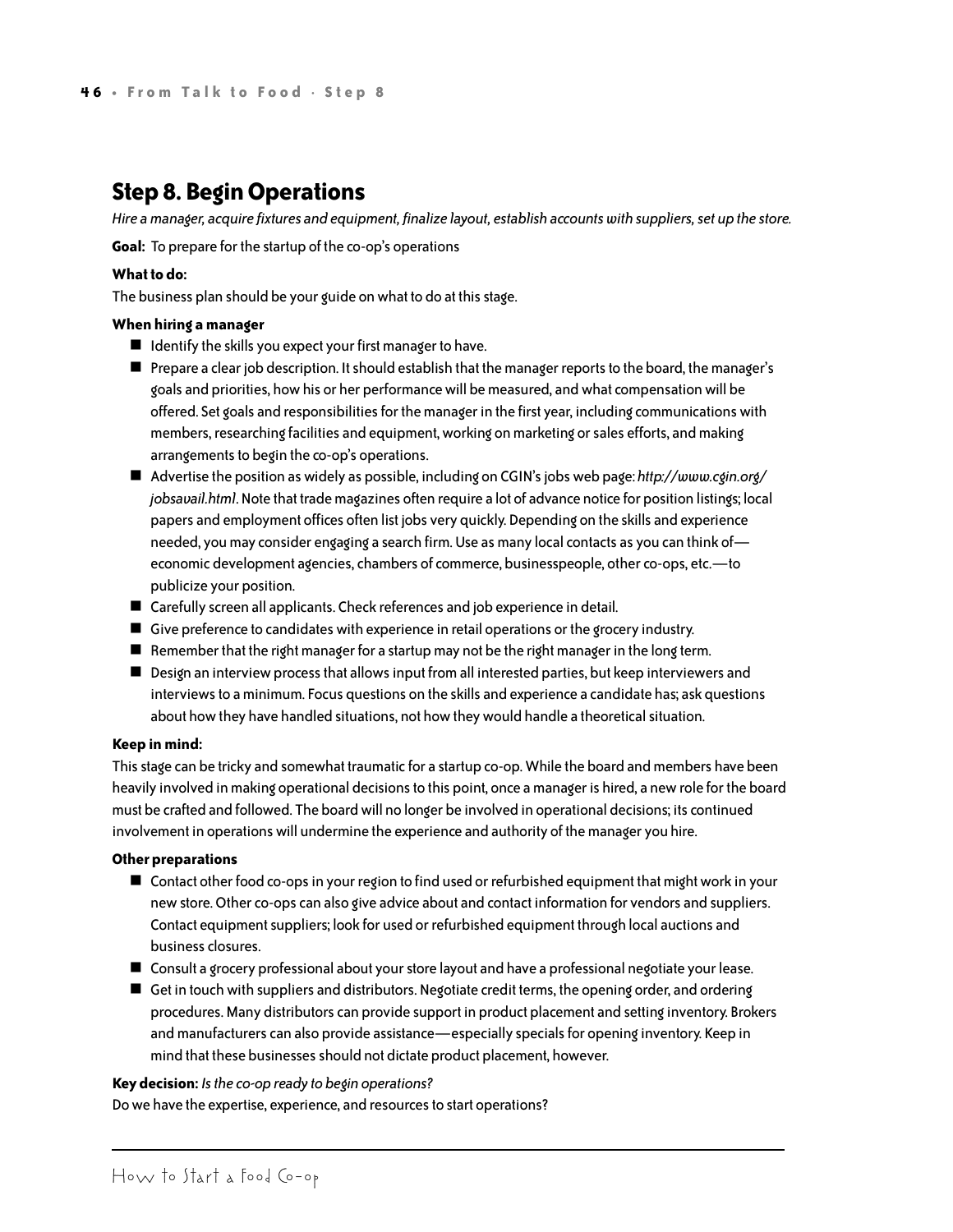

## **Sample general manager job description**

**Accountability:** The general manager is hired and supervised by the co-op's board of directors. The general manager serves at the board's discretion.

**General responsibility:** To oversee the management of the co-op's affairs.

#### **Specific responsibilities:**

#### *Board and member relations*

- Work with the board to prepare for and ensure productive, effective board meetings.
- Present clear and timely reports to the board and proposals for board consideration. Follow up on board concerns and research issues in a timely and effective fashion.
- Keep all directors informed about matters at and between board meetings.
- $\blacksquare$  Establish systems and procedures to keep members informed about the co-op's status, needs, and activities.
- **Monitor key indicators in the membership area and ensure new member recruitment.**

#### *Financial*

- **E** Ensure adequate financial records and internal controls to provide timely and accurate financial statements.
- $\blacksquare$  Ensure that the co-op's assets are adequately safeguarded from loss.
- **Peropare all budgets and financial projections.**
- Perform in-depth financial analysis and promptly address financial problems.
- **Plan for the co-op's financial future, including use of member equity, financing needs,** future profitability, etc.

#### *Marketing*

- Prepare comprehensive marketing plans, including regular analysis of the co-op's competition and market potential.
- Ensure that the co-op is effectively presented to customers and its local market.
- Use the marketing function to build long-term stability for the company.
- Monitor and work to improve customer and member service levels.

#### *Operations*

- Efficiently and effectively organize the co-op's operations to maximize profitability.
- $\blacksquare$  Identify and address operational problems in a timely fashion.
- Plan for the co-op's ongoing operational needs, including technology, facilities, and equipment.

#### *Human resources*

- $\blacksquare$  Establish personnel policies and procedures that are effective and support the co-op's values.
- **E** Ensure adequate employee training, evaluation, safety, and personnel systems.
- **Monitor "key indicators" in the personnel area and plan for improvement as needed.**

#### *Planning and leadership*

- Work with the board to ensure adequate planning for the co-op's future
- **Provide leadership by communicating well, maintaining good business relationships, and** representing the co-op in a positive light.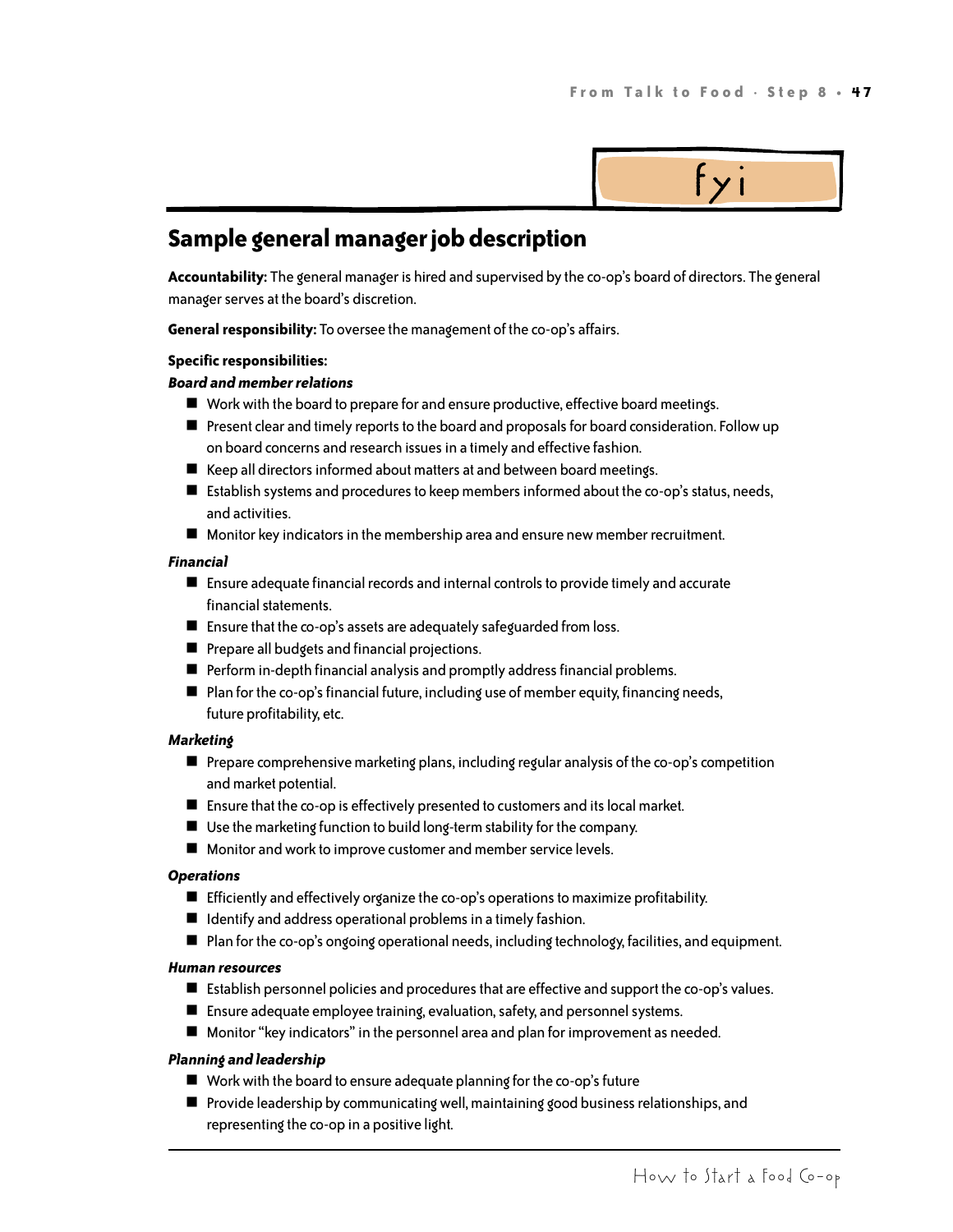# a case study

### **River Valley Cooperative Market**

Starting a co-op often takes more time than organizers imagine, and the story of the River Valley Co-op in Northampton, Massachusetts, proves that quite clearly. The co-op was more than four years in the planning.

Organizing began in 1998, with a variety of interested parties. Farmers and producer co-ops involved in sustainable agriculture wanted to increase the visibility of their products. Community members wanted a conveniently located store that offered one-stop shopping for natural foods and fresh, local products. The idea of a consumer-owned store was also appealing. A group of about 10 people, some involved with other area coops, began talking about establishing a food co-op to create a connection between producers and consumers.

Fifteen years earlier, Northampton had had a small co-op, but it never adapted to changing market conditions—it didn't expand its product line or services to fit the changing lifestyle of members and shoppers. When a large Bread and Circus store (privately owned) opened in a neighboring community, the co-op lost sales and soon closed. The residents discussing the possibilities for a new co-op were aware of the lessons learned from the former co-op.

In June 1999, the Northampton Community Cooperative Market, doing business as River Valley Cooperative Market, was incorporated. Members elected nine directors and began selling member shares. The board organized an Outreach Committee of about 35 member volunteers. They worked to recruit more members via an information table at the local farmer's market, informational brochures, community dances and raffles, presentations at local organizations and buying clubs, and press releases to area media.

With funding from a state Food and Agriculture Department grant, the co-op completed a study in November, establishing feasibility for the proposed co-op store. The board obtained additional grant funding to hire a local consulting firm to develop a business plan, including a market analysis. The grant also allowed the directors to hire a part-time project manager to assist them and to prepare detailed financial projections. With these steps in place, the co-op solidified its plans for a full-service natural foods supermarket specializing in local products and perishables (produce, meat, seafood, prepared foods, and a hearth bakery).

A site search committee looked for a strategic location for the store. Committee members set up timelines, established goals, and identified criteria for a desirable location. They analyzed various sites, including professional market research on selected locations. After choosing a site, they began lease negotiations. Announcement of the proposed location represented a big accomplishment and reenergized all volunteers and members.

Meanwhile, the board reached out to area businesses, explaining the co-op's goals and its commitment to keeping resources within the community. As a result of this exchange, co-op organizers and local business owners formed a new business association. The board also reached out to members, holding frequent membership meetings and distributing press releases and newsletters about the co-op's progress.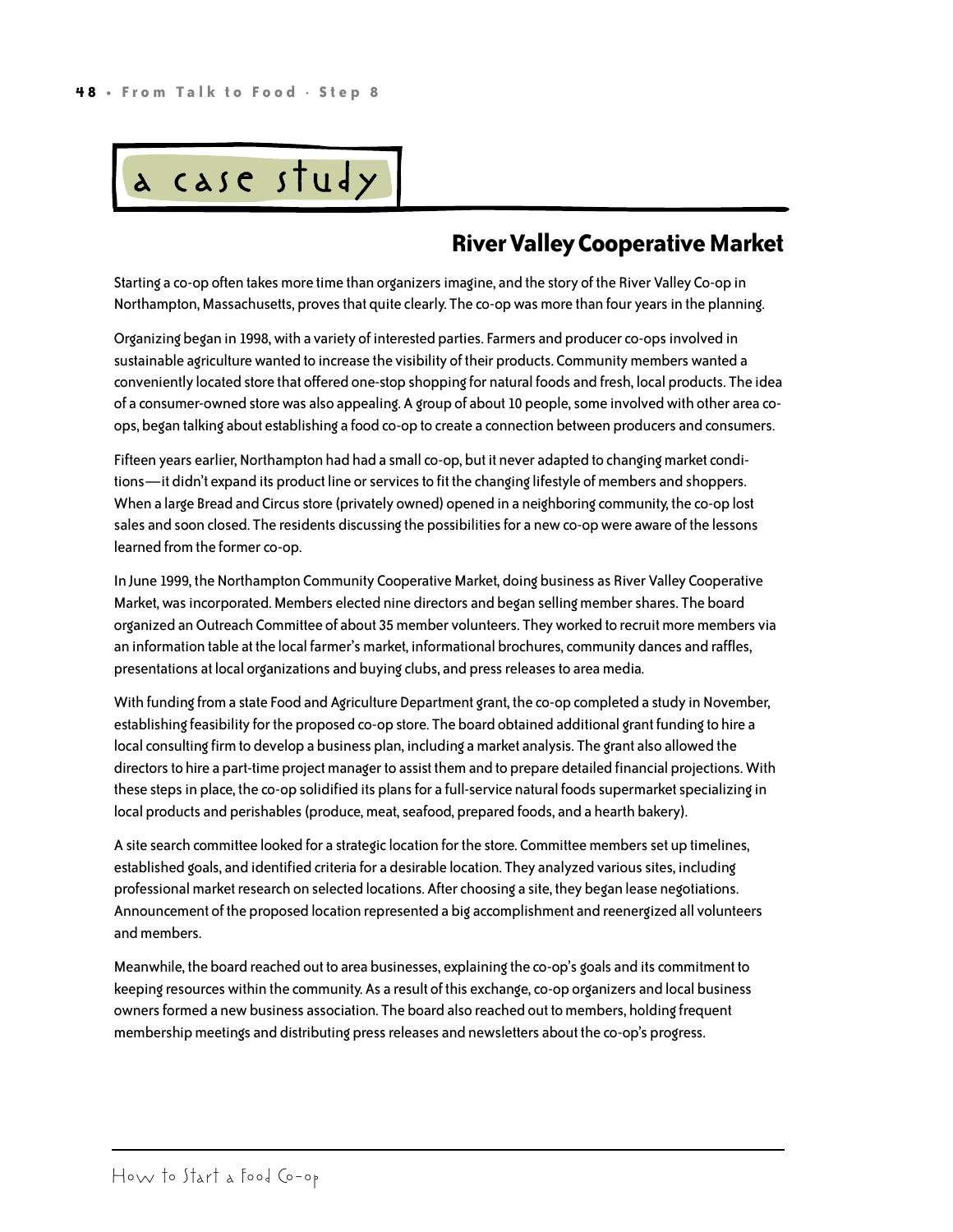Though the opening of the store was still a year away, the board followed the advice of consultants and hired a general manager in July 2001. They chose Rochelle Prunty, an experienced co-op manager. She will be responsible for managing and coordinating all aspects of the co-op's startup.

The total projected startup cost for RVCM is \$3 million. Financing is expected to come from the following sources: 28 percent from member investments and loans, 44 percent from banks or commercial loans, 28 percent from vendor or manufacturer credit. Prunty advises, "It's important to plan for sufficient funding to ensure knowledgeable, professional assistance with the development of your plans. Saving money by avoiding these expenses in your startup may be much more costly to your co-op down the road. Building a solid, wellstudied foundation is essential."

### *River Valley Cooperative Market* — at a glance

|  | \$128,000/week after one year      |
|--|------------------------------------|
|  |                                    |
|  |                                    |
|  | Information compiled November 2001 |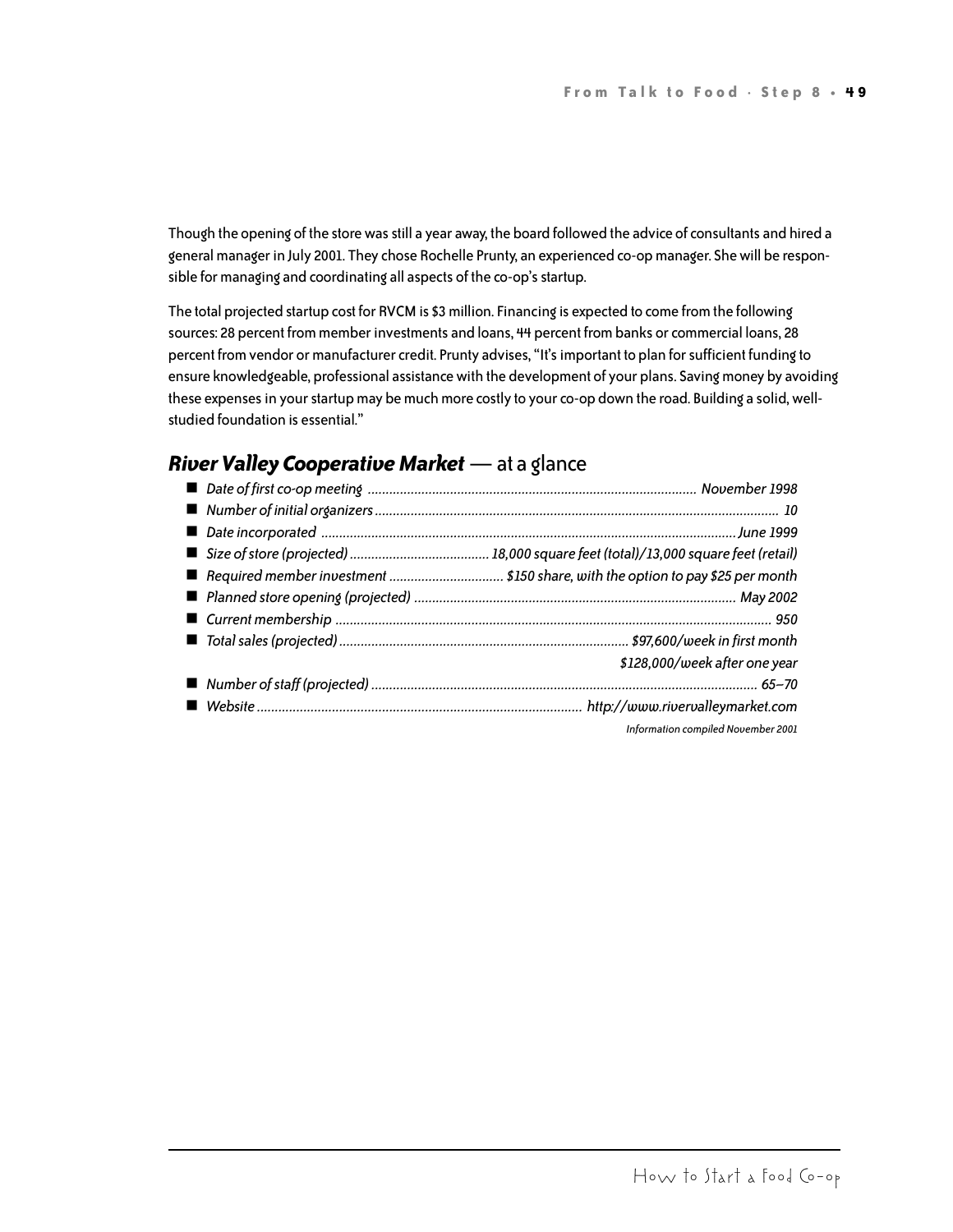### **Step 9. Open the doors!**

Once the co-op has incorporated or approved its basic rules, it is ready to begin operations. As soon as management and staff have been hired, their first tasks will be to begin implementation of the co-op's business plan. Don't forget to publicize the co-op's early accomplishments to help create a positive image of the co-op in the community. Celebrate your first sale!

Most stores have two grand openings. The first—the "soft" opening—is when you begin operations. This opening allows you to test your systems and operations thoroughly, generally with the most forgiving audience—your committed members. A few weeks or a month later, you can throw a big, heavily publicized grand opening, complete with festivities and special events.

Don't forget the crucial role of members in the success of every co-op. Keep in close communication with them—especially if it takes a while to get the store operating at full capacity. Let members know what is happening in the store and when they can expect the kinks to be worked out. Perhaps most importantly, make sure the staff is well trained and prepared to promote co-op membership, in addition to handling their operational responsibilities. There is nothing like a successful and welcoming store to encourage new memberships. And investment from new members will be a welcome boost to the co-op's early cash flow.

Once operations have begun and you have some operating history (about six to nine months), hold a planning retreat for management and the board to discuss how things are going and where to go next. Focus your planning discussions on the next year. This is also a good time to review the "keys to success" (see Part III) and to strategize on what the co-op needs to do to be successful. Don't forget training for the board and management—continuous education is critical to keeping the co-op's leaders up to speed. Also consider taking a member survey at this point—to make sure that the co-op is actually meeting needs and to gauge members' satisfaction.

Be prepared for the rough road that many stores face in their first year or so of operations. Opening a new store requires you to keep many balls in the air at one time. No matter how well you plan and train, some of them will inevitably come down faster or slower than you predicted. Don't allow yourself to be caught off guard when you encounter initial stumbling blocks. Be prepared to adapt to and overcome them as they appear.

Eventually, after the first couple of years of operations, extend the co-op's planning horizon to three or five years. Your co-op's ongoing success depends on constant attention to business basics and keeping in contact with members.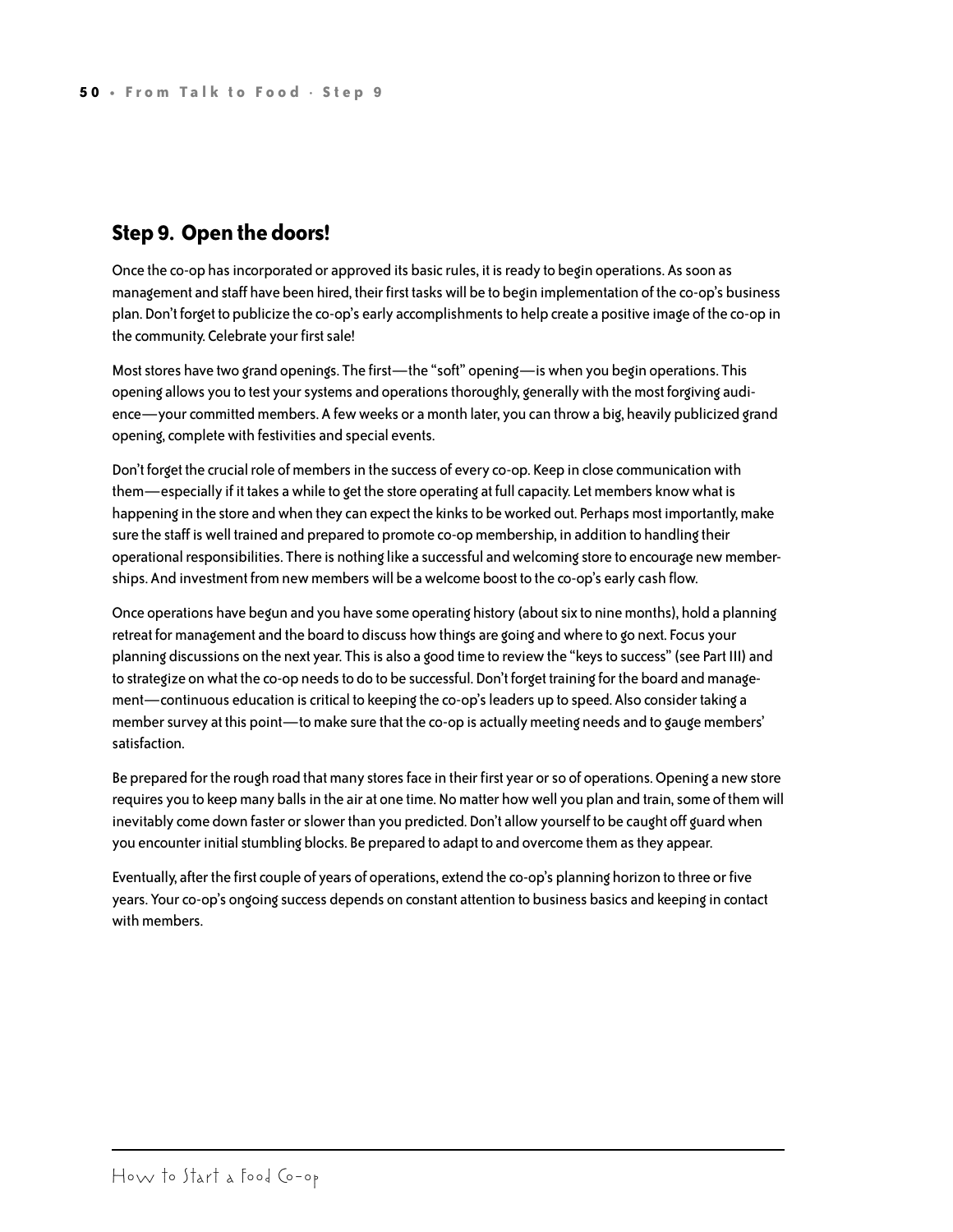# a case study

## **Midtown Food Co-op**

In mid-April 2001, a national chain bought out Memphis's local natural foods store, as well as another natural foods store in the region. One of the stores was closed, leaving a number of area farmers without a market for their produce and neighborhood residents with a long drive to a store that offered natural foods, bulk items, and locally grown produce.

Desiring a new source for these items, residents decided to form a co-op. Though their reasons were varied, all the organizers shared an ideological focus: concerns about the social and environmental impact of corporate agriculture and corporate ownership, interest in health issues and specialized diets, and concerns over agricultural methods and food industry politics.

Once the interest and need for the co-op was established, a core group held potluck dinners each week for six weeks. They researched and discussed bylaws, possible store sites, incorporation, the role of the board, and potential vendors and distributors. By mid-June 2001, a space for the co-op had been located and a lease was signed.

In June and July, the organizers took on the laborious tasks needed to prepare the store for opening. By that point, the core group had grown to over 30 people. For the next two months, members gathered in work parties to tackle site preparation tasks. Plumbing, construction, and electrical work were donated by community members. The co-op purchased \$10,000 worth of bulk bins and kitchen equipment from Ozark Natural Foods Co-op, a retail co-op in Fayetteville, Arkansas, at a very low price. The co-op wholesaler that services the area, Ozark Co-op Warehouse, was also very helpful to the group. It provided background on co-ops, free shipping for the used equipment, and help with planning and stocking the initial inventory. In the words of Elizabeth Sachs, a cofounder, "The co-op world is encouraging because people share information and help. Once our needs were known and we made contact with other co-ops, they were very willing to support us."

Even in this short timeline, the co-op's organizers developed a business plan. They concluded that with 1,000 square feet of selling space, the co-op would need to sell \$25 per square foot per month, or about \$6,000 a week. To meet this goal, the co-op needed 350 members, and each member would have to spend an average of \$20 a week at the co-op.

Financing came from three sources. Member investments provided base capital of \$10,000. In addition, the coop secured a \$10,000 long-term loan through the Ben and Jerry's Hot Fudge Venture Fund. Finally, a local bank loaned the group \$20,000.

Midtown Food Co-op opened its doors in early August 2001—after just four months of planning, potlucks, and hard work. By opening day, the co-op had 400 members. All the activity at the store caught the attention of local media agencies. Before long, newspapers and radio stations were calling for information about the business. Local newspapers featured many articles about the co-op's development.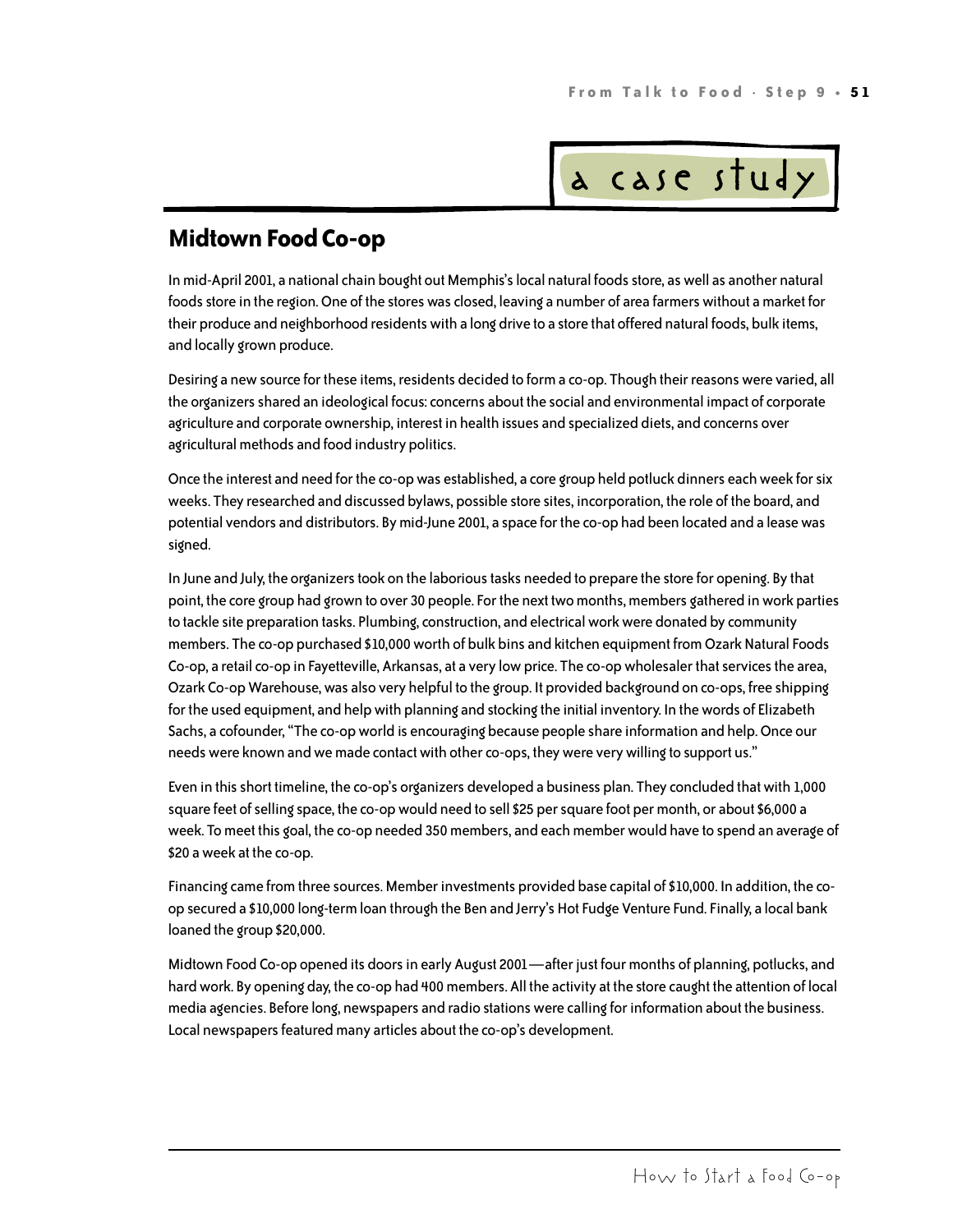MFC relies heavily on members for volunteer labor. Currently, it has not yet found a general manager; three paid staff members are responsible for coordinating all operational tasks and member workers. Jonathan Harrison, chair of the board and a cofounder, notes that the current system puts a lot of pressure on the board and gets directors involved with operational-level decisions. He looks forward to hiring a general manager and offers this advice to new co-ops: "Find a perfect manager right away."

Midtown makes frequent communications with members via e-mail and a biweekly newsletter. It also maintains a website, which is updated weekly with co-op news, working member schedules, membership details, links, and educational materials. The website has been valuable in attracting new members from other areas of the city. Weekly ads in local newspapers have also helped spread the word about the co-op.

Just three months after opening day, the co-op's membership stood at 750—higher than projected, although sales per member were lower than expected. Elizabeth Sachs explains, "This [membership number] appears encouraging and it is, but the commitment of each member is what determines the co-op's success."

### *Midtown Food Co-op* — at a glance

| Required member investment  \$200, payable at a rate of \$25 per year for individuals |
|---------------------------------------------------------------------------------------|
| and \$40 per year for households or families                                          |
|                                                                                       |
|                                                                                       |
|                                                                                       |
|                                                                                       |
|                                                                                       |
|                                                                                       |
| Information compiled November 2001                                                    |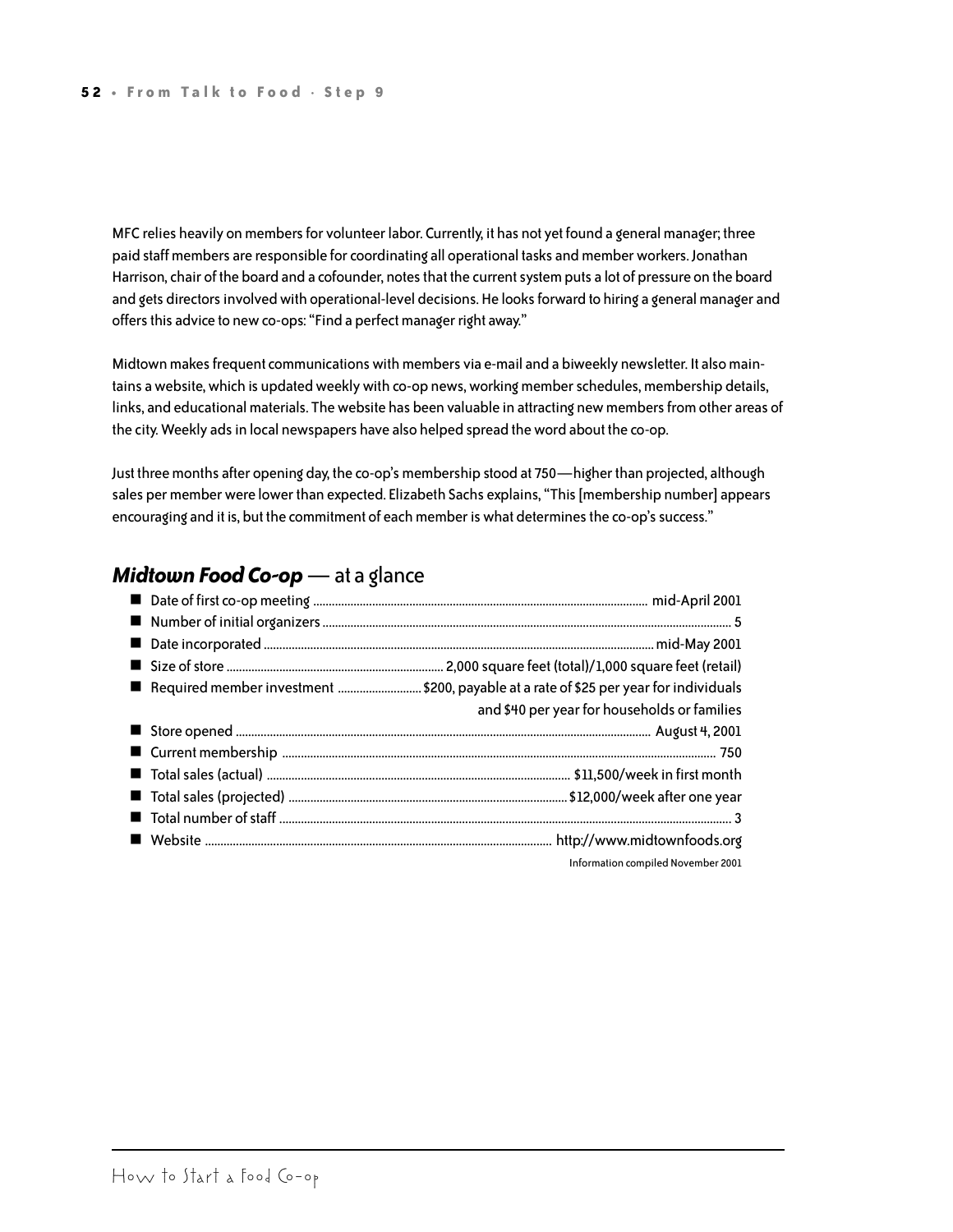# **III. Ensuring Your Co-op's Success**

#### **Keys to success**

As with any business, your co-op's success depends on a number of factors. Paying careful attention to these factors will help your co-op survive the tough first years and grow to be a vibrant organization that can meet members' needs. Keep the following "keys to success" in mind to identify weaknesses and to set priorities for improvements:

#### **A good membership base, including a commitment by members to use the co-op**

Members are the foundation upon which a co-op is built. Without a sufficient membership base, the co-op will flounder. Without a commitment by members to use the co-op, it will not survive. If members aren't willing to commit to the co-op, why should it exist?

 *To assess your co-op's membership base: What percentage of members' weekly food purchases are made at the co-op? What percentage of new shoppers join the co-op? What percentage of sales comes from members?*

#### **A clear purpose and focus**

Many businesses struggle because owners aren't clear about what they want to accomplish. This lack of focus and clarity can be even greater for co-ops, since they are owned by many people. Be clear from the beginning about what your co-op is trying to accomplish. When new opportunities arise, consider them carefully. Pursue them only with member approval and if they do not detract from the co-op's core activities. When a co-op's purpose is clear and understood by everyone involved, it will be much easier to evaluate new opportunities.

 *To assess whether your co-op has a clear purpose: Can all members and potential members clearly and succinctly explain what the co-op does and what it is trying to do?*

#### **An adequate financial base—from members and external sources**

New businesses need money to get started—to finance planning and development efforts, to start operations, to pay employees and other business costs until the store begins collecting money from customers. As owners of a co-op, members need to contribute to the base capital of the business. Member equity should be great enough to enable the co-op to obtain additional financing from banks or other lending institutions.

#### *To assess your co-op's financial base:*

*Calculate the co-op's member-share and member-equity ratios (see "A Primer on Consumer Co-op Membership"). Project the co-op's balance sheet for the next three to five years and calculate projected ratios. Do they near the benchmarks provided? Does the co-op's capital base provide an adequate cushion in case of unexpected interruptions or problems (e.g., if the co-op were unable to operate for a week or two)?*

*Calculate your debt-to-equity ratio: Divide total debt (liabilities) by total equity (member investment, donations, grants, and profit). A good ratio for a startup co-op is between zero and two in other words, up to two dollars of debt for every dollar of equity.*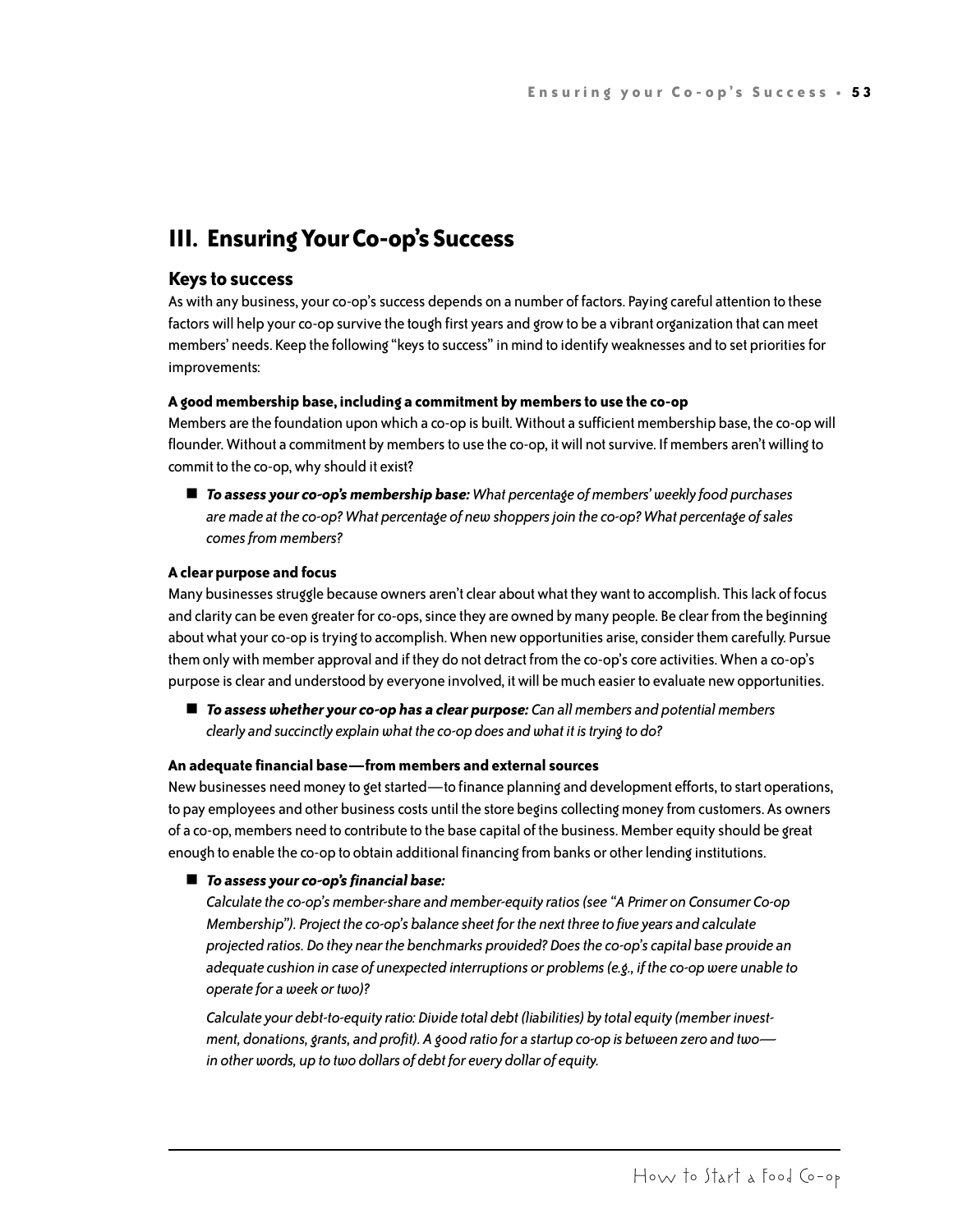#### **Sound operating practices from the beginning**

While a co-op may sound like a good idea, conducting a feasibility study early on will help you determine whether it really is a good idea. A feasibility study will assess market capacity and establish general financial and operational parameters for your co-op. Don't base a feasibility study on overly optimistic assumptions. Once the co-op is operating, good management is required to control costs, monitor finances, and ensure ongoing solvency. As with any business, the income of the co-op (money coming in) must be more than the expenses (money going out).

 *To assess your operating plans:Have an experienced business person review your plans and test your assumptions. If possible, compare your feasibility study or plans with those of a similar business—look for areas you may have overlooked. Do your financial projections seem realistic, and do they prove the co-op's viability? Are your sales assumptions tested and based on market data? Does your manager have the skills needed to implement your plans?*

#### **Good communications and leadership**

Communication is critical to all co-ops. Good communication keeps members, lenders, outside advisors, directors, managers, staff members, competitors, and community members informed about the co-op's goals and accomplishments. Managers and directors must be good leaders. They need to be well qualified and should pursue ongoing training to ensure the co-op's success.

#### *To assess the quality of communications and leadership:*

*Review informational materials provided to members. Make sure they report thoroughly on the co-op's progress, products, and operations. Solicit member comments and feedback—through checkout-line surveys, websites, telephone polls, and focus groups. Continually monitor the coop's public image.*

*Develop and follow a training plan for management and the board of directors. Do they understand their jobs? Do they work to improve areas of weakness? Are they open to new ideas and suggestions for improvement? Is the co-op able to follow through on ideas and plans with a minimum of organizational trauma?*

#### **Avoid isolation**

Each co-op is unique, but it can avoid mistakes by learning from other co-ops. Keep in touch with other co-ops; learn from their errors and accomplishments. Ask another co-op manager to conduct a simple audit of your store or to offer advice to staff—especially in problem areas. Join CGIN to access sample job descriptions, newsletter articles, membership materials, business plans, etc. Join the CGIN listserve to communicate with other food co-ops. Join other regional co-op or industry associations. Attend the annual Consumer Cooperative Management Association (CCMA) conference. Read *Cooperative Grocer* and other industry publications. Bring in outside expertise—business planners, co-op development specialists, consultants, operational experts, attorneys, etc. These advisors can help with training, legal and financial matters, industry issues, and strategic planning.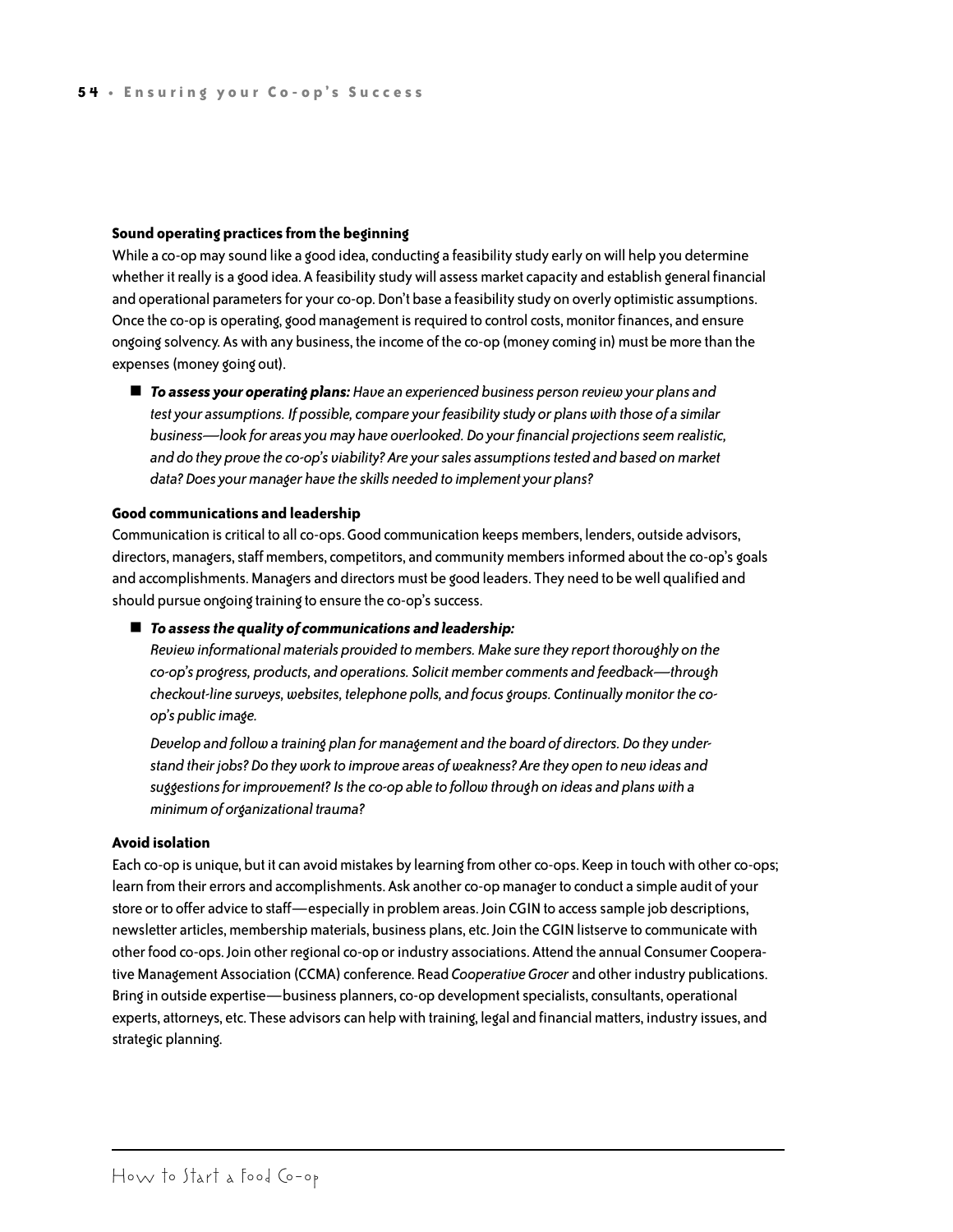■ **To assess this area:** Are you in touch with other food co-ops? Do you share operational informa*tion and data with them? Have you identified outside sources of information—colleagues, books, resource people, conferences, etc.—that can help you learn and make improvements to your co-op?*

# for more information

*Factors in Co-op Success ...................................................................... http://www.ncba.org/success.cfm* A list of reasons why co-ops succeed and fail.

*Guidelines for Co-op Success .................................... http://www.wisc.edu/uwcc/manual/chap\_9.html* Guidelines for new co-ops—things to do and pitfalls to avoid.

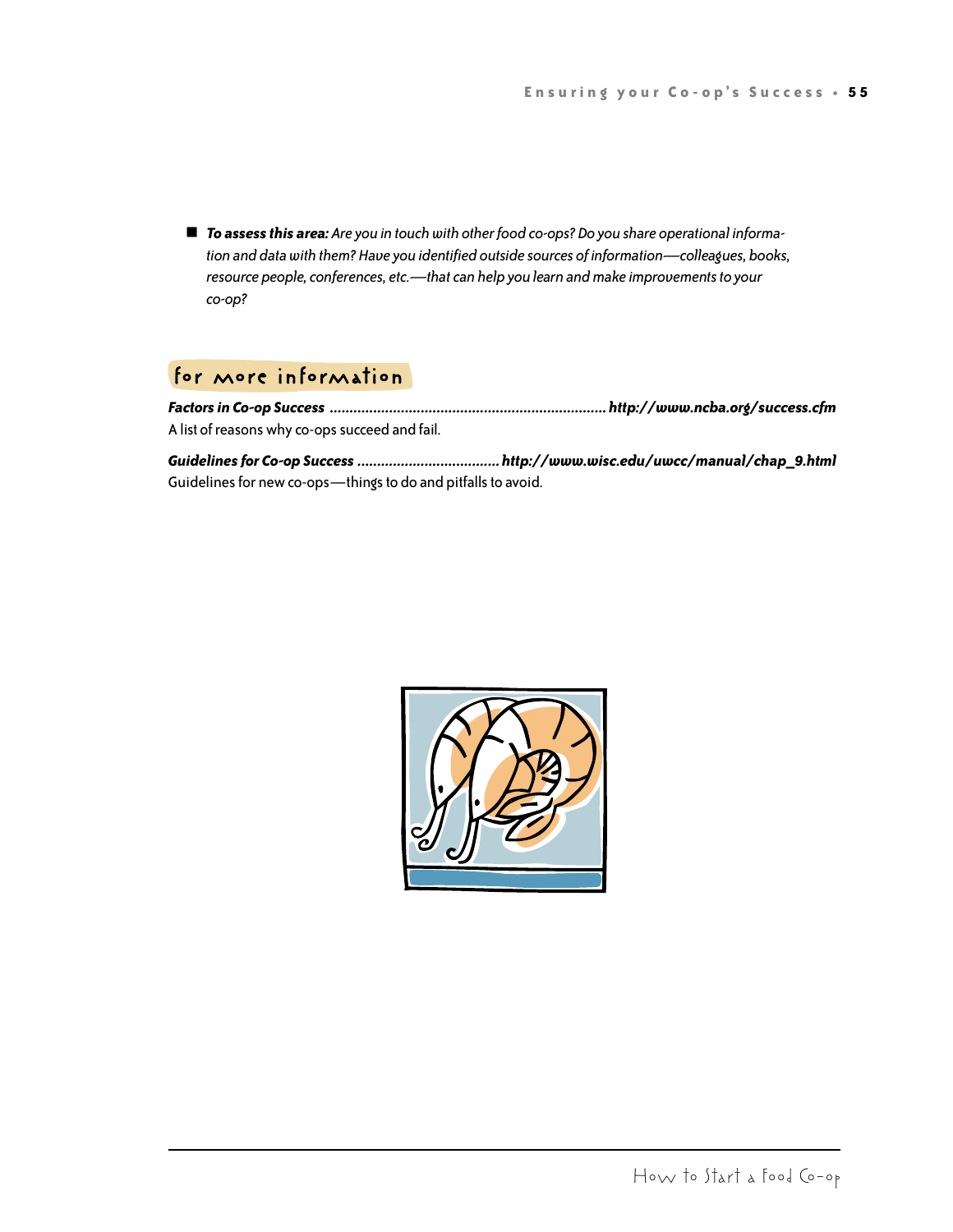# a case study

## **Abundance Cooperative Market**

The Genesee Co-op Foodstore (GCF) operated in Rochester, New York, for 25 years, also providing financial support for a local nonprofit association. The owner claimed the store was a co-op because the nonprofit had a board of directors, and the food store had working members who received a discount in exchange for their labor. However, GCF had no membership structure, and shoppers had no way to join or vote in matters about the store. In fact, a single owner made all decisions regarding the store's operations. In reality, the store was not a co-op, in spite of its name.

In October 1998, the owner decided to put the store up for sale. Four department managers saw an opportunity to convert the store into a true co-op and began negotiations with the owner. They raised \$145,000 from new members, who were willing to invest \$100 shares. While the organizers allowed members to purchase as many shares as they wished, they limited voting to one vote per membership. In July 1999, the group incorporated as the Abundance Cooperative Market (ACM).

After one year of negotiations with the co-op, the owner of GCF decided not to sell the store. Employees arrived at work one day to discover that he had changed the locks and hired a new general manager. The four managers who were organizing ACM quit immediately. As word got around town that the co-op was not going to be able to buy the store, workers resigned from their volunteer and paid staff positions at GCF and joined the effort to organize ACM. Six months later, in March 2000, the Genesee Co-op Foodstore went out of business.

In the meantime, shortly after the managers quit, ACM organizers started a buying club and rented a small storefront to house the club's operations. Pat Manix, a cofounder of ACM and president of the board of directors said, "The buying club was a true lifesaver for the co-op. Working together to participate in the club kept the momentum going among the members and provided us with a convenient and familiar meeting space." After 16 months, the buying club had also generated \$10,000, which contributed to the co-op's financing base. Other contributions gave the co-op a total of \$160,000 for startup costs.

In December 2000, the co-op rented a 5,600-square-foot renovated warehouse space and hired a project manager. The space needed a lot of additional work, and renovations proved to be costly and time consuming. Luckily, members donated many specialized jobs, such as carpentry, electrical work, and architectural work. The co-op was able to purchase used equipment, and the store's initial inventory was provided free by area distributors.

Abundance Co-op Market opened in early April 2001. The group was able to open the store without taking on any debt, but this meant that the co-op had no financial cushion. Pat Manix realized that new co-ops need to have cash ready for operational and marketing costs for a certain period of time after opening day. As she said, "We overlooked the costs for marketing and found out the hard way that it is just as important as other steps. You have to remember to figure in the cost to get people there. From our experience, placing small ads in newspapers just didn't cut it."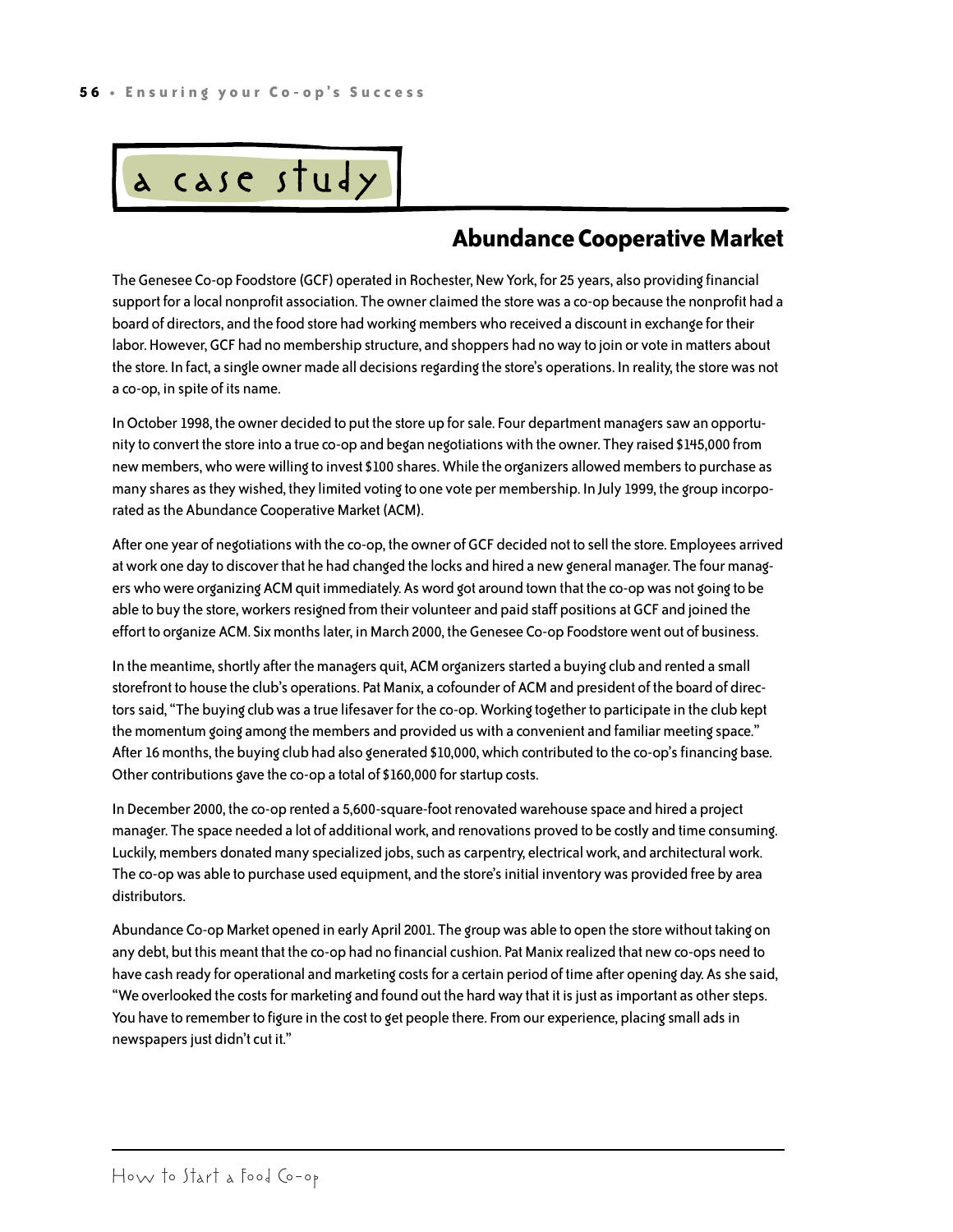Once ACM leaders realized their oversight in not budgeting for marketing, they found a creative way to get the word out inexpensively. They printed postcards on bright colored card stock with a map to the co-op on one side and details about the store on the other. They kept piles of the cards at cash registers and asked members to distribute them in their neighborhoods and mail them to friends. They also placed the cards in the entryways of other stores and handed them out at a local parade. They distributed 5,000 cards in seven months. In Manix's words, "The cards are the most effective and cheapest marketing tool we've used." Later, ACM secured a line of credit from a local bank. It also invested in other forms of advertising and conducted a door-to-door new-member campaign.

The co-op has also formed a partnership with a local Community Supported Agriculture (CSA) farm, which delivers produce to its shareholders from a garage behind the store. The board had initial concerns about CSA taking produce business from the co-op, but in the end the partnership has proved to be mutually beneficial. The co-op has seen increased business from CSA members on pickup days.

Another lesson learned was the importance of comparison shopping at local stores before opening day. As Pat Manix says, "Prices can be overlooked, especially if a distributor does the initial pricing. It's extremely important to make sure that on opening day your prices are comparable or even a bit lower than other stores." That first impression is a lasting one to grocery shoppers.

### *Abundance Cooperative Market* — at a glance

|  | \$50,218/week after one year                                                                                   |
|--|----------------------------------------------------------------------------------------------------------------|
|  |                                                                                                                |
|  | 1000 - 1000 - 1000 PM - 1000 PM - 1000 PM - 1000 PM - 1000 PM - 1000 PM - 1000 PM - 1000 PM - 1000 PM - 1000 P |

Information compiled November 2001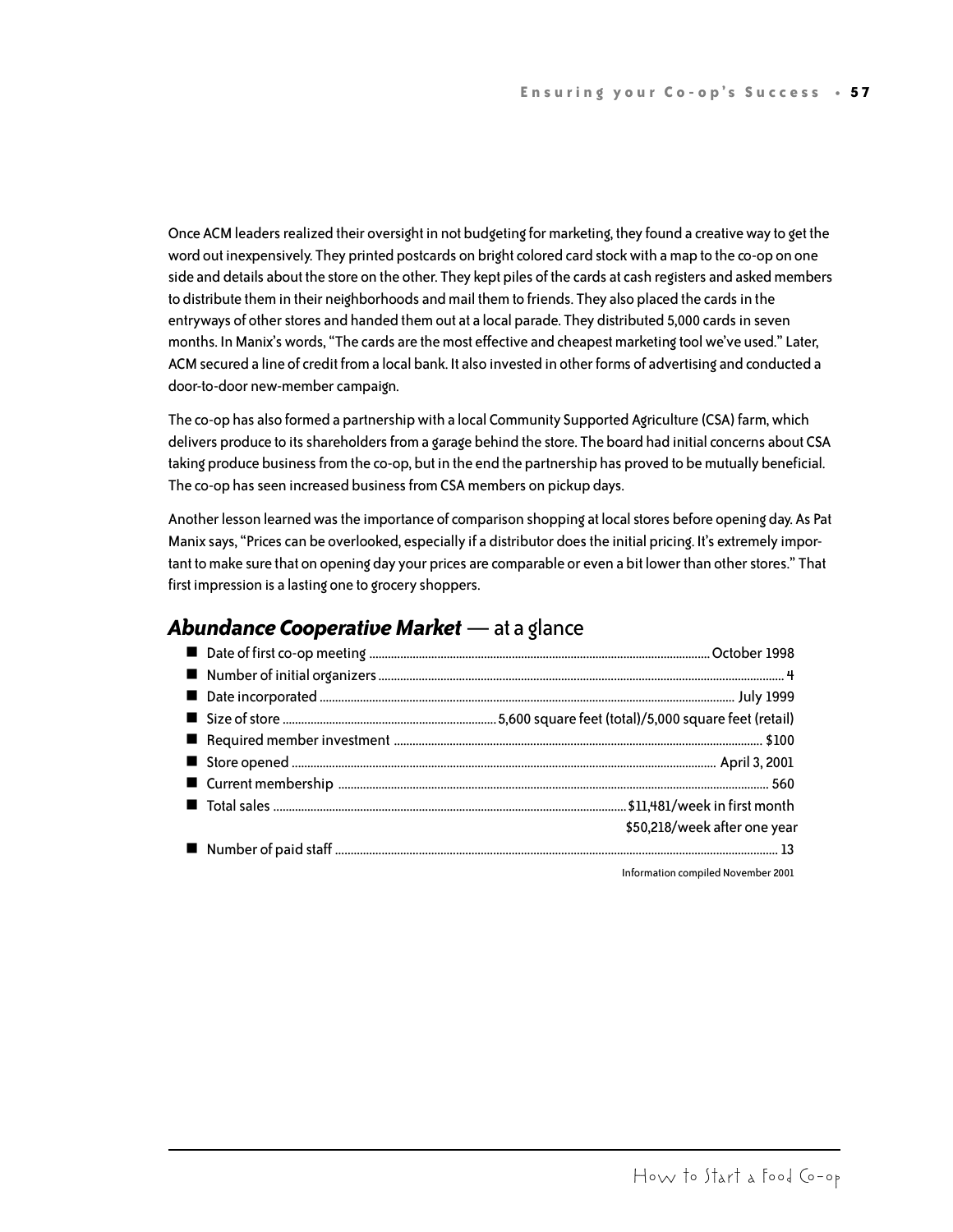# **Ten maxims for starting out right**

#### **1. Be realistic as you plan your new co-op**

Allow plenty of time for people to meet and discuss ideas. Remember that a co-op is owned by a group of people, and leaders will need to be open to new ideas from all members. Group decision making tends to be slow, but it has the benefit of being more considered. Most new co-ops take two years to get started.

### **2. Use all available resources**

Local economic development agencies can provide invaluable support with market research, feasibility studies, business plans, and financial projections. Although your group may be different from others the agencies have worked with, basic principles apply to all types of businesses—including your new co-op. But be on the lookout for resources specific to starting co-ops: state and federal agencies, county extension offices, university personnel and programs, other local co-ops. Most co-ops are extremely willing to provide assistance to new co-op groups.

### **3. Keep in mind the keys to a successful co-op**

It's unnecessary for your group to repeat mistakes made by other co-ops. Be mindful of lessons from past co-op successes and failures. They are important lessons, and paying attention to them can be the key to your own co-op's success.

#### **4. Learn as much as you can about co-ops and the unique ways that they operate**

Many professionals you may work with, such as attorneys, accountants, and business planners, may not be very familiar with co-ops. Many unique and somewhat obscure laws regulate co-ops, and very few professionals have much occasion to work with these laws. Whenever possible, hire professionals familiar with co-ops. When that's not possible or practical, make sure that someone familiar with co-op law reviews the work done for your group.

#### **5. Plan carefully and don't rush your new co-op**

Business fundamentals are just as important for co-ops as for any business. These fundamentals include conducting thorough market research, preparing a business plan, securing adequate financing, and creating a solid organizational structure consistent with the business's purpose.

### **6. Start relatively small**

A new co-op has a better chance of succeeding and surviving if it begins by successfully operating a store. Deli, bakery, and juice bar operations, while appealing, require additional and specialized expertise. Be careful about spreading your limited management talent too thin until you have experience and a successful track record to build on.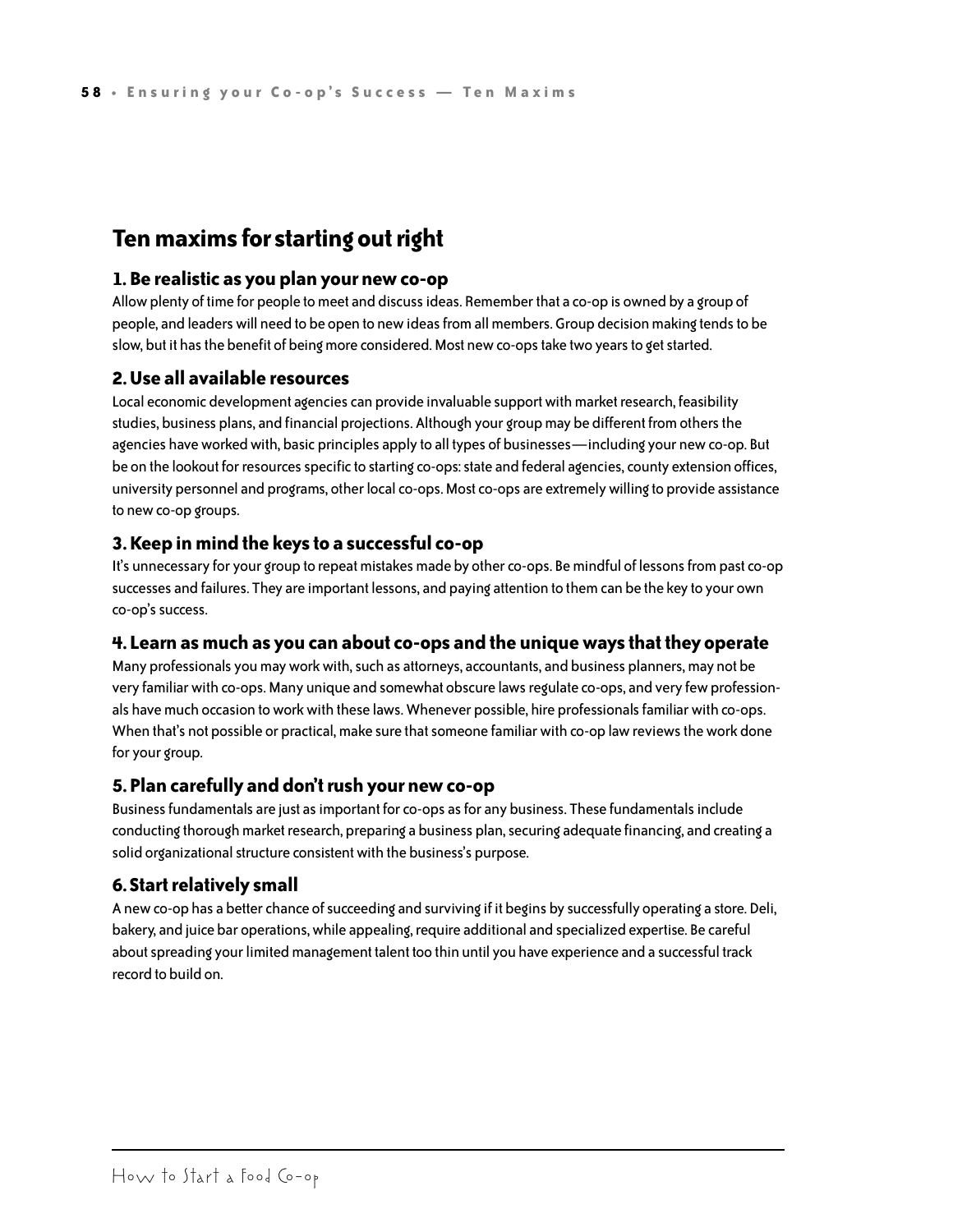### **7. Research options for obtaining financing and assistance**

You will need some initial money to conduct research and prepare your co-op's business plan. Some economic development offices and other agencies have small amounts of money to assist groups with startup financing, or they may be able to help you find such financing. Startup financing is often a loan, which gets repaid if the plan proves viable and the business gets started. In some cases, grants may also be available.

Technical assistance is also available to new businesses from a wide variety of sources. Many states have minority and small business development offices that provide consulting and assistance on marketing and planning issues. Many chambers of commerce have resources for local groups or can help you locate resources. Two federal agencies, the Small Business Administration and the Small Business Development Centers, have many resources for new businesses and can help with bookkeeping, licensing, and business plans. The business departments of local community colleges and universities can also be good sources of assistance. Finally, local and regional co-op associations can help you locate needed resources and provide invaluable support.

#### **8. Pay attention to business fundamentals**

Every successful co-op must have sufficient capital (including adequate financing to carry the co-op through business startup). Business expertise, from the very beginning, is also vital to a co-op's success. Studies have shown that the two main reasons for new co-op failure are insufficient capital and lack of business expertise.

#### **9. Listen to members and shoppers at every opportunity**

Use every available opportunity to get feedback from members and shoppers. What items do they want to buy? What do they like about shopping at the co-op? What would they like to see changed? It's certain that you won't be able to make all the changes suggested. But a successful co-op requires two-way communication between management and members. This communication will lead to valuable operational improvements as well as increased member understanding of the co-op. At the same time, be wary of a vocal minority that may want to dictate policy or restrict the co-op's operations based on their own personal views. Remember that most co-op members "vote with their dollars" every day in the store.

#### **10. Get outside assistance; use the services of experts**

Advisors can provide invaluable experience and help to your new group. Your new co-op has a much better chance of succeeding if you get assistance from those familiar with co-op law and finance. Be sure that the lawyers, business planners, financial advisors, and development consultants you use know what a co-op is and are familiar with the unique aspects of co-op operations.

### for more information

#### *What We Can Learn from Other Co-ops' Mistakes*

*...................................................... http://www.wisc.edu/uwcc/info/coopdev/learn\_others.html*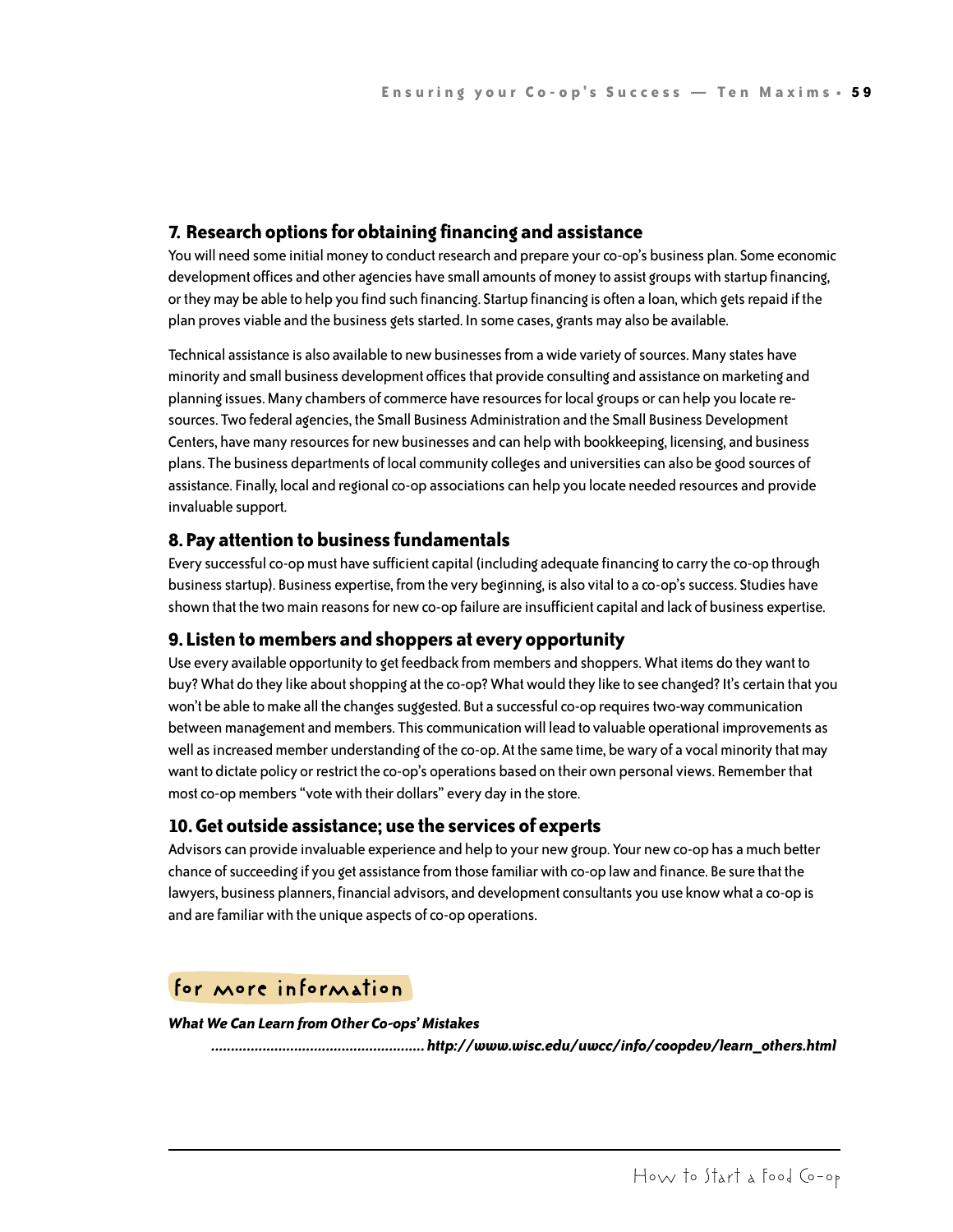# **V. Conclusion And Resources**

Starting a co-op is a challenging and immensely rewarding activity. It will require research, careful planning, patience, and uncounted hours of work from you and many of your members. The co-op may not turn out exactly as it was originally conceptualized. It will inevitably take longer than you wish it would to get started.

But for groups that invest the time and hard work to start a co-op, there are abundant benefits. You will learn about business and develop new skills. You will learn how to run productive meetings. You will become the coowner, with others, of a dynamic and valuable business. Most of all, you will have a vibrant business providing jobs and meeting daily needs in your community. Good luck!

## for more information

**Resource Organizations for New Co-ops ....................** *http://www.wisc.edu/uwcc/manual/app\_a.html* A list of resource organizations for co-ops, mostly oriented to rural and agricultural co-ops.

**Cooperative Development Centers ................................................***http://www.ncba.org/econcenters.cfm* A list of cooperative development centers across the United States.

**Services Available from USDA ..................................** *http://www.rurdev.usda/gov/rbs/coops.csdir.htm* A guide to the cooperative services offered through the USDA's Rural Cooperative Business Services division.

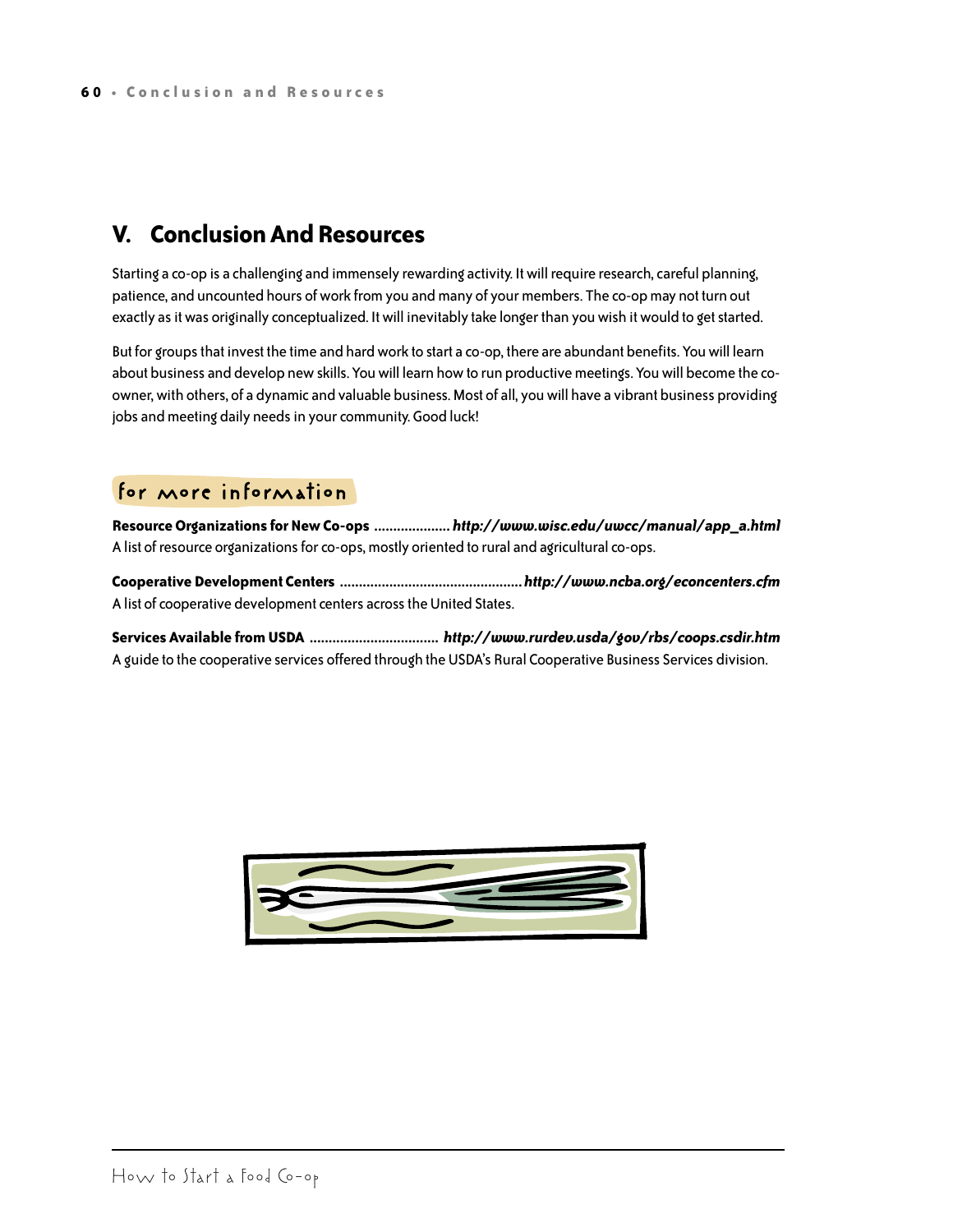### **Glossary of terms**

**articles of incorporation**—the founding legal documents of a corporation. When articles of incorporation are filed with and approved by the appropriate state agency, the corporation begins its own distinct existence, subject to the laws and regulations affecting that type of corporation. Articles of incorporation should set forth the name of the cooperative, the cooperative's duration and address, the purpose of the co-op, the membership structure, membership share requirements, and what happens to the co-op's assets upon dissolution.

**bylaws**—rules that describe how the co-op will conduct its affairs. Bylaws need to be more specific than articles of incorporation, but should not be too specific. Bylaws should specify procedures for approving members, distributing net income, paying back members' capital, and voting, along with the number and responsibilities of directors, and other matters.

**board of directors**—the elected body responsible for the actions of a corporation

**capital**—money used in a business, whether supplied by owners or borrowed. Capital typically refers to money contributed to a business by the owners or stockholders. In accounting, capital is the remaining assets of a business after all debts and amounts owed to others have been deducted.

**corporation**—a legal entity created under state corporate laws. Once established, a corporation has its own legal powers, rights, and liabilities, distinct from those of its owners or managers.

**dividends**—amounts paid to business owners based on their investment. Typically, dividends represent a share of profits, paid to shareholders proportionate to the shares held. Cooperatives sometimes pay dividends to encourage member investment.

**equity**—the ownership interest in a business. Equity is made up of investments by owners (members) and the cumulative profit of the business. Equity is most easily calculated by subtracting all liabilities (amounts owed) from all assets (amounts and property owned).

**incorporate**—to establish a business as a legal entity. Incorporation typically entails filing articles of incorporation and bylaws with the state to conform to a corporate statute.

**net savings**—total income (sales) less total expenses; also called profit or net income

**patronage rebate or patronage refund**—distribution of profits made by a co-op to its members, proportionate to members' use of or purchases from the co-op; also called patronage dividends

**securities laws**—laws that govern how businesses can take investments from potential owners

**shares or membership shares**—investment units sold to co-op members. Shares are like stock in a traditional business, but because of special rules for co-ops, membership shares are not subject to the same regulations that govern stock (as long as certain conditions are met). For that reason, most co-ops prefer to use the term "share" in reference to member investments.

**steering committee**—an organizing group responsible for researching and planning a new co-op.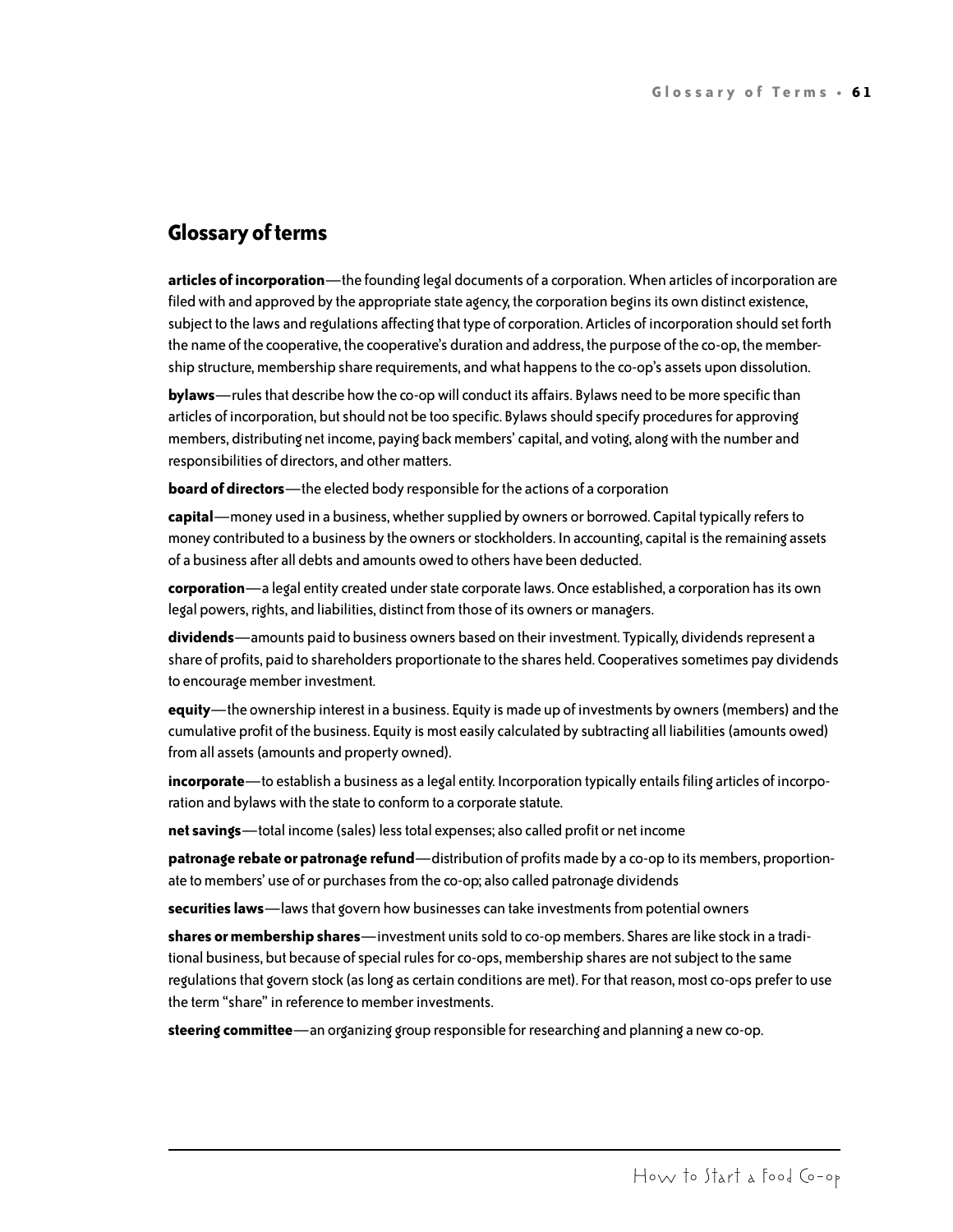# resources

**Cooperative Grocers' Information Network (CGIN)**............. *http://www.cgin.org* P.O. Box 399 Arcata, CA 95518 707/445-4849 *info@cgin.org Cooperative Grocer* **magazine ..................** *http://www.cooperativegrocer.com* P.O. Box 597 Athens, OH 45701 800/878-7333 *dave@cooperativegrocer.com* **National Cooperative Business Association....................***http://www.ncba.org* 1401 New York Avenue, NW; Suite 1100 202/638-6222 *jstevenson@ncba.org* Catalog of books and other materials.............................. *http://www.ncba.org/catalog* List of U.S. co-op development centers......... *http://www.ncba.org/econcenters.cfm* **University of Wisconsin Center for Co-ops ..........** *http://www.wisc.edu/uwcc* 230 Taylor Hall 427 Lorch Street Madison, WI 53706 608/262-3981 **National Cooperative Bank ...............................................** *http://www.ncb.com* **NCB Development Corporation.....................................** *http://www.ncbdc.com* 1725 Eye Street, NW, Suite 600 **Key groups and online resources**

Washington, DC 20006 800/955-9622 202/336-7700

**Baldwin, Van.** *Cooperative Incorporation Sourcebook: Start up Materials for Cooperatives Incorporating Under the California Consumer Cooperative Corporation Law.* Center for Cooperatives, University of California, 1994. Basic explanations of the steps to incorporation, with sample documents

### **Written Resources**

**Chapman, Harold, Doug Holland, and Sean Kenny, editors.** *The Contemporary Director.* Co-operative College of Canada, 1986. A handbook for elected officials of cooperatives, credit unions, and other organizations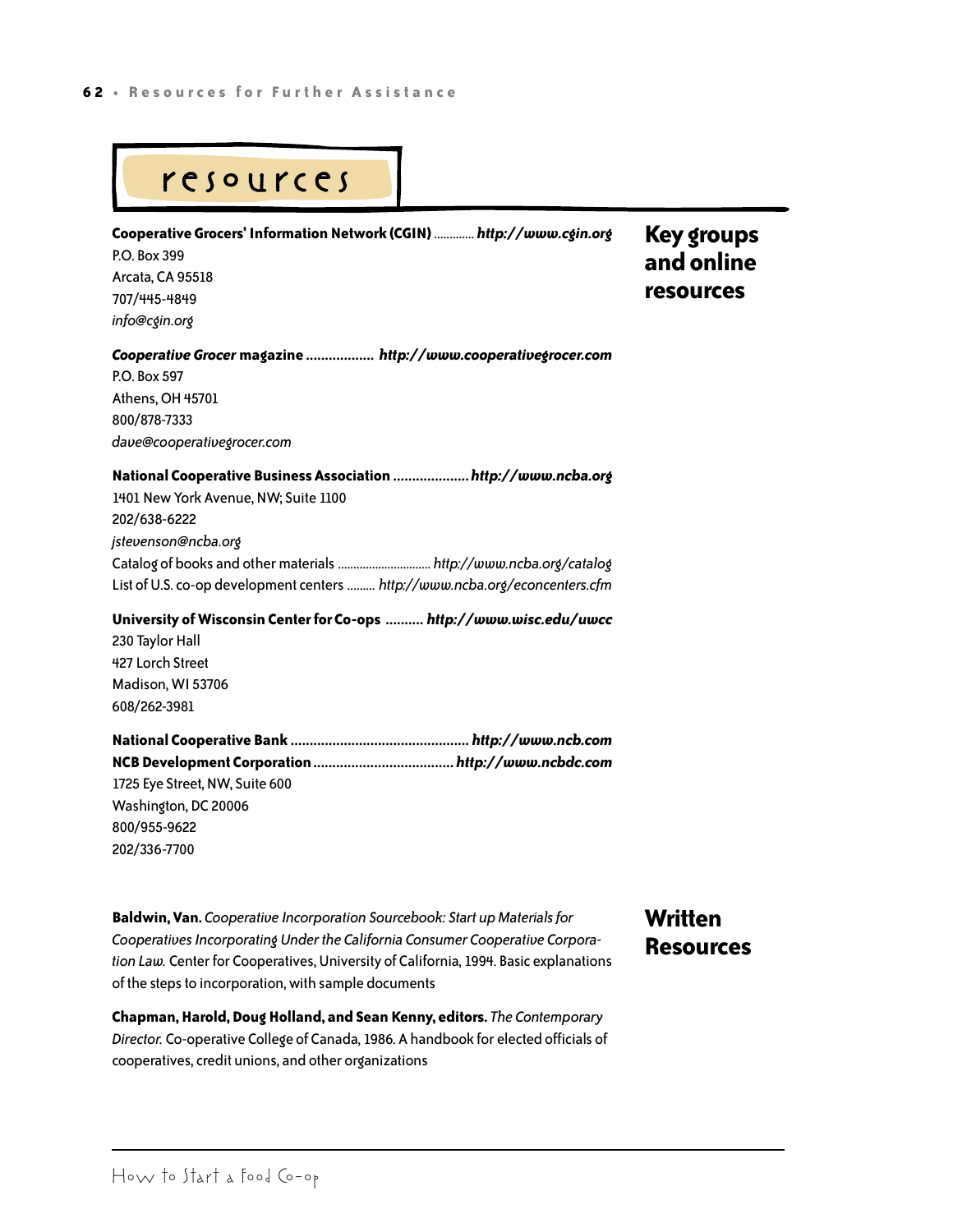### **Written Resources**

**Colter, Carolee.***Hiring a General Manager: A Toolbox for Boards of Directors of Natural Foods Cooperatives.* Northcountry Co-op Development Fund, 1997. A detailed manual on how to successfully hire a co-op general manager

**Colter, Carolee, with Marilyn Scholl and Karen Zimbelman.** *A Relationship of Respect: Evaluating Your General Manager.* Northcountry Co-op Development Fund, 1999. A comprehensive guide to handling all aspects of the general manager evaluation process, including several sample evaluation forms

**Courteau, Mary.** *Financial Management: A Toolbox for Directors and Managers of Natural Food Co-ops.* Northcountry Co-op Development Fund, 1997. An overview of how to read financial statements and an introduction to financial tools for directors and management

**Garoyan, Leon, and Paul Mohn.** *The Board of Directors of Cooperatives.* University of California Cooperative Extension, 1976. A basic reference book for co-op boards of directors

**Gessner, Bill.** *The Expansion Toolbox: Expansions and Relocations for Directors and Managers of Natural Food Cooperatives.* Northcountry Co-op Development Fund, 2000. A hands-on guide to expansion, including financing, planning, store layout, and preparation for opening

**Gutknecht, Dave, and Karen Zimbelman, editors.** *Challenges to the Cooperative Board of Directors.* Cooperative Grocer, 1996. A collection of 10 articles for co-op boards about their role and handling key functions

**Hill, Patricia, Mary Jean McGrath, and Elena Reyes.** *Cooperative Bibliography.* University Center for Cooperatives, University of Wisconsin-Extension, 1981. An annotated and exhaustive guide to works in English on cooperatives and cooperation

**McLanahan, Jack, and Connie McLanahan, editors.** *Cooperative/Credit Union Dictionary and Reference.* Cooperative Alumni Association, 1990. An excellent reference on all aspects of cooperative activity

**National Cooperative Bank.***How to Organize a Cooperative.* National Cooperative Bank, 1992 (brochure and booklet). An adaptation of How to Start a Cooperative, published by the USDA; tailored for different types of co-ops

**National Cooperative Bank.***Draft Articles and Bylaws.* National Cooperative Bank, 1994. A guide to recommended language for co-op articles of incorporation and bylaws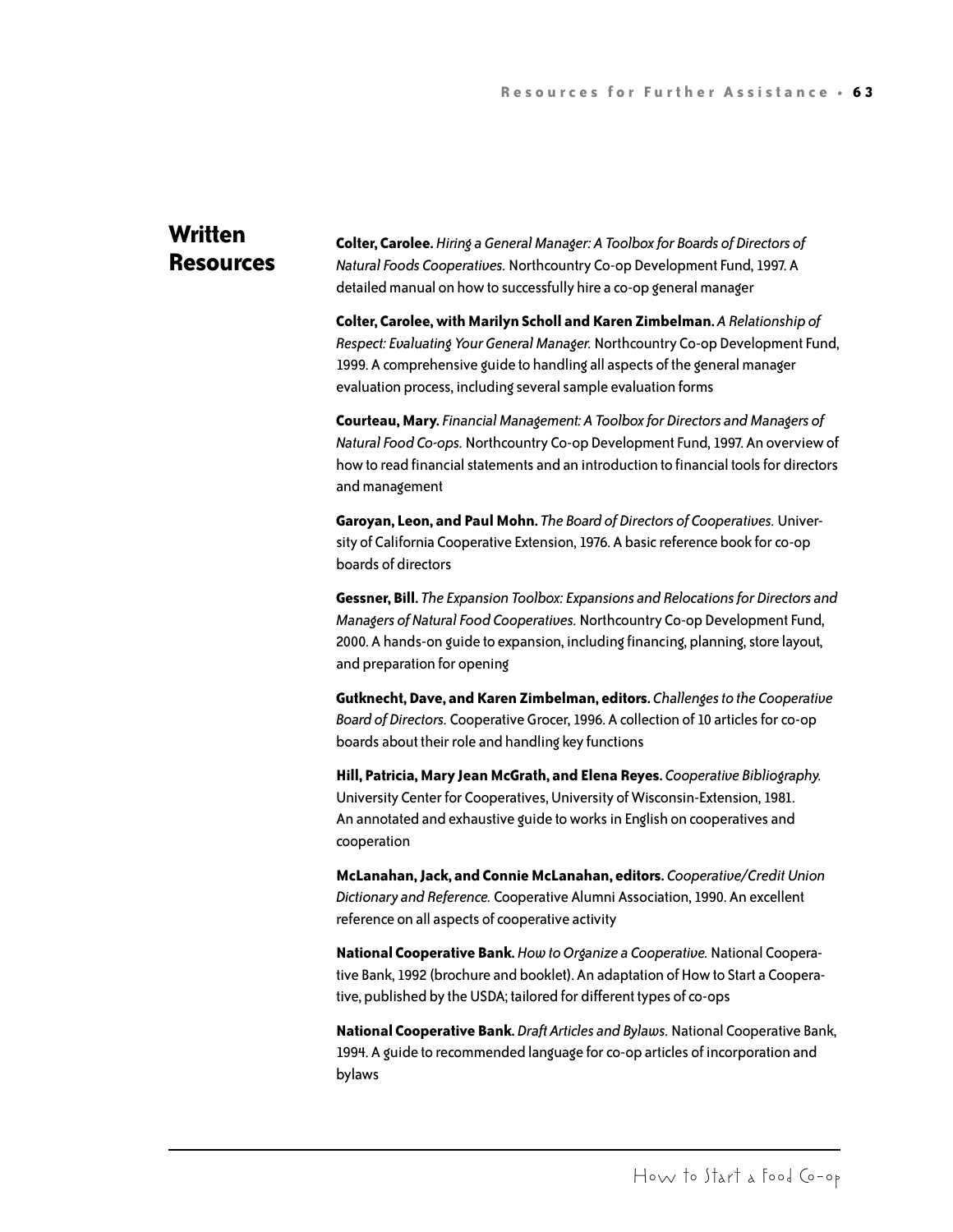**National Society of Accountants for Cooperatives.** *NSAC Resource Guide.* National Association of Accountants for Cooperatives, 1994. A listing of resources specifically addressing financing, accounting, taxation, and legal issues applicable to cooperatives

**Rasmussen, Eric.** *Financial Management in Co-operative Enterprises.* Co-operative College of Canada, 1975. A comprehensive overview of financing in cooperatives, including basics and details about feasibility studies, rate of return and break-even analyses, and cash management

**Roy, Ewell Paul.** *Cooperatives: Development, Principles and Management.* Interstate Printers and Publishers, 1981. A university textbook that comprehensively reviews the theory, history, and practices of co-ops of all types

**Schaars, Marvin A.** *Cooperatives, Principles and Practices.* University of Wisconsin, Madison, 1980 (revised). An overview of cooperative structure and operational applications, mostly oriented toward agricultural and marketing co-ops

**Swanson, Walden, and Mary Myers.** *Business Planning for Cooperatives.* Cooperative Development Services, 1991. A detailed guide to preparing a business plan for a cooperative

**USDA/RBCDS Cooperative Services.***How to Start a Cooperative.* Cooperative Information Report 7. revised 1990. Basic steps and issues involved in starting a coop, primarily oriented toward agricultural and marketing groups

**USDA/RBCDS Cooperative Services.** *Organizing and Conducting Cooperatives' Annual Meetings.* Cooperative Information Report 21. Revised 1983. A guide to preparing and holding an annual meeting

**USDA/RBCDS Cooperative Services.***How to Start a Co-op.* A video that reviews guidelines for and the steps involved in starting a co-op—geared toward marketing co-ops

**Wilson, Rob, and Rob Okun.** *We Own It: Building Financial Security the Co-op Way.* Northeast Cooperatives, 1996. An overview of co-op financial structures, including a case study of a co-op that had to change its member equity structure

**Zimbelman, Karen, and Marilyn Scholl.** *The Ownership Workbook: A Tool for Building Strong Co-op Membership Programs.* Northcountry Co-op Development Fund, 1999. An overview of all aspects of the co-op membership system—from recruitment to joining to meetings to termination—including case examples of innovative and successful programs from co-ops around the country

### **Written Resources**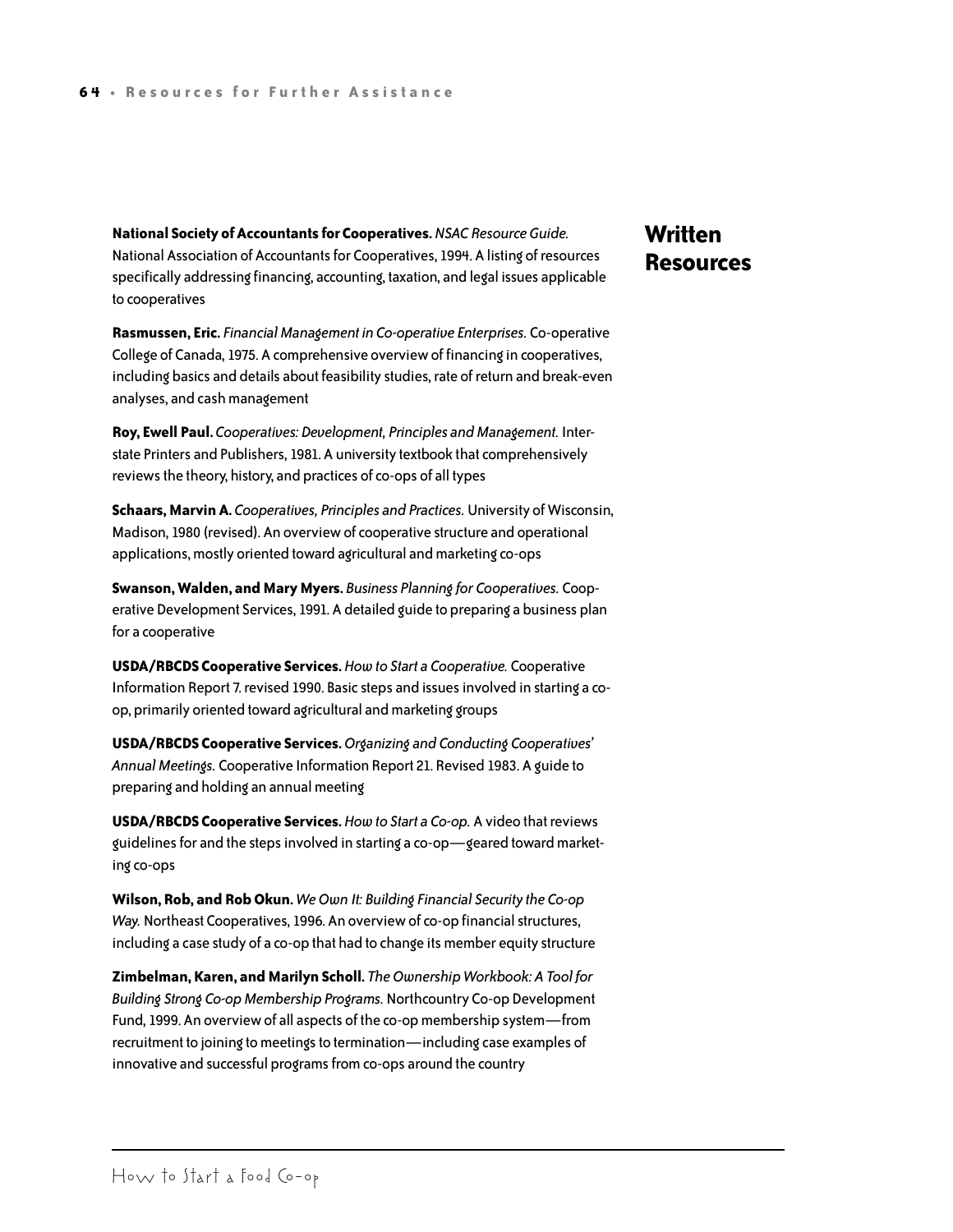# **Acknowledgements**

The author wishes to thank the following individuals for their support and assistance in all phases of this project: providing background, helping with research, serving as reviewers, and providing funding.

#### **CGIN board members** as of January 2002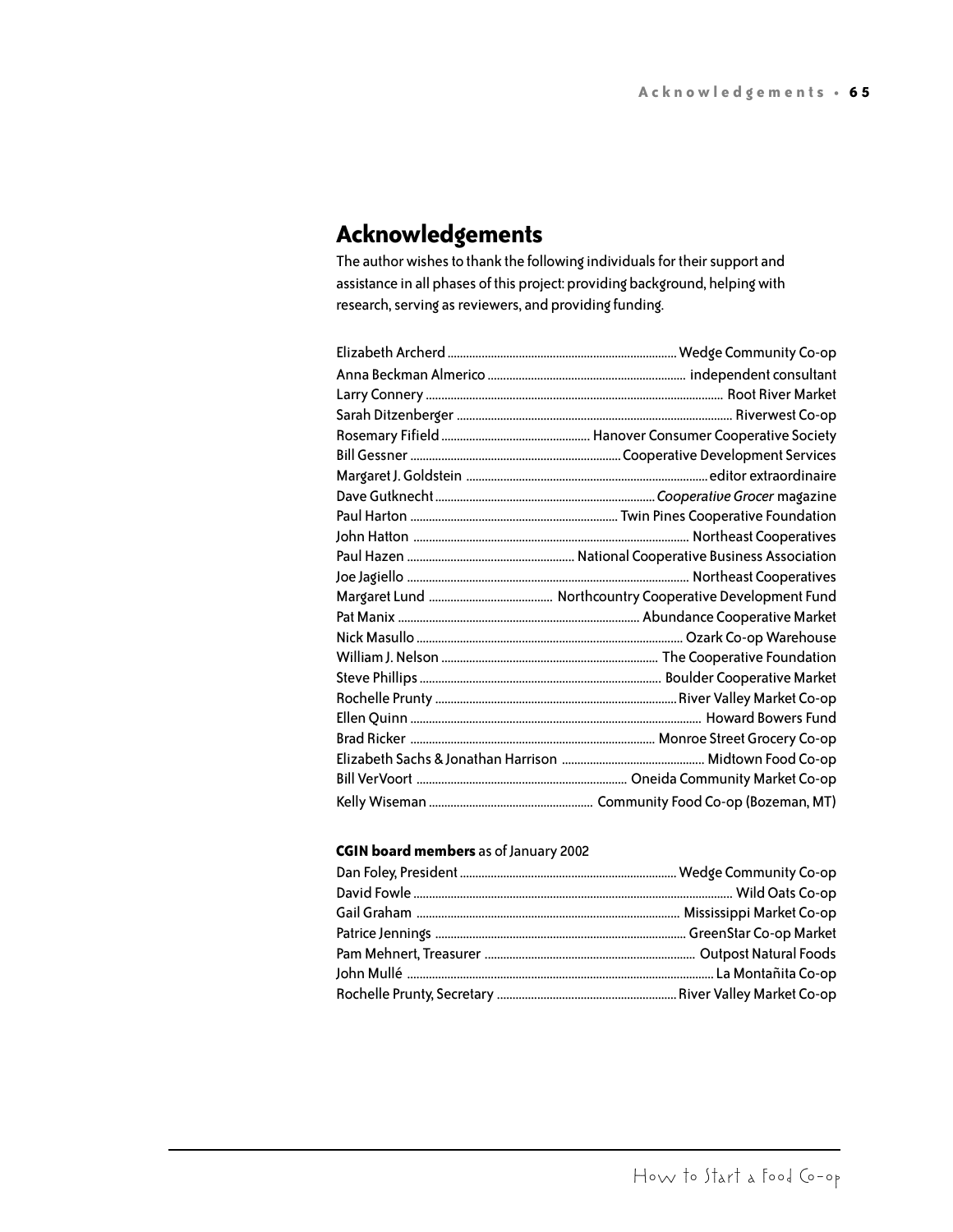# notes